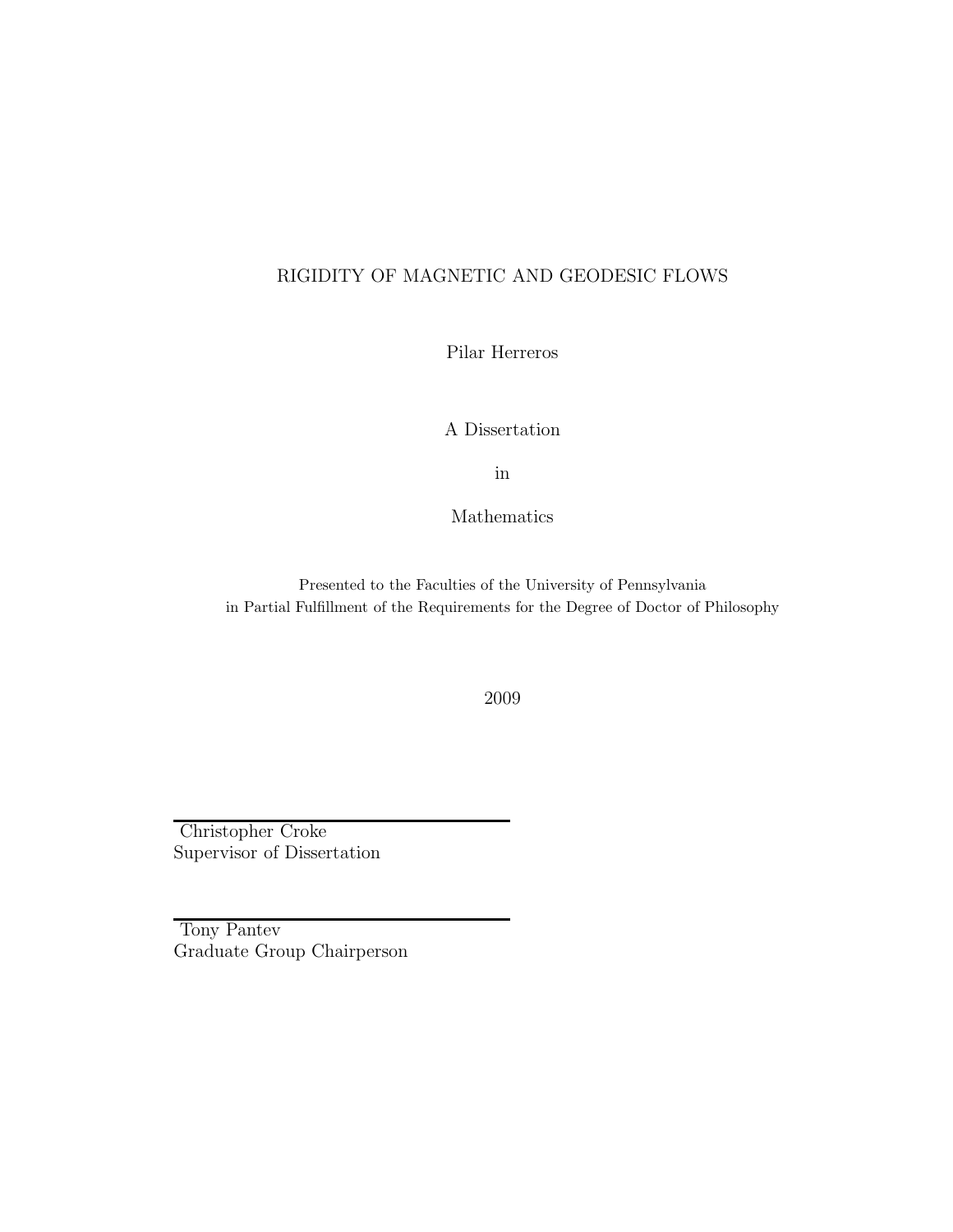# Acknowledgments

This thesis could not have been written without the support of my advisor Christopher Croke. His guidance on all the aspects of research and his encouragement during these years were as important as all the geometry I learned from him.

An important role was played by all the geometry topology group at UPenn, with special mention to Wolfgang Ziller, Martin Kerin and John Olsen, who in one way or another helped me develop an understanding of geometry.

I would also like to thank all those who helped by making the department a nice place to be. This is a large number of people, including Martin, David, Mike, Chris, Jen, Paul, Armin, Shea, Wil, Andrew, the quizzo team, and all those who welcomed me to this country and their friendship.

I could not leave out Janet Burns, Monica Pallanti, Paula Scarborough and Robin Toney, that made everything possible to make the department run smoothly, and looked over us with a good word and a smile.

I must also mention my sister Francisca, Juan, Elena, the people at Goetia, and all the others that helped make these years worth living.

Last but not least, my deepest thanks to my parents and stepparents, that gave me their unconditional support from the beginning. And specially to Roberto that agreed with my plans, giving me all his support, love and infinite patience.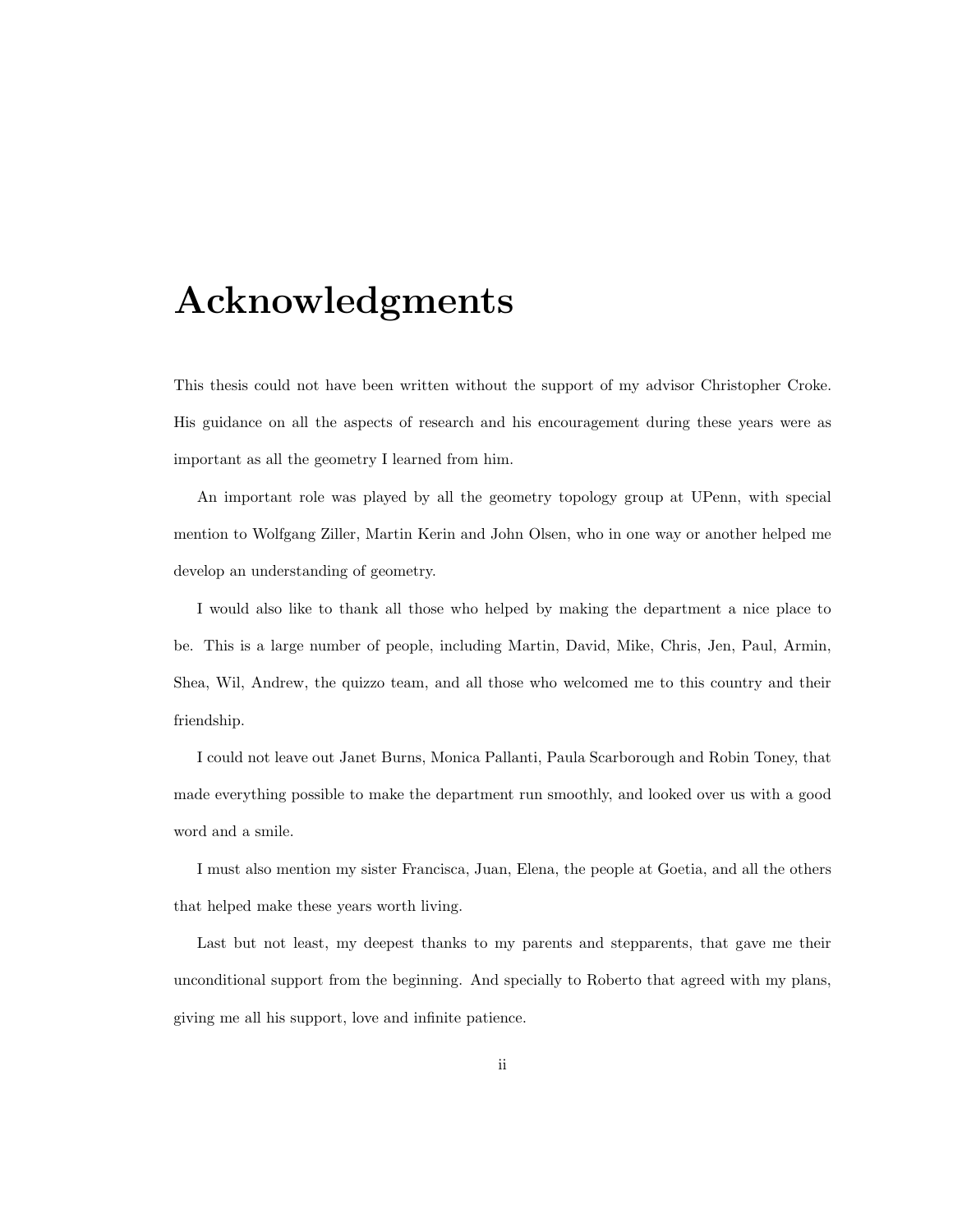#### ABSTRACT

#### RIGIDITY OF MAGNETIC AND GEODESIC FLOWS

#### Pilar Herreros

#### Christipher Croke, Advisor

In this thesis we will discus the flow of particles on a manifold, with and without the presence of a magnetic field. We will address two independent rigidity problems regarding this flows. The first problem relates to scattering boundary rigidity in the presence of a magnetic field. It has been shown in [DPSU] that, under some additional assumptions, two simple domains with the same scattering data are equivalent. We show that the simplicity of a region can be read from the metric in the boundary and the scattering data. This lets us extend the results in [DPSU] to regions with the same scattering data, where only one is known apriori to be simple. We will then use this results to resolve a local version of a question by Robert Bryant. That is, we show that a surface of constant curvature can not be modified in a small region while keeping all the curves of a fixed constant geodesic curvature closed.

The second problem involves blocking properties of the geodesic flow. We say that a pair of points  $x$  and  $y$  is secure if there exists a finite set of blocking points such that any geodesic between x and y passes through one of the blocking points. The main point of this part is to exhibit new examples of blocking phenomena both in the manifold and the billiard table setting. As an approach to this, we study if the product of secure configurations (or manifolds) is also secure. We introduce the concept of *midpoint security* that imposes that the geodesic reaches a blocking point exactly at its midpoint. We prove that products of midpoint secure configurations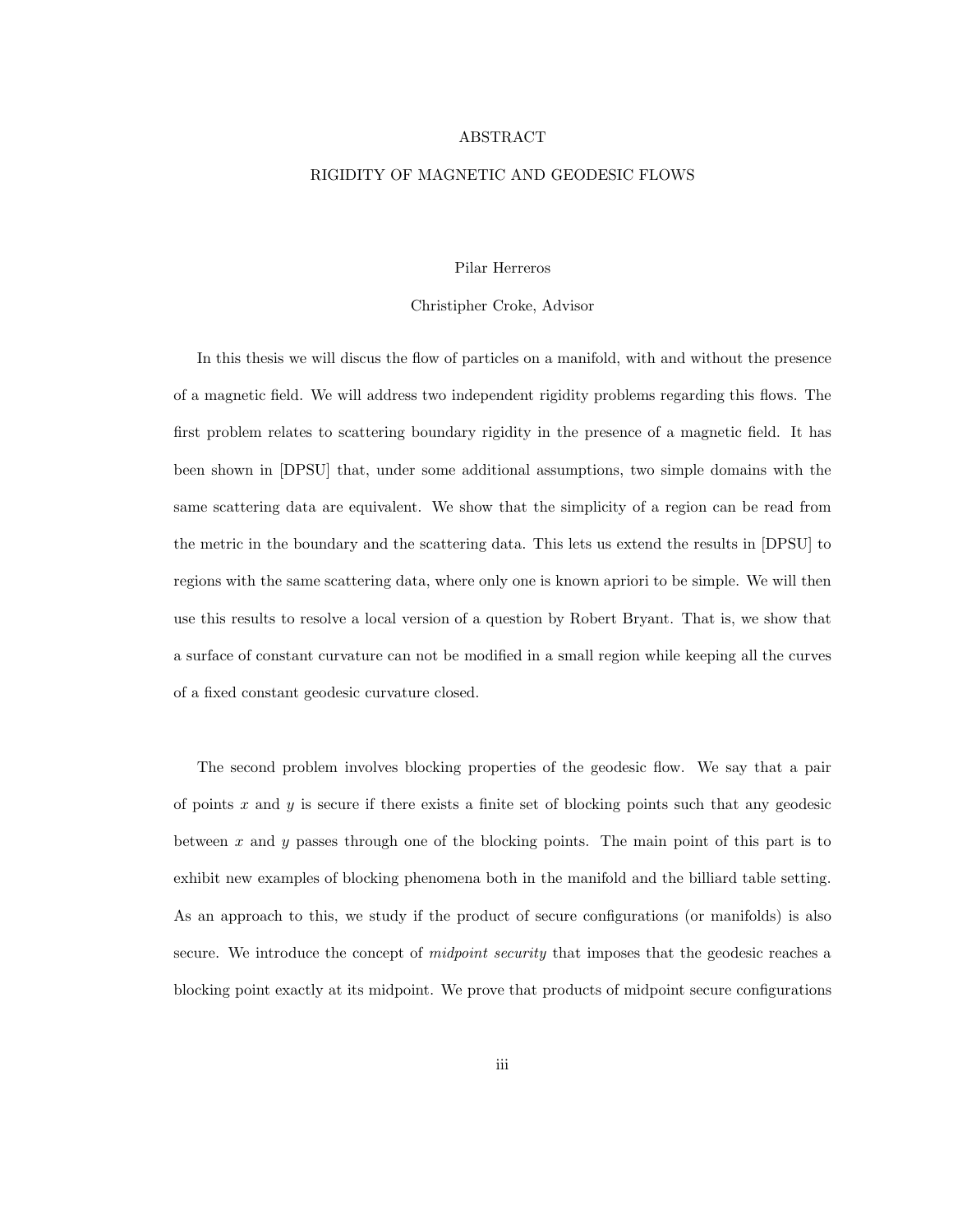are midpoint secure. On the other hand, we give an example of a compact  $C^1$  surface that contains secure configurations that are not midpoint secure. This surface provides the first example of an insecure product of secure configurations, as well as billiard tables with similar blocking behavior.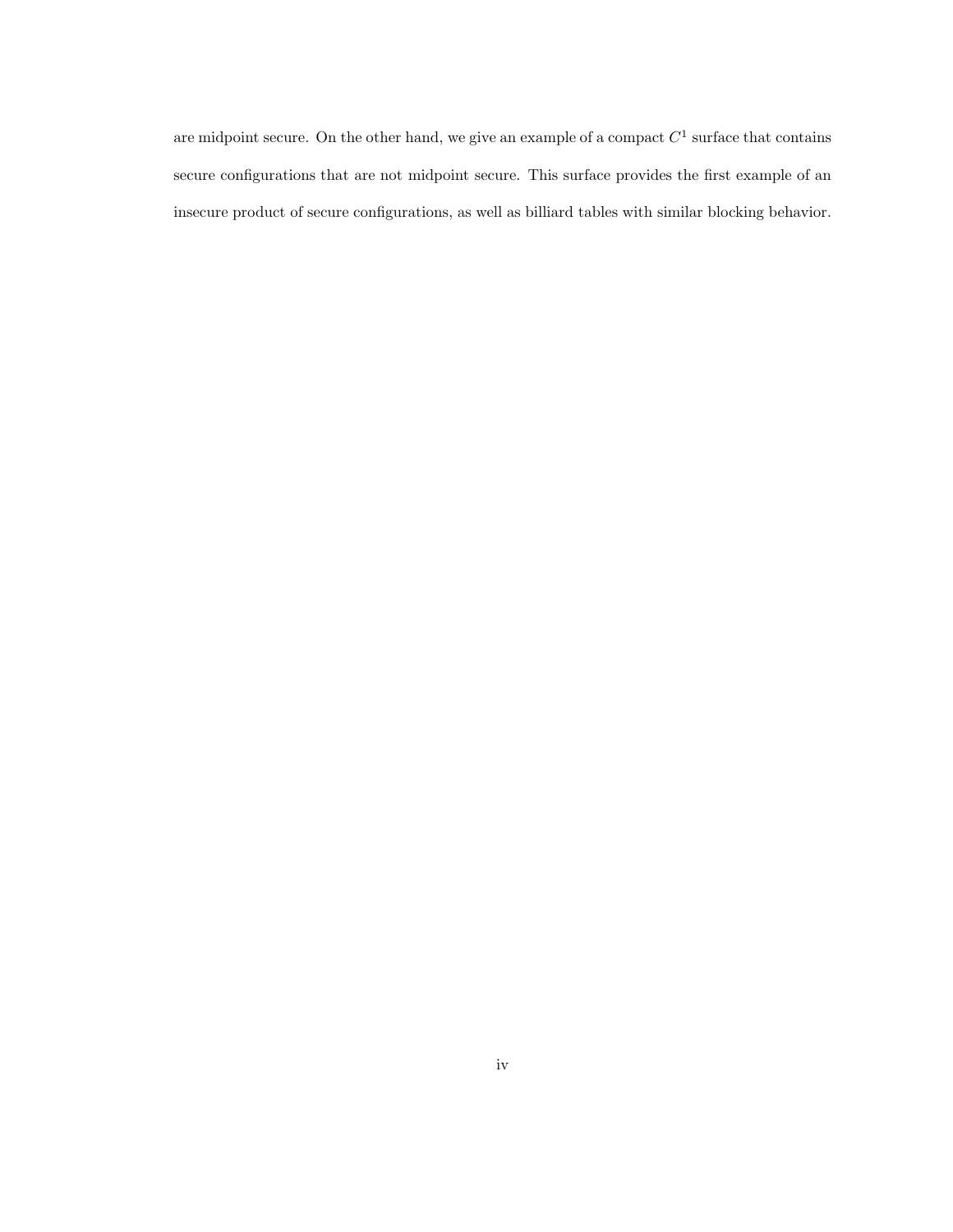# **Contents**

| $\mathbf{1}$ |     | Introduction                                                       | $\mathbf{1}$ |
|--------------|-----|--------------------------------------------------------------------|--------------|
|              | 1.1 | Scattering Boundary Rigidity in the Presence of a Magnetic Field 1 |              |
|              | 1.2 |                                                                    |              |
| $\mathbf 2$  |     | Scattering Boundary Rigidity in the Presence of a Magnetic Field   | 8            |
|              | 2.1 |                                                                    |              |
|              | 2.2 |                                                                    |              |
|              | 2.3 |                                                                    |              |
|              | 2.4 |                                                                    |              |
| 3            |     | Blocking: new examples and properties of products                  | 36           |
|              | 3.1 |                                                                    | 36           |
|              | 3.2 |                                                                    | 42           |
|              | 3.3 |                                                                    |              |
|              |     | Bibliography                                                       | 48           |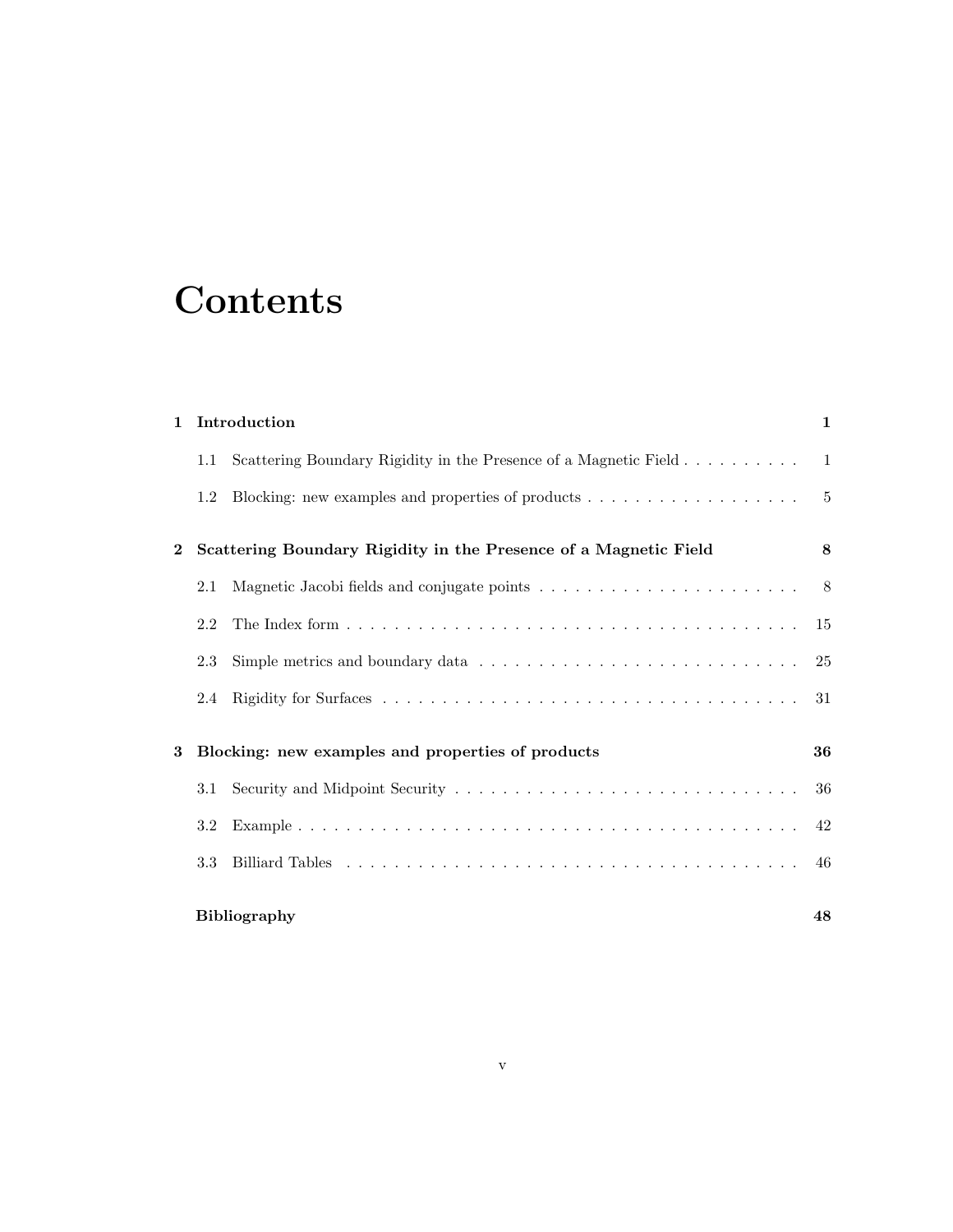# List of Figures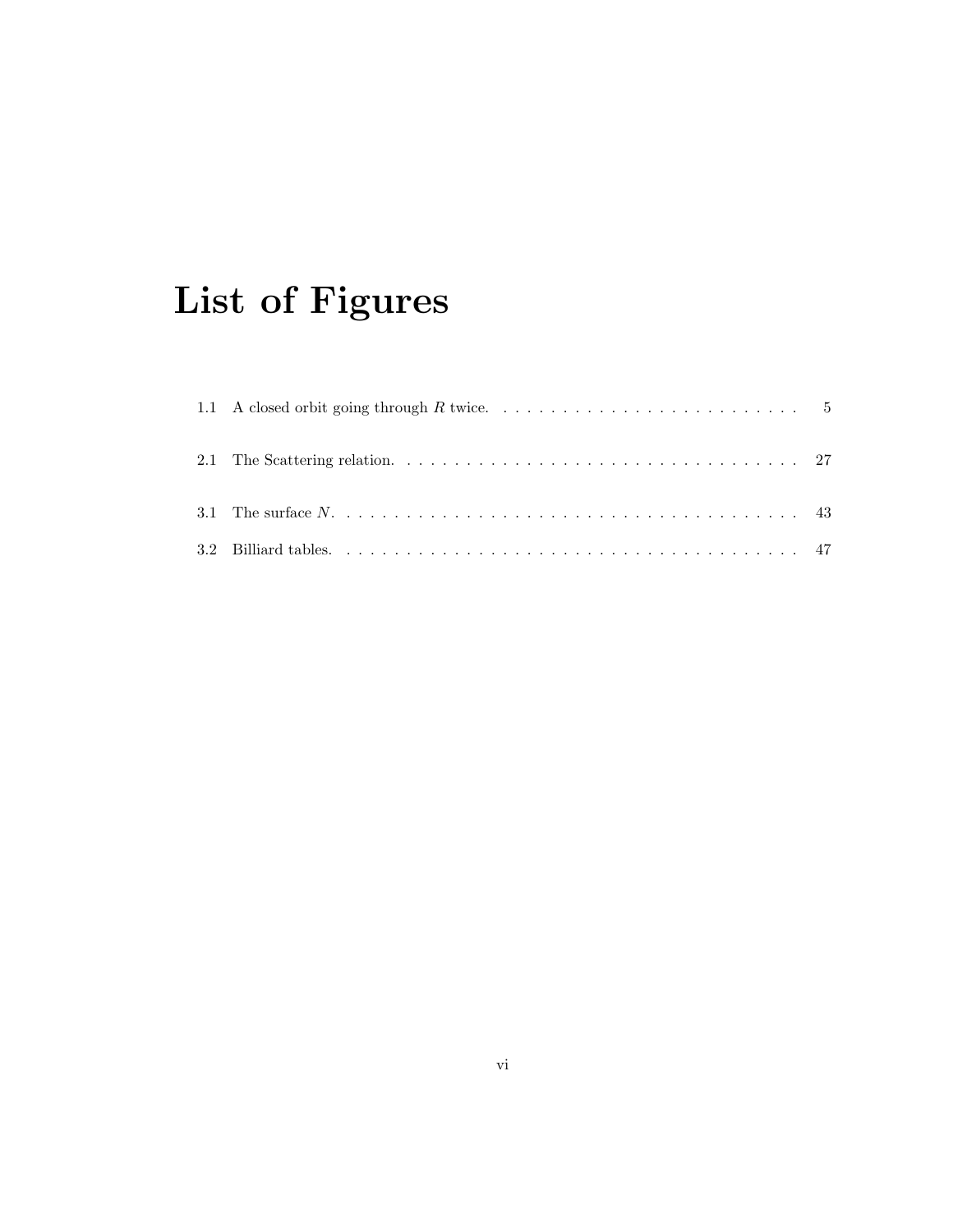# Chapter 1

# Introduction

# 1.1 Scattering Boundary Rigidity in the Presence of a Magnetic Field

A magnetic field on a Riemannian manifold can be represented by a closed 2–form  $\Omega$ , or equivalently by the (1,1) tensor  $Y : TM \to TM$  defined by  $\Omega(\xi, \nu) = \langle Y(\xi), \nu \rangle$  for all  $x \in M$  and  $\xi, \nu \in T_xM$ . The trajectory of a charged particle in such a magnetic field is then modeled by the equation

$$
\nabla_{\gamma'}\gamma' = Y(\gamma'),
$$

we will call such curves magnetic geodesics. In contrast to regular geodesics, magnetic geodesics are not reversible, and can't be rescaled, i.e. the trajectory depends on the energy  $|\gamma'|^2$ .

Magnetic geodesics and the magnetic flow where first considered by V.I. Arnold [Ar1] and D.V. Anosov and Y.G. Sinai [AS]. The existence of closed magnetic geodesics, and the magnetic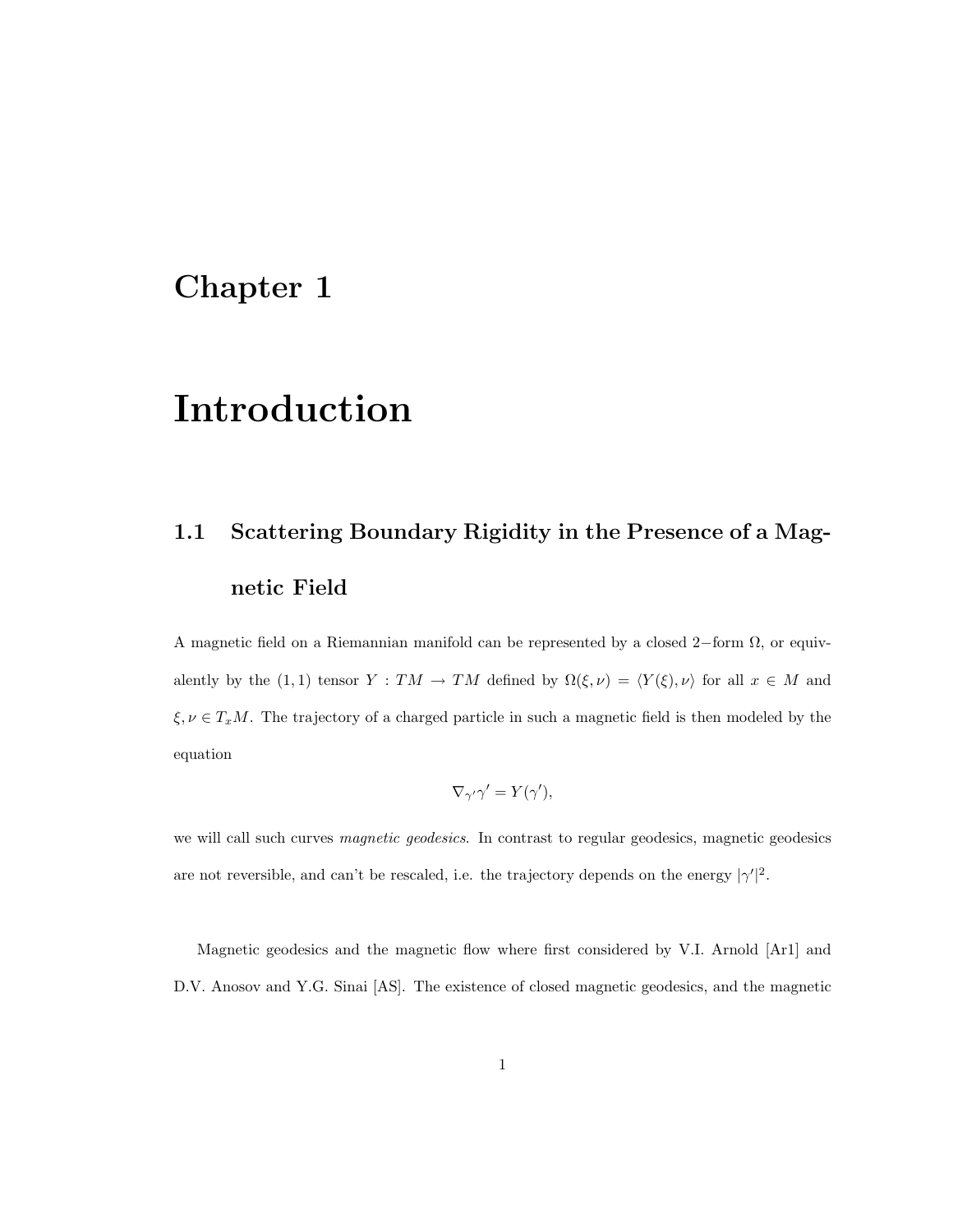flow in general, has been widely studied since then. Some of the approaches to this subject are, the Morse-Novikov theory for variational functionals (e.g. [No, NT, Ta]), Aubry-Mather's theory (e.g. [CMP]), the theory of dynamical systems (e.g. [Grog, Ni, PP]) and using methods from symplectic geometry (e.g. [Ar2, Gi1, Gi2]).

In the special case of surfaces, where the 2-form has the form  $\Omega = k(x)dA$ , a magnetic geodesic of energy c has geodesic curvature  $k_g = k(x)/\sqrt{c}$ . This relates magnetic geodesics with the problem of prescribing geodesic curvature, in particular with the study of curves of constant geodesic curvature. This relation was used by V.I. Arnold in [Ar3], and later by many others (see e.g [Le, Sch], REF!!), to study the existence of closed curves with prescribed geodesic curvature.

It is clear that on surfaces of constant curvature the curves of large constant geodesic curvature are circles, therefore closed. The study of these curves goes back to Darboux, who in 1894 claimed (in a footnote in his book [Da]) that the converse is true, that is, if all curves of constant (sufficiently large) geodesic curvature are closed, then the surface has to be of constant Gauss curvature.

The proof of this result depends strongly on the fact that curves of geodesic curvature are closed for all large curvature, or equivalently low energy. This raises the following question, brought to my attention by R. Bryant.

Question 1. Are surfaces of constant Gauss curvature the only surfaces for which all curves of a fixed constant nonzero geodesic curvature are closed?

For the case where the constant is 0, this question corresponds to existence of surfaces all of whose geodesics are closed. The first examples of such surfaces where given by Zoll [Zo] who, in 1903, constructed a surface of revolution with this property.

Using the relation between geodesic curvature and magnetic geodesics we can approach this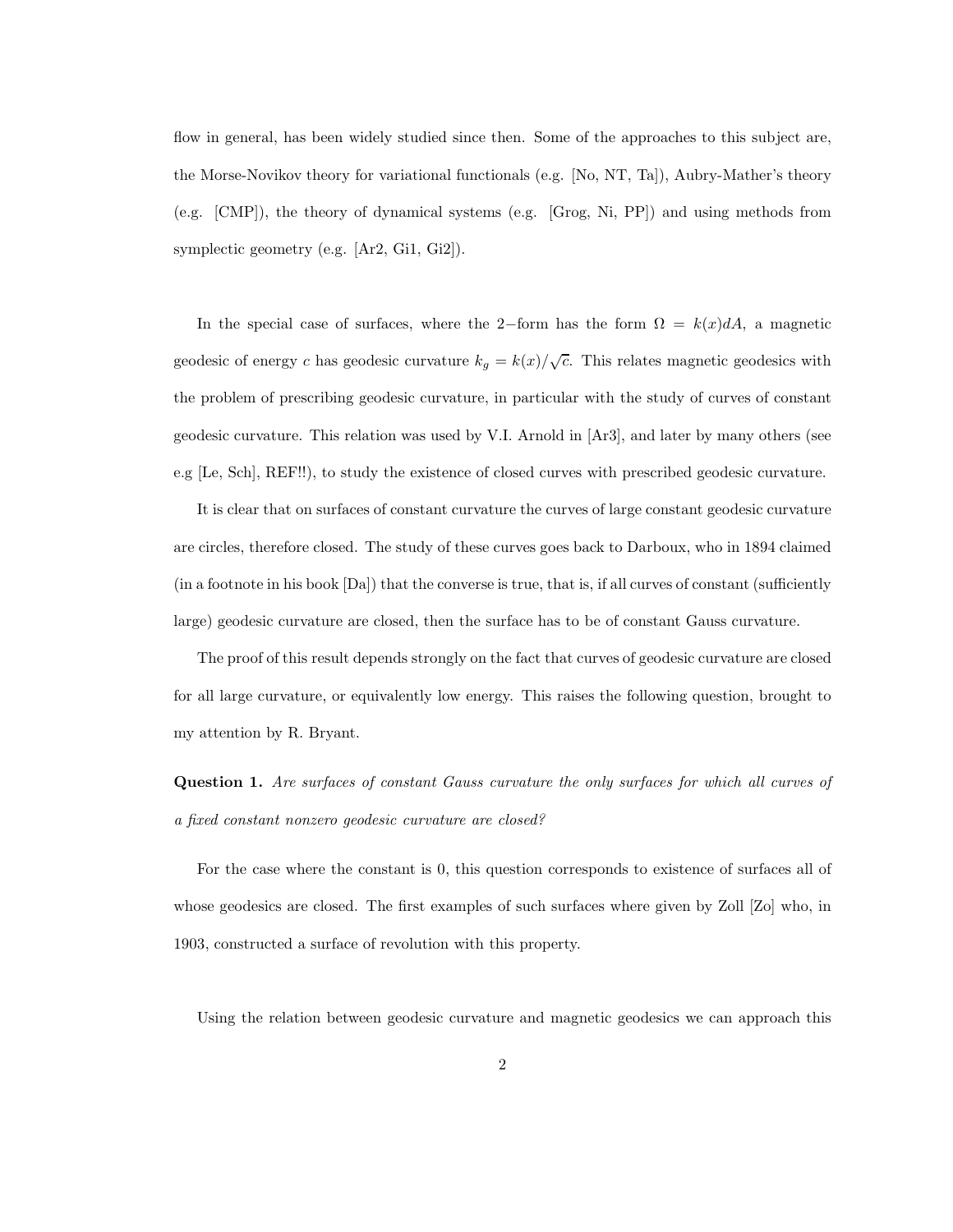question by studying magnetic geodesics on a surface, in the presence of a constant magnetic field. A first step in this direction is to determine if a surface of constant curvature can be locally changed keeping all the curves of a fixed constant geodesic curvature closed. We show in section 2.4 that the metric can not be changed in a small region without loosing this property. In fact, more generally, we show that a Riemannian surface with a magnetic flow whose orbits are closed can't be changed locally without "opening" some of its orbits.

The easier way of changing the metric in a small region without opening the orbits is to require that all magnetic geodesics that enter the region leave it at the same place and in the same direction as before, to join the outside part of the orbit. This is the *magnetic scattering data* of the region; for each point and inward direction on the boundary, it associates the exit point and direction of the corresponding unit speed magnetic geodesic.

With this problem in mind, we can ask the following boundary rigidity question for magnetic geodesics. In a Riemannian manifold with boundary, in the presence of a magnetic field, is the metric determined by the metric on the boundary and the magnetic scattering data?

In general this is not true, even for the geodesic case. For example, a round sphere with a small disk removed has the same scattering data as a round  $\mathbb{R}P^2$  with a disk of the same size removed. One of the usual conditions to obtain boundary rigidity is to assume that the region is simple. In our setting *simple* means a compact region that is magnetically convex, and where the magnetic exponential map has no conjugate points (see section 2.3).

For simple domains, scattering rigidity for geodesics is equivalent to distance boundary rigidity (see [Cr]) and it has been widely studied. It is known to hold for simple subdomains of  $\mathbb{R}^n$  [Gro] or [C4] , an open round hemisphere [Mi], hyperbolic space [BCG] [Cr], and some spaces of negative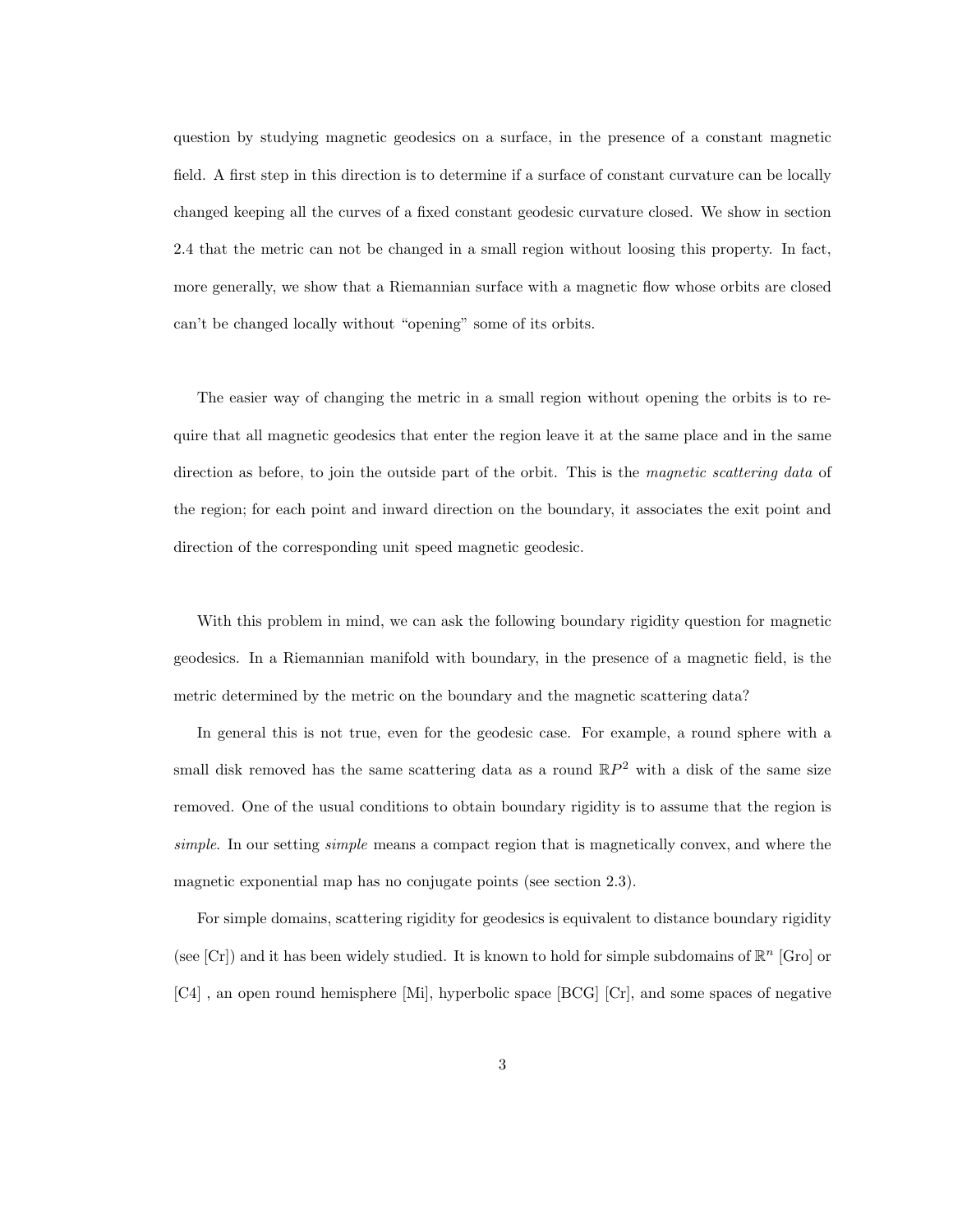curvature [Ot, Cr3] among others. For a discussion on the subject, see [Cr].

Recently N. Dairbekov, P. Paternain, P. Stefanov and G. Uhlmann proved (in [DPSU]) magnetic boundary rigidity between two simple manifolds in several classes of metrics, including simple conformal metrics, simple analytic metrics, and all 2−dimensional simple metrics.

To be able to apply this results to local perturbations of existing metrics we would like to be able to compare a simple domain with any other (not necessarily simple) domain with the same boundary behavior. For this we prove the following theorem. Thus, proving magnetic rigidity for the simple domains considered in [DPSU].

**Theorem 1.** Magnetic simplicity can be read from the metric on the boundary and the scattering data.

To change the metric in a small region without opening the orbits, it is not necessary to preserve the scattering data. It could be the case, in principle, that orbits exit the region in a different place, but after some time, came back to the region and leave it in the proper place to close up again (see figure [REF]). In section 2.4 we look at this case in 2 dimensions, and we show the following theorem.

**Theorem 2.** Let M and  $\widehat{M}$  be compact surfaces with magnetic fields, all of whose magnetic geodesics are closed. If the metric and magnetic fields agree outside a small enough simple domain, then they agree everywhere.

Applying these two theorems for a constant magnetic field on a surface of constant curvature, we conclude that:

Corollary 3. A surface of constant curvature can not be perturbed in a small enough region while keeping all the curves of a fixed constant geodesic curvature closed.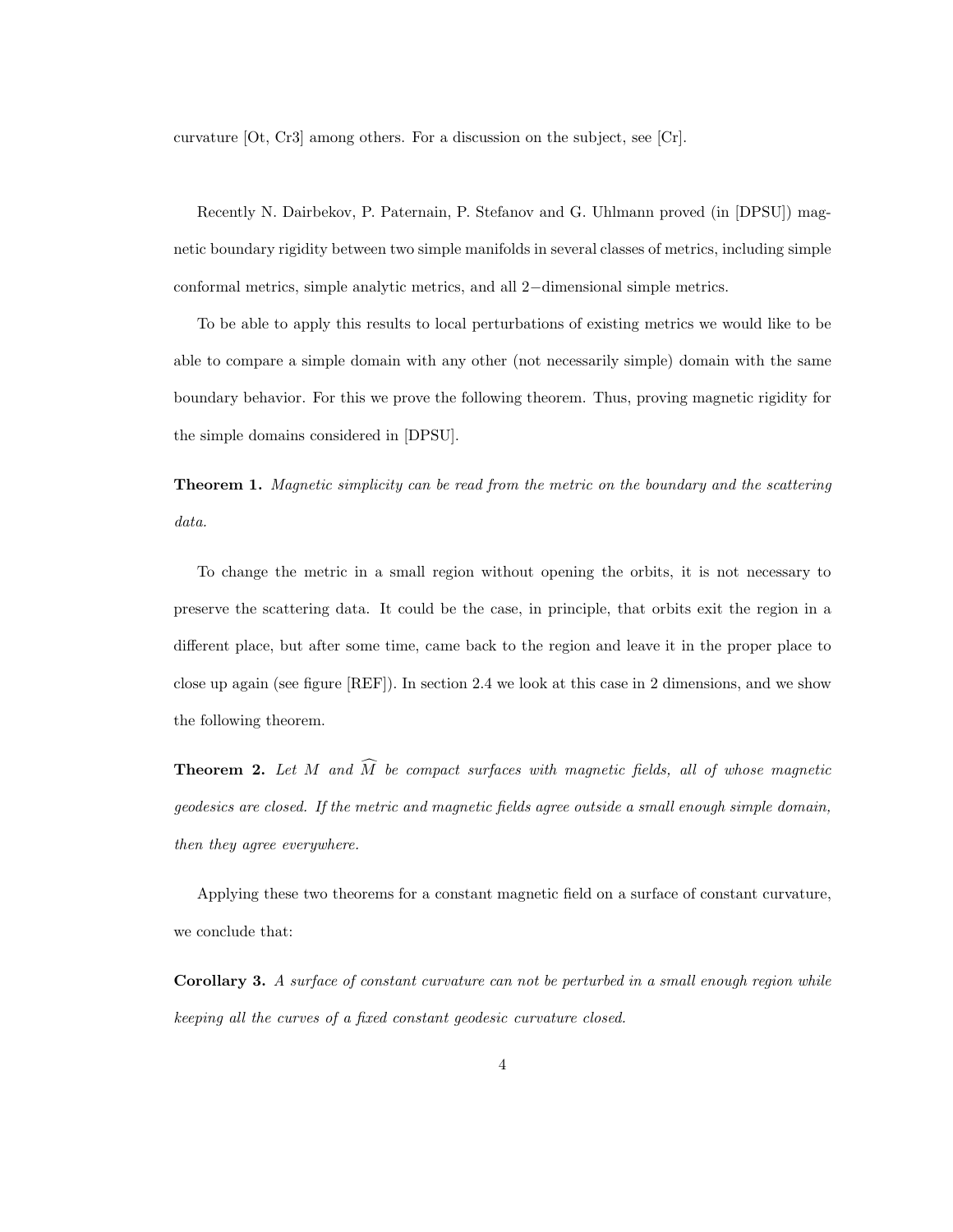

Figure 1.1: A closed orbit going through  $R$  twice.

## 1.2 Blocking: new examples and properties of products

We say that a pair of points  $x$  and  $y$  is secure if there exists a finite set of blocking points such that any geodesic between  $x$  and  $y$  passes through one of the blocking points. The study of this property originated in the context of polygonal billiards and translation surfaces (see e.g. [G1], [G2], [HS], [M1], [M2] ). It has an interpretation in geometric optics, where being secure means that one point is shaded from the light emanated by the other point by finitely many point blocks. Or that they can't "see" each other. Another interpretation relates to the name security, as we can think of two points being secure if any path between them passes through one of finitely many check points.

Recently security has been studied on Riemannian manifolds, in particular for compact locally symmetric spaces (see [GS]), and its relation with entropy (see [BG], [LS]) among others. Security is a rare phenomenon. The emphasis in the area is to show that small blocking sets imply very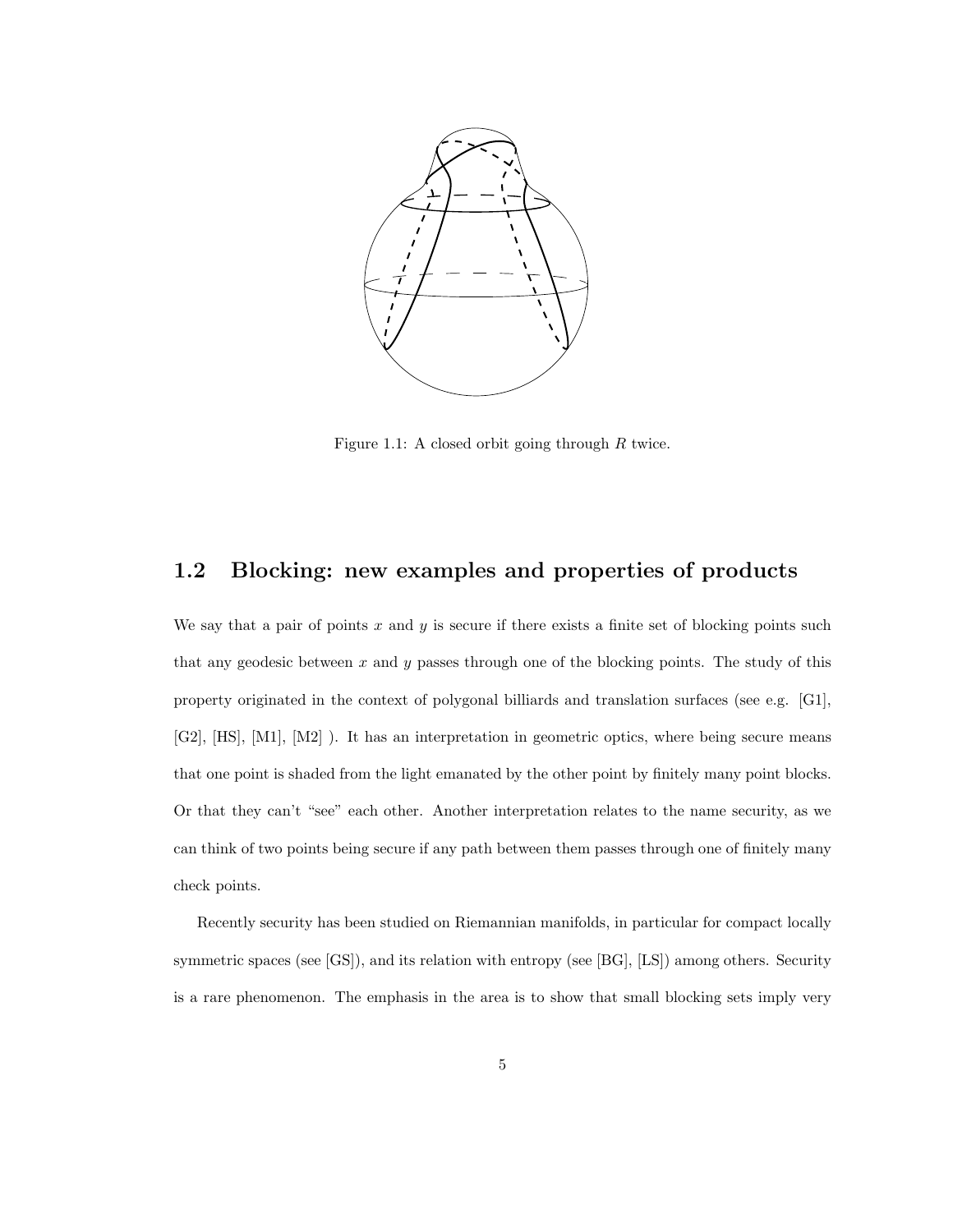strong conditions on the geometry of the manifold. For instance, on all previous examples of security the blocking occurs at the midpoints of geodesics. We mention some other such results and conjectures below. The main point of this section is to exhibit new examples of blocking phenomena both in the manifold and the billiard table setting. Here the manifolds will be closed  $C<sup>1</sup>$  smooth Riemannian manifolds, while the billiard tables we consider are compact  $C<sup>1</sup>$  smooth Riemannian manifolds with boundary (with and without corners).

The search for examples of secure manifolds and for its relationship with other aspects of Riemannian geometry raises the question of how this property behaves under products of manifolds. This question was brought to my attention by K. Burns and E. Gutkin, who partially solved it in [BG] where they prove that if (a configuration on) a product manifold is secure, then so is (its projection to) each factor. We study the converse of this result, more precisely whether the product of secure configurations (or manifolds) is also secure.

In section 3.1 we introduce the concept of *midpoint security* that requires a geodesic joining two points to reach a blocking point exactly at its midpoint. We discuss its relation with security and prove the following result.

#### **Theorem 4.** A product manifold is midpoint secure if and only if each factor is midpoint secure.

On the other hand, we give some cases where midpoint security is actually necessary to achieve security on a product of secure configurations (see Proposition 3.1.5). Section 3.2 is devoted to the construction of a compact  $C^1$  surface N that contains secure configurations that are not midpoint secure. The existence of such a manifold proves the following theorem.

#### Theorem 5. There are secure configurations that are not midpoint secure.

This surface also yields the first example of an insecure product of secure configurations. More generally we prove the following statement.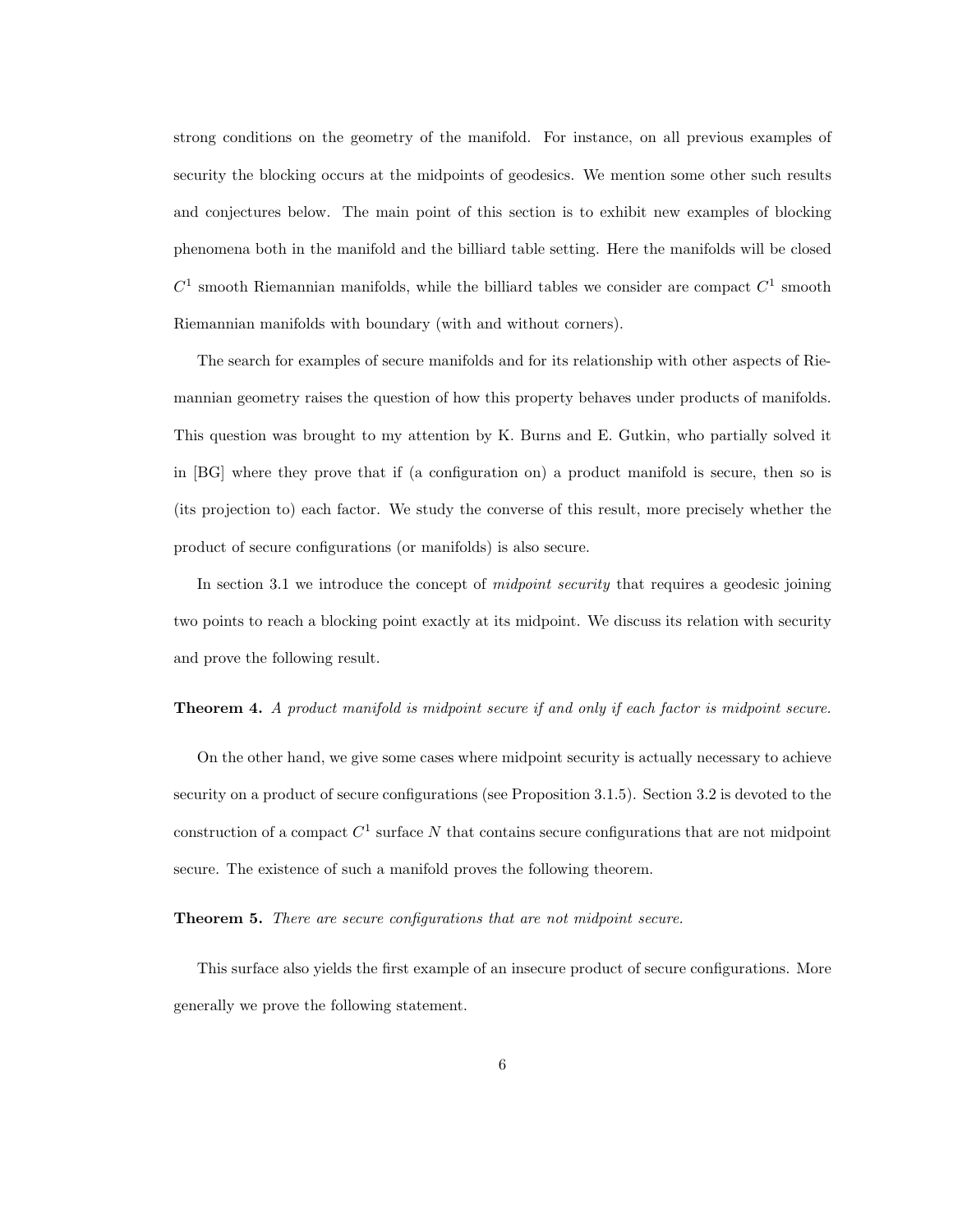**Theorem 6.** Let N be the surface constructed in section 3.2. For any compact connected Riemannian manifold M without boundary, any configuration in the product  $N \times M$  that projects to one of the mentioned secure but not midpoint secure configurations in N, is insecure.

We finish the chapter using this surface to give examples of non-planar billiard tables with secure configurations that are not midpoint secure.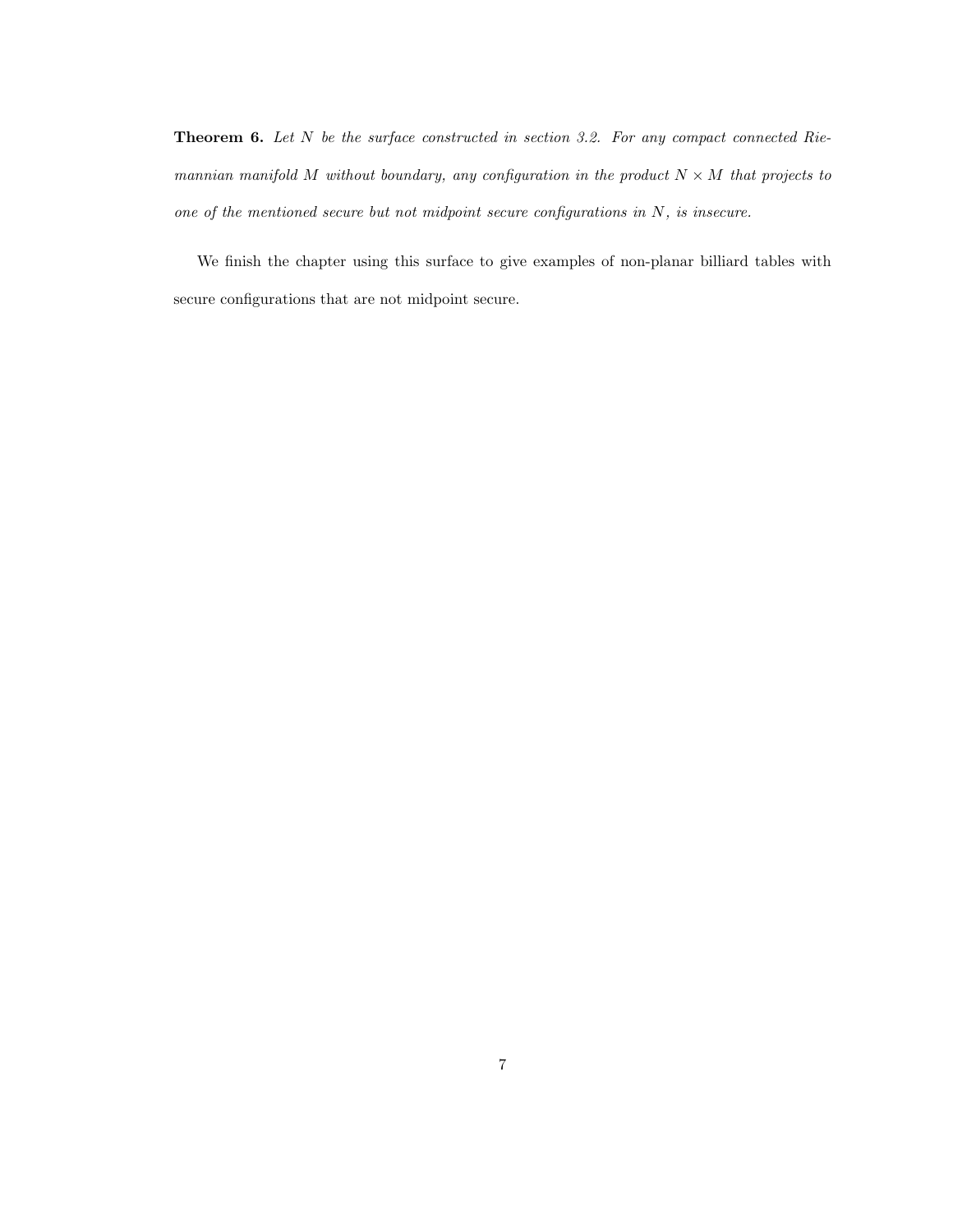## Chapter 2

# Scattering Boundary Rigidity in the Presence of a Magnetic Field

## 2.1 Magnetic Jacobi fields and conjugate points

Let  $(M, g)$  be a compact Riemannian manifold with boundary, with a magnetic field given by the closed 2-form  $\Omega$  on M. Denote by  $\omega_0$  the canonical symplectic form on TM, that is, the pull back of the canonical symplectic form of  $T^*M$  by the Riemmanian metric. The geodesic flow can be described as the Hamiltonian flow of H w.r.t.  $\omega_0$ , where  $H : TM \to \mathbb{R}$  is defined as

$$
H(v)=\frac{1}{2}|v|_g^2,~v\in TM.
$$

In a similar way, the magnetic flow  $\psi^t: TM \to TM$  can be described as the Hamiltonian flow of H with respect to the modified symplectic form  $\omega = \omega_0 + \pi^* \Omega$ . This flow has orbits  $t \to (\gamma(t), \gamma'(t)),$ where  $\gamma$  is a magnetic geodesic, i.e.  $\nabla_{\gamma'}\gamma' = Y(\gamma')$ . Note that when  $\Omega = 0$  we recover the geodesic flow, whose orbits are geodesics.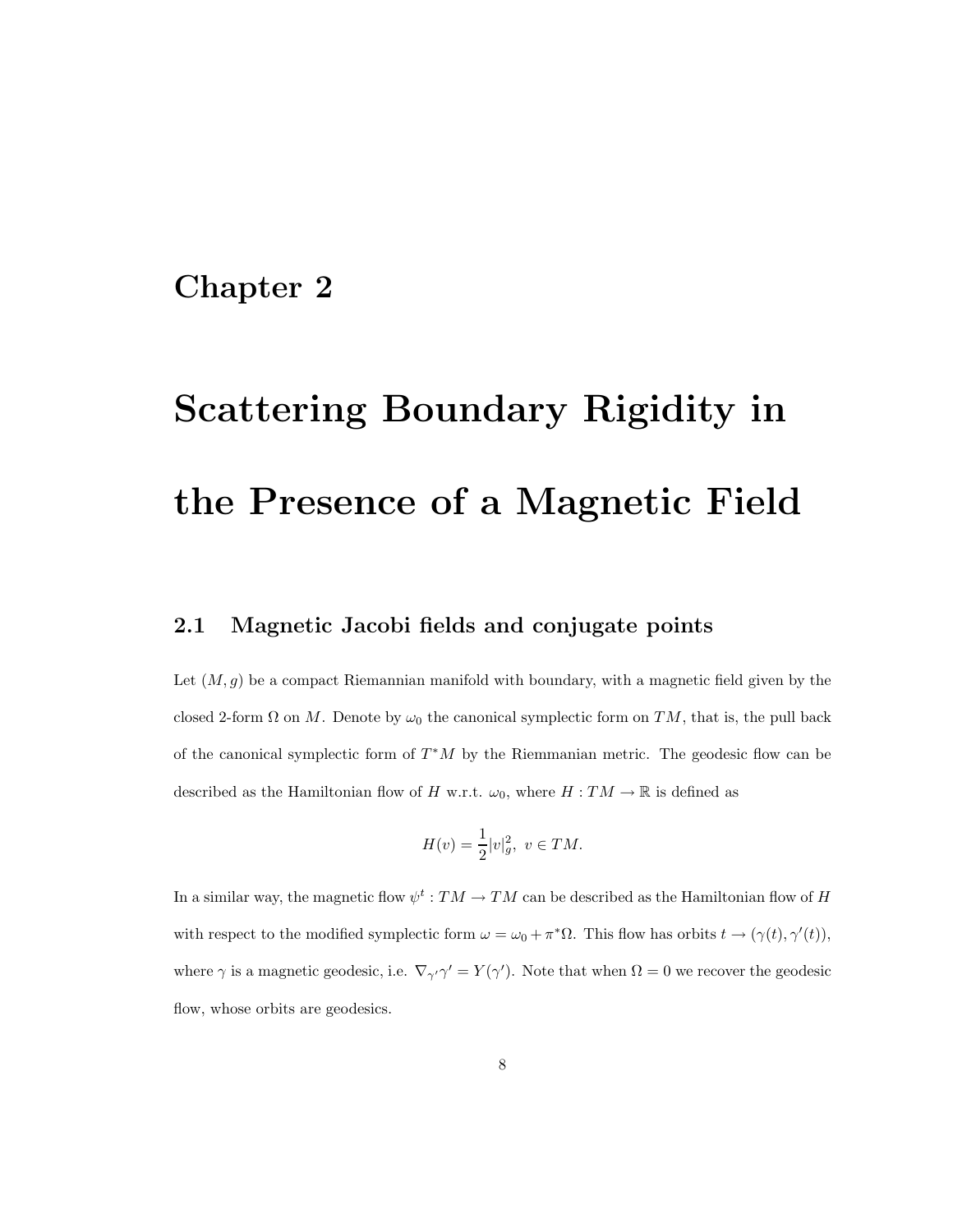It follows from the above definitions that the magnetic geodesics have constant speed. In fact,

$$
\frac{d}{dt} \left\langle \gamma'(t), \gamma'(t) \right\rangle = 2 \left\langle Y(\gamma'), \gamma' \right\rangle = 2 \Omega(\gamma', \gamma') = 0.
$$

Moreover, the trajectories of the magnetic geodesics depend on the energy level. Unlike geodesics, a rescaling of a magnetic geodesic is not longer a magnetic geodesic. We will restrict our attention to a single energy level, or equivalently to unit speed magnetic geodesics. Therefore, from now on, we will only consider the magnetic flow  $\psi^t: SM \to SM$ .

The choice of energy level is not a restriction, since we can study other energy levels by considering the form  $\tilde{\Omega} = \lambda \Omega$ , for any  $\lambda \in \mathbb{R}$ .

For  $x \in M$  we define the *magnetic exponential map* at x to be the partial map  $exp_x^{\mu}: T_xM \to M$ given by

$$
exp_x^{\mu}(t\xi) = \pi \circ \psi^t(\xi), \ t \ge 0, \xi \in S_xM.
$$

This map takes a vector  $t\xi \in T_xM$  to the point in M that corresponds to following the magnetic geodesic with initial direction  $\xi$ , a time t. This function is  $C^{\infty}$  on  $T_xM \setminus \{0\}$  but in general only  $C<sup>1</sup>$  at 0. The lack of smoothness at the origin can be explained by the fact that magnetic geodesics are not reversible. When we pass through the origin we change from  $\gamma_{\xi}$  to  $\gamma_{-\xi}$ , that in general only agree up to first order. For a proof see Appendix A in [DPSU].

We will say that a point  $p \in M$  is *conjugate* to x along a magnetic geodesic  $\gamma$  if  $p = \gamma(t_0)$  $exp_x^{\mu}(t_0\xi)$  and  $v = t_0\xi$  is a critical point of  $exp_x^{\mu}$ . The multiplicity of the conjugate point p is then the dimension of the kernel of  $d_v exp_x^{\mu}$ .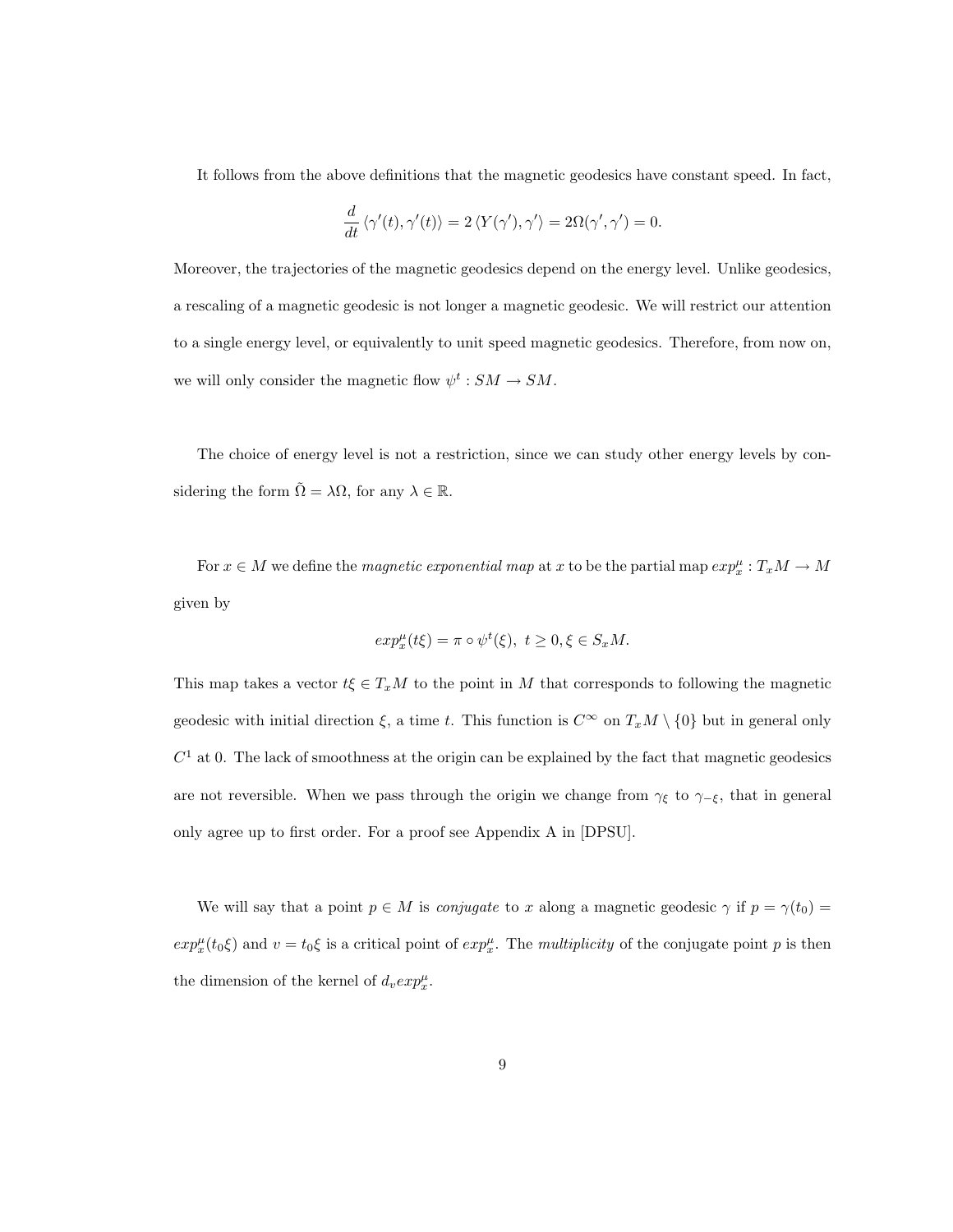In what follows, and throughout this thesis, if V is a vector field along a geodesic  $\gamma(t)$ , V' will denote the covariant derivative  $\nabla_{\gamma'} V$ .

We want to give an alternative characterizations of conjugate points. For this consider a variation of  $\gamma$  through magnetic geodesics. That is

$$
f(t,s) = \gamma_s(t)
$$

where  $\gamma_s(t)$  is a magnetic geodesic for each  $s \in (-\epsilon, \epsilon)$  and  $t \in [0, T]$ . Therefore  $\frac{D}{\partial t} \frac{\partial f}{\partial t} = Y(\frac{\partial f}{\partial t})$ . Using this and the definition of the curvature tensor we can write:

$$
\frac{D}{\partial s}(Y(\frac{\partial f}{\partial t})) = \frac{D}{\partial s}\frac{D}{\partial t}\frac{\partial f}{\partial t} = \frac{D}{\partial t}\frac{D}{\partial s}\frac{\partial f}{\partial t} - R(\frac{\partial f}{\partial s}, \frac{\partial f}{\partial t})\frac{\partial f}{\partial t}
$$

$$
= \frac{D}{\partial t}\frac{D}{\partial t}\frac{\partial f}{\partial s} + R(\frac{\partial f}{\partial t}, \frac{\partial f}{\partial s})\frac{\partial f}{\partial t}
$$

If we call the variational field  $J(t) = \frac{\partial f}{\partial s}(t,0)$  we get for  $s = 0$ 

$$
\nabla_J(Y(\gamma')) = J'' + R(\gamma', J)\gamma'.
$$

Note also that

$$
\nabla_J(Y(\gamma')) = Y(\nabla_J \gamma') + (\nabla_J Y)(\gamma')
$$

and

$$
\nabla_J \gamma'(t) = \frac{D}{\partial s} \frac{\partial f}{\partial t}(t, 0) = \frac{D}{\partial t} \frac{\partial f}{\partial s}(t, 0) = J'(t)
$$
\n(2.1.1)

so we can rewrite the above equation as

$$
J'' + R(\gamma', J)\gamma' - Y(J') - (\nabla_J Y)(\gamma') = 0.
$$

Since magnetic geodesics can't be rescaled we have  $|\gamma_s'| = 1$  for all the magnetic geodesics in the variation. This equation together with equation  $(2.1.1)$  gives, for any such variational field  $J$ ,

$$
\langle J',\gamma'\rangle=\langle \nabla_J\gamma',\gamma'\rangle=J\,\langle \gamma',\gamma'\rangle=0.
$$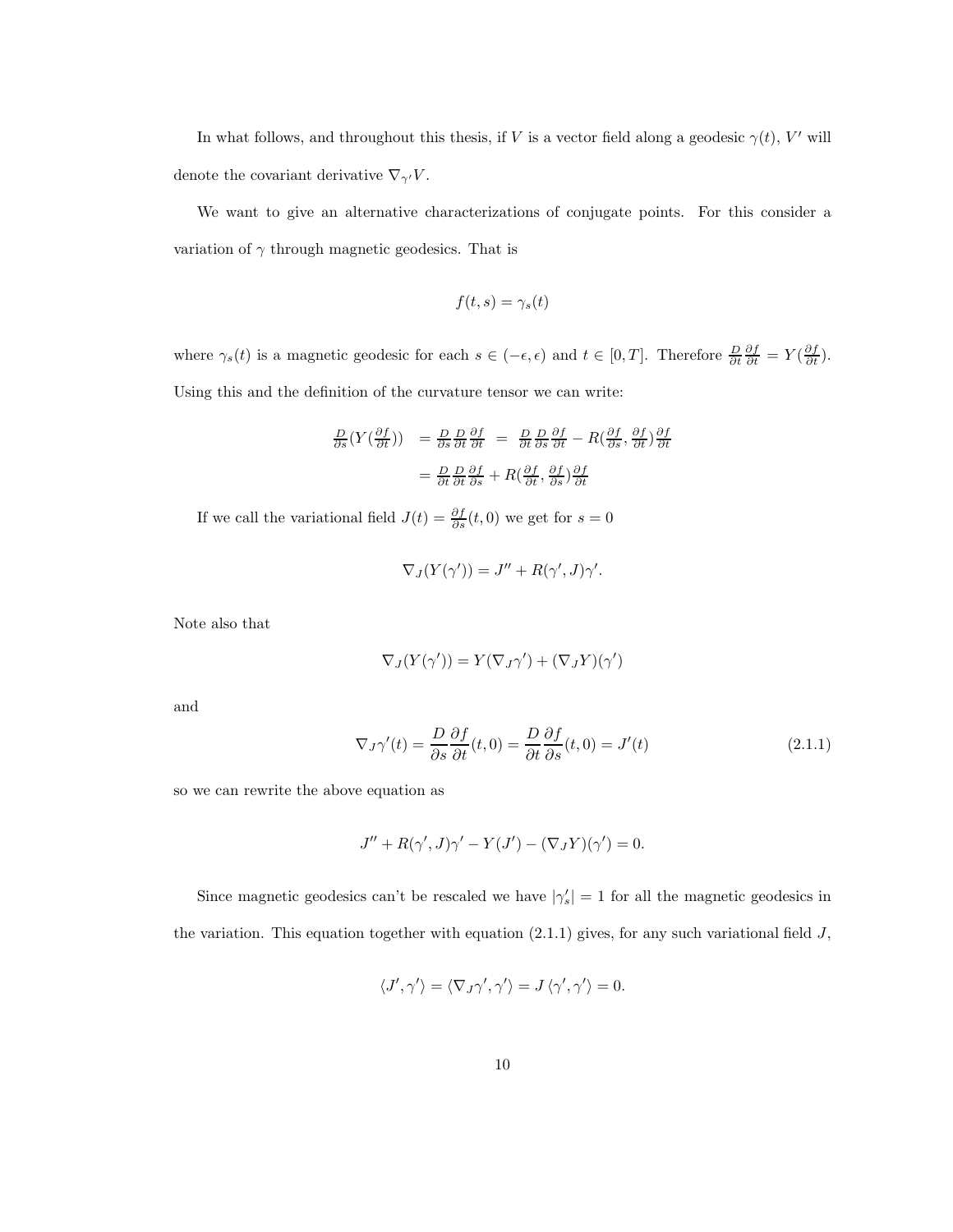This equations characterize the variational field of variations through magnetic geodesics, in a way analogous to the characterization of Jacobi fields. We will use this equation as a definition as follows.

Given a magnetic geodesic  $\gamma : [0, T] \to M$ , let A and C be the operators on smooth vector fields Z along  $\gamma$  defined by

$$
\mathcal{A}(Z) = Z'' + R(\gamma', Z)\gamma' - Y(Z') - (\nabla_Z Y)(\gamma'),
$$
  

$$
\mathcal{C}(Z) = R(\gamma', Z)\gamma' - Y(Z') - (\nabla_Z Y)(\gamma').
$$

A vector field J along  $\gamma$  is said to be a *magnetic Jacobi field* if it satisfies the equations

$$
\mathcal{A}(J) = 0 \tag{2.1.2}
$$

and

$$
\langle J', \gamma' \rangle = 0. \tag{2.1.3}
$$

Note that from equation 2.1.2 we can see that

$$
\frac{d}{dt} \langle J', \gamma' \rangle = \langle J'', \gamma' \rangle + \langle J', Y(\gamma') \rangle
$$
  
=  $\langle -R(\gamma', J)\gamma' + Y(J') + (\nabla_J Y)(\gamma'), \gamma' \rangle - \langle Y(J'), \gamma' \rangle = 0$ 

where we used that  $\langle (\nabla_J Y)(\gamma'), \gamma' \rangle = 0$  because Y is skew-symmetric. Therefore, it is enough to check condition 2.1.3 at a point.

A magnetic Jacobi field along a magnetic geodesic  $\gamma$  is uniquely determined by its initial conditions  $J(0)$  and  $J'(0)$ . To see this, consider the orthonormal basis defined by extending an orthonormal basis  $e_1, \ldots, e_n$  at  $\gamma(0)$  by requiring that

$$
e_i' = Y(e_i) \tag{2.1.4}
$$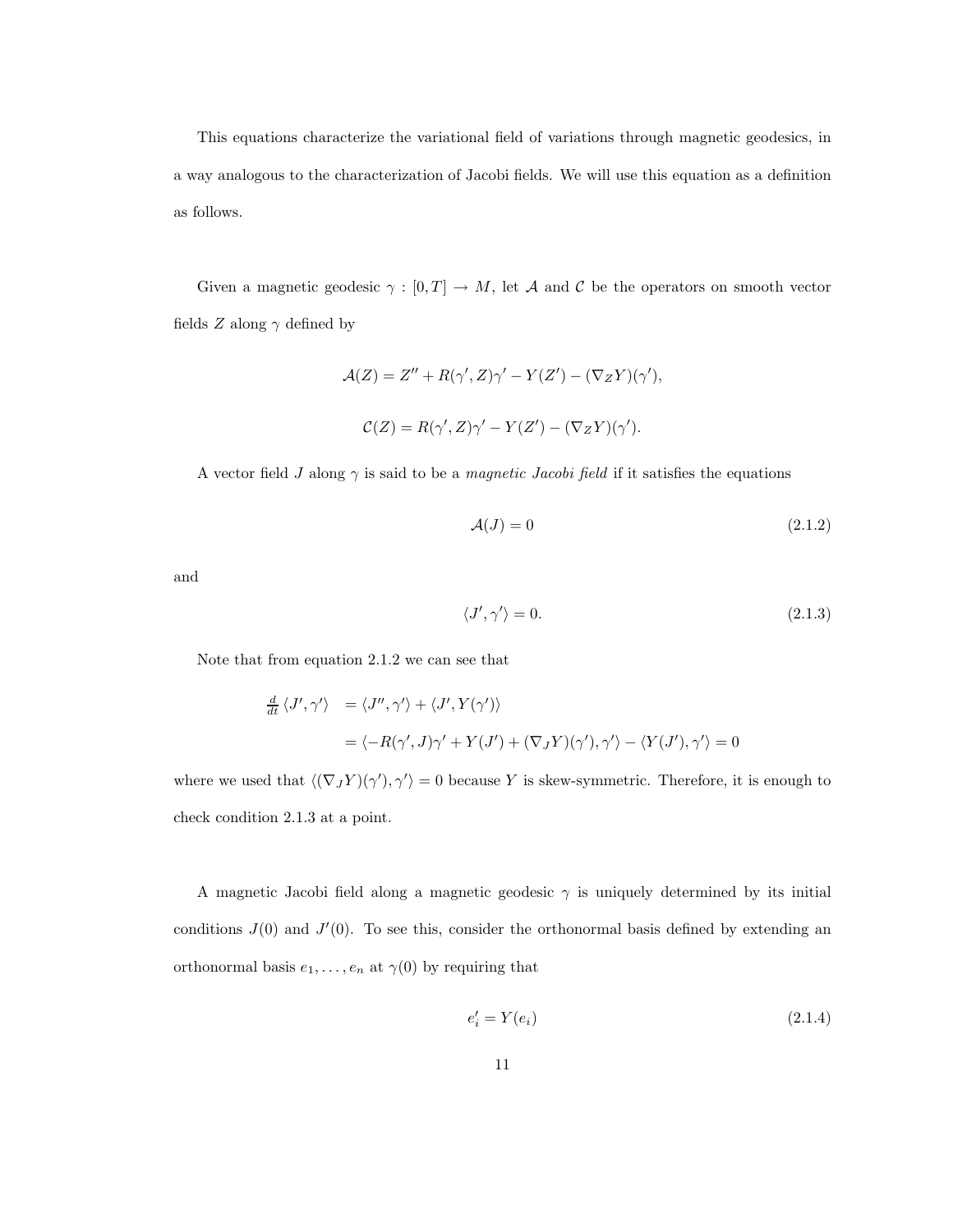along  $\gamma$ . This extension gives an orthonormal basis at each point since

$$
\frac{d}{dt}\langle e_i, e_j \rangle = \langle Y(e_i), e_j \rangle + \langle e_i, Y(e_j) \rangle = 0.
$$

Using this basis,

$$
z = \sum_{i=1}^{n} f_i e_i
$$

and we can write equation 2.1.2 as the system

$$
f''_j + \sum_{i=1}^n f'_i y_{ij} + \sum_{i=1}^n f_i a_{ij} = 0
$$

where  $y_{ij} = \langle Y(e_i), e_j \rangle$  and

$$
a_{ij} = \langle \nabla_{\gamma'} Y(e_i) + R(\gamma', e_i) \gamma' - Y(Y(e_i)) - (\nabla_{e_i} Y)(\gamma'), e_j \rangle.
$$

This is a linear second order system, and therefore it has a unique solution for each set of initial conditions.

Magnetic Jacobi fields correspond exactly to variational field of variations through magnetic geodesics. In the case of magnetic Jacobi fields  $J$  along  $\gamma_{\xi}$  that vanish at 0 this can be seen by considering

$$
f(t,s) = \gamma_s(t) = exp_x^{\mu}(t\xi(s))
$$
\n(2.1.5)

where  $\xi : (-\epsilon, \epsilon) \to S_x M$  is a curve with  $\xi(0) = \xi = \gamma_{\xi}$  and  $\xi'(0) = J'(0)$ . This is clearly a variation through geodesics, and therefore its variational field  $\frac{\partial f}{\partial s}(t,0)$  satisfies 2.1.2. The variational field  $\frac{\partial f}{\partial s}(t,0)$  and the magnetic Jacobi field  $J(t)$  are then solutions of 2.1.2 with the same initial conditions, therefore they must agree.

For magnetic Jacobi fields  $J$  that do not vanish at 0, we can use the variation

$$
f(t,s) = \gamma_s(t) = exp^{\mu}_{\tau(s)}(t\xi(s))
$$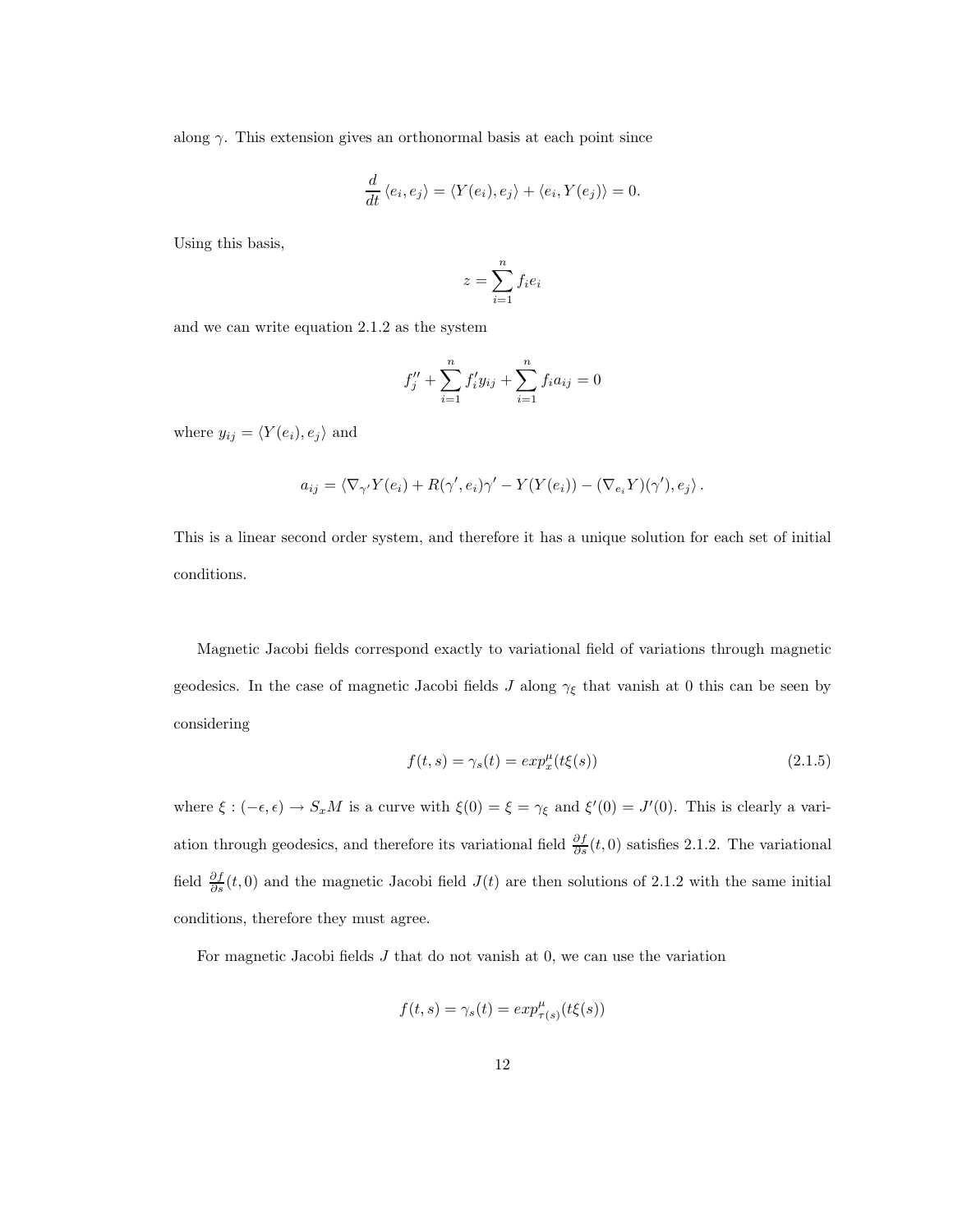where  $\tau(s)$  is any curve with  $\tau'(0) = J(0)$  and  $\xi(s)$  is a vector field along  $\tau$  with  $\xi(0) = \gamma'(0)$  and  $\xi'(0) = J'(0).$ 

It is easy to see from the definition and the equation  $\gamma'' = Y(\gamma')$  that  $\gamma'$  is always a magnetic Jacobi field. Unlike the case of straight geodesics, this is the only magnetic Jacobi field parallel to  $\gamma'$ . Another difference from the straight geodesic case is that magnetic Jacobi fields that are perpendicular to  $\gamma'$  at  $t = 0$  don't stay perpendicular for all t. For this reason we will sometimes consider instead the orthogonal projection  $J^{\perp} = J - f\gamma'$  where  $f = \langle J, \gamma' \rangle$ . The component  $f\gamma'$ of J parallel to  $\gamma'$  is uniquely determined by  $J^{\perp}$  and  $J(0)$ , since

$$
f'=\left\langle J',\gamma'\right\rangle+\left\langle J,\gamma''\right\rangle=\left\langle J,Y(\gamma')\right\rangle=\left\langle J^\perp,Y(\gamma')\right\rangle.
$$

We will need one more property of magnetic Jacobi fields that vanish at 0. Let  $\gamma:[0,T]\rightarrow M$  be a magnetic geodesic with  $\gamma(0) = x$ . Let  $v \in T_{\gamma'} S_x M$ , or equivalently under the usual identification,  $v \in T_xM$  perpendicular to  $\gamma'$ .

Let  $f(t, s)$  be a variation through magnetic geodesics of the form 2.1.5 where  $t \in [0, T]$  and  $\xi : (-\epsilon, \epsilon) \to S_x M$  with  $\xi(0) = \gamma'(0)$  and  $\xi'(0) = v$ . The variational field  $J_v$  of this variation is

$$
J_v(t) = \frac{\partial f}{\partial s}(t,0) = \frac{\partial}{\partial s} [\pi \circ \psi^t(\xi(s))] \Big|_{s=0} = d_{\xi(0)} [\pi \circ \psi^t](\xi'(0))
$$
  
=  $d_{\psi^t(\xi)} \pi \circ d_{\xi} \psi^t(v) = d_{\gamma'(t)} \pi \circ d_{\gamma'(0)} \psi^t(v)$  (2.1.6)

and its derivative is given by

$$
J'_v(t) = \frac{D}{\partial t} \frac{\partial f}{\partial s}(t,0) = \frac{D}{\partial s} \frac{\partial}{\partial t} [\pi \circ \psi^t(\xi(s))] \bigg|_{s=0} = \frac{D}{\partial s} [\psi^t(\xi(s))] \bigg|_{s=0} = d_{\xi(0)} \psi^t(\xi'(0)) = d_{\gamma'(0)} \psi^t(v).
$$

This equations are independent of the variation  $f$ .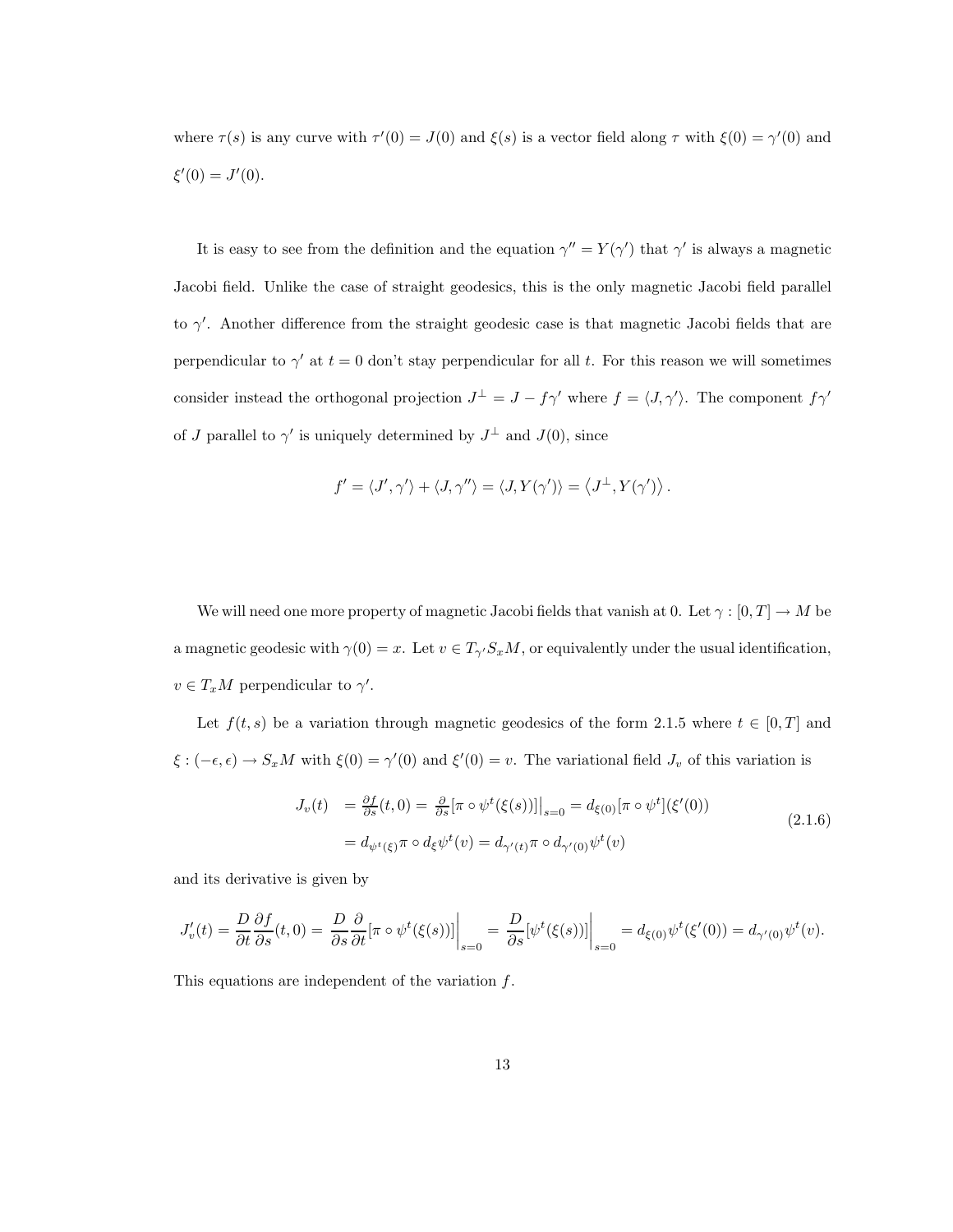Since the magnetic flow is a Hamiltonian flow with respect to the symplectic form  $\omega = \omega_0 + \pi^* \Omega$ , this form is invariant under the magnetic flow  $\psi^t$  [Pa, pg. 10]. Therefore for any two magnetic Jacobi fields  $J_v$  and  $J_w$  as above, we have that

$$
\begin{aligned} \omega(d_{\gamma'}\psi^t(v), d_{\gamma'}\psi^t(w)) &= \omega_0(d_{\gamma'}\psi^t(v), d_{\gamma'}\psi^t(w)) + \pi^*\Omega(d_{\gamma'}\psi^t(v), d_{\gamma'}\psi^t(w)) \\ &= \langle J_v(t), J'_w(t) \rangle - \langle J'_v(t), J_w(t) \rangle + \Omega(J_v(t), J_w(t)) \end{aligned}
$$

is independent of t. Using also that  $J_v(0) = 0$ , we get

$$
\langle J_v, J'_w \rangle - \langle J'_v, J_w \rangle + \langle Y(J_v), J_w \rangle = 0 \tag{2.1.7}
$$

for any two such Jacobi fields.

We will now relate the concepts of magnetic Jacobi fields and conjugate points.

**Proposition 2.1.1.** Let  $\gamma_{\xi} : [0, T] \to M$  be the magnetic geodesic with  $\gamma(0) = x$  and  $\gamma'(0) = \xi$ . The point  $p = \gamma(t_0)$  is conjugate to x along  $\gamma$  if and only if there exist a magnetic Jacobi field J along  $\gamma$ , not identically zero, with  $J(0) = 0$  and  $J(t_0)$  parallel to  $\gamma'$ .

Moreover, the multiplicity of p as a conjugate point is equal to the number of linearly independent such Jacobi fields.

Consider a variation through magnetic geodesics as in (2.1.5), with  $\xi'(0) = v$  perpendicular to  $\gamma'$ . Then

$$
J_{\nu}(t) = \frac{\partial f}{\partial s}(t,0) = d_{t\xi} exp_x^{\mu}(tv)
$$

is a nontrivial magnetic Jacobi field. If there is a vector v for which  $J_v(t_0)$  is parallel to  $\gamma'$ , then  $d_{t_0\xi} exp_x^{\mu}(t_0 v)$  and  $d_{t_0\xi} exp_x^{\mu}(\xi) = \gamma'$  will be parallel, and  $t_0\xi$  is a critical point of  $exp_x^{\mu}$ . Conversely, if  $t_0\xi$  is a critical point there must be a vector v such that  $d_{t_0\xi}exp_x^{\mu}(v) = 0$ . Let  $v^{\perp} = v - \langle v, \xi \rangle \xi$ , this is not 0 since  $d_{t_0\xi} exp_x^{\mu}(\xi) = \gamma' \neq 0$ , and

$$
J_{v^{\perp}}(t_0) = d_{t_0\xi} exp_x^{\mu}(t_0 v) - d_{t_0\xi} exp_x^{\mu}(t_0 \langle v, \xi \rangle \xi) = -t_0 \langle v, \xi \rangle \gamma'(t_0).
$$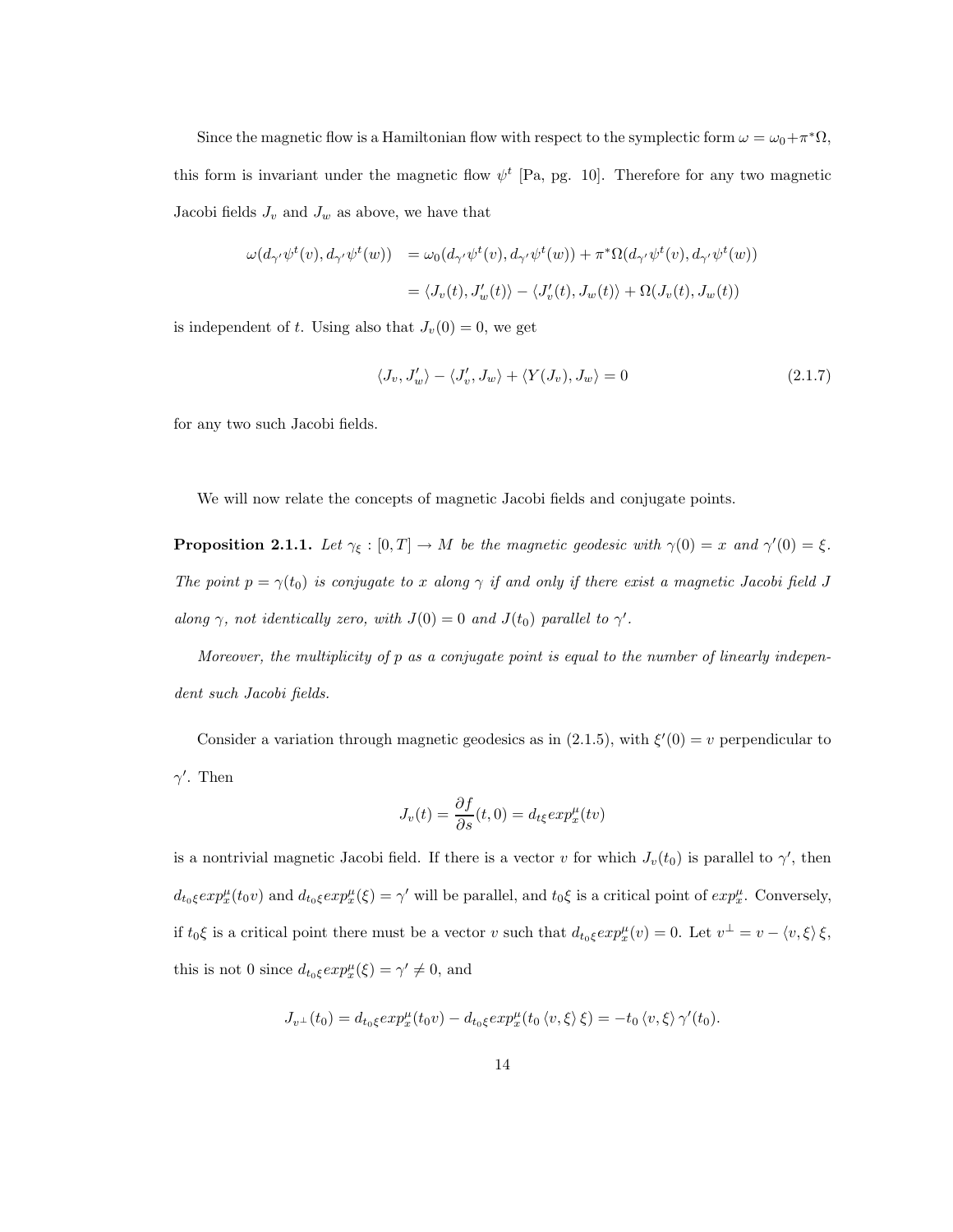To prove the second statement, note that Jacobi fields  $J_{v_i}$  as above are linearly independent iff the vectors  $v_i$  are. Since all  $v_i$  are perpendicular to  $\gamma'(0)$ , the number of linearly independent vectors will be the dimension of the kernel of  $d_{t_0\xi} exp_x^{\mu}$ , that is the multiplicity of the conjugate point.

## 2.2 The Index form

Let  $\Lambda$  denote the R-vector space of piecewise smooth vector fields Z along  $\gamma$ . Define the quadratic form  $Ind: \Lambda \to \mathbb{R}$  by

$$
Ind_{\gamma}(Z) = \int_0^T \{|Z'|^2 - \langle \mathcal{C}(Z), Z \rangle - \langle Y(\gamma'), Z \rangle^2\} dt.
$$

Note that

$$
Ind_{\gamma}(Z) = -\int_0^T \{ \langle \mathcal{A}(Z), Z \rangle + \langle Y(\gamma'), Z \rangle^2 \} dt + \langle Z, Z' \rangle \big|_0^T + \sum \langle Z, Z'^{-} - Z'^{+} \rangle \big|_{t_i}.
$$

where  $Z'^{\pm}$  stands for the left and right derivatives of Z at the points  $t_i$  where the derivative is discontinuous.

The  $Ind_{\gamma}(Z)$  generalizes the index form of a geodesic in a Riemannian manifold. It is easy to see that when  $\Omega = 0$  these are the same form. We will see throughout this section that, when restricted to orthogonal vector fields, we retain some of the relations between (magnetic) Jacobi fields, index form and conjugate points.

Let  $\Lambda_0$  denote the R-vector space of piecewise smooth vector fields Z along  $\gamma$  such that  $Z(0) = Z(T) = 0, \ \Lambda^{\perp}$  the subspace of piecewise smooth vector fields that stay orthogonal to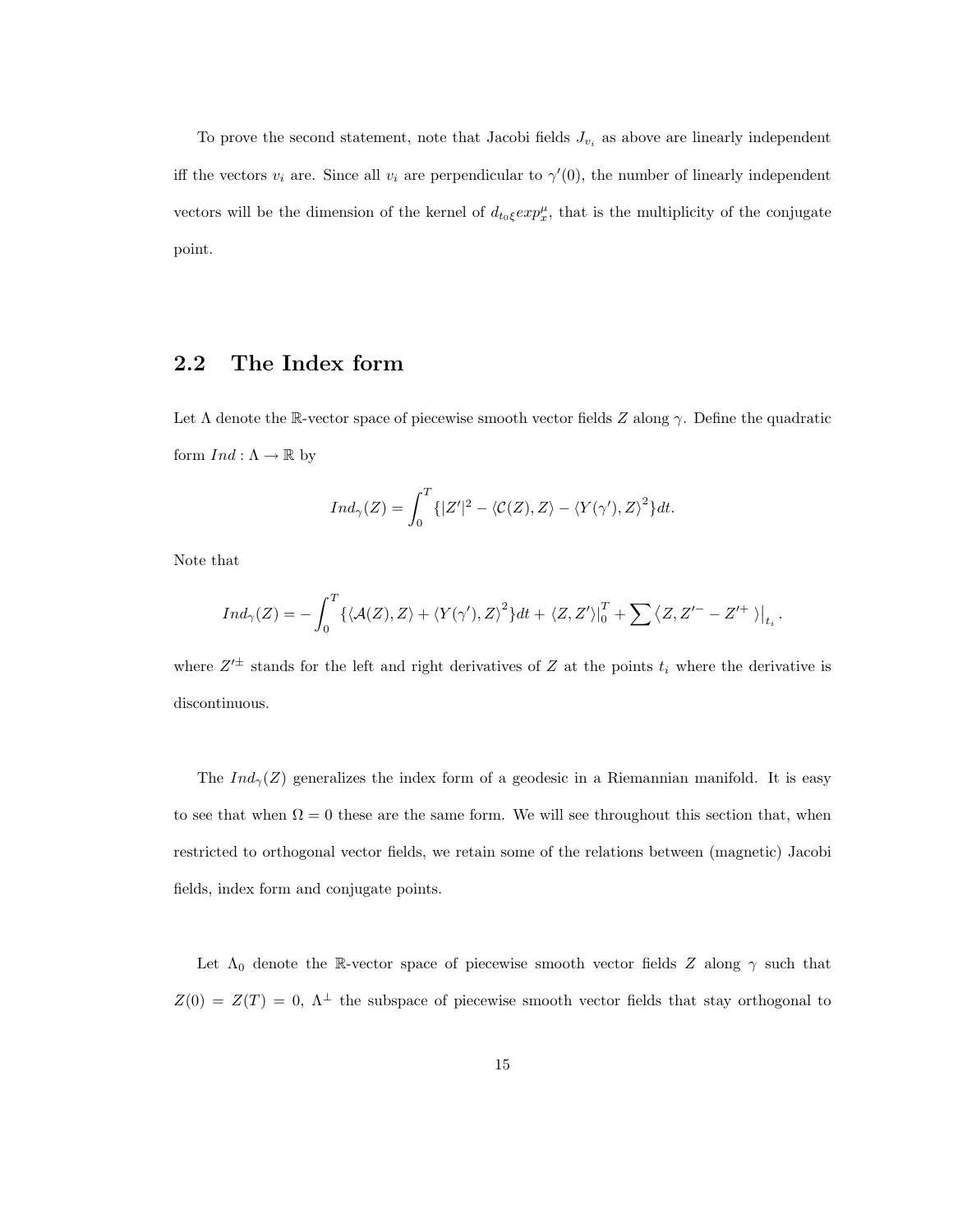$\gamma'$ , and  $\Lambda_0^{\perp} = \Lambda_0 \cap \Lambda^{\perp}$ .

For any magnetic Jacobi field  $J$  along a magnetic geodesic  $\gamma$ , let  $f = \langle J, \gamma' \rangle$  and  $Z = J - f\gamma'$ the component of J orthogonal to  $\gamma$ , using that  $\gamma'' = Y(\gamma')$  we have

$$
\mathcal{A}(J) = Z'' + f''\gamma' + 2f'Y(\gamma') + f\gamma''' + R(\gamma', Z + f\gamma')\gamma' - Y(Z' + f'\gamma' + f\gamma'') - (\nabla_{Z + f\gamma'}Y)(\gamma')
$$

so

$$
0 = A(Z) + fA(\gamma') + f''\gamma' + f'Y(\gamma')
$$
\n(2.2.1)

On the other hand, any magnetic Jacobi field satisfies  $\langle J', \gamma' \rangle = 0$ . Using this together with  $f = \langle J, \gamma' \rangle$  and  $\gamma'' = Y(\gamma')$  we see that  $f' = \langle J, Y(\gamma') \rangle = \langle Z, Y(\gamma') \rangle$ . Since  $\gamma'$  is a Jacobi field,  $A(\gamma') = 0$ , and we have from  $(2.2.1)$ 

$$
\langle A(Z), Z \rangle = -f' \langle Y(\gamma'), Z \rangle = -\langle Y(\gamma'), Z \rangle^2
$$

therefore if J is a magnetic Jacobi field and its orthogonal component  $Z$  is in  $\Lambda_0$ 

$$
Ind_{\gamma}(Z) = -\int_0^T \{ \langle \mathcal{A}(Z), Z \rangle + \langle Y(\gamma'), Z \rangle^2 \} dt = 0.
$$
 (2.2.2)

Also, if there are no conjugate points along  $\gamma$ , we can restrict our attention to a neighborhood of  $\gamma$  for which the magnetic exponential is a diffeomorphism. In this case we can adapt the proof given in [DPSU] for the case of simple domains to prove the following version of the Index Lemma. We include the proof below.

**Lemma 2.2.1.** Let  $\gamma$  be a magnetic geodesic without conjugate points to  $\gamma(0)$ . Let J be a magnetic *Jacobi field, and*  $J^{\perp}$  the component orthogonal to  $\gamma'$ . Let  $Z \in \Lambda^{\perp}$  be a piecewise differentiable vector field along  $\gamma$ , perpendicular to  $\gamma'$ . Suppose that

$$
J^{\perp}(0) = Z(0) = 0 \text{ and } J^{\perp}(T) = Z(T) \tag{2.2.3}
$$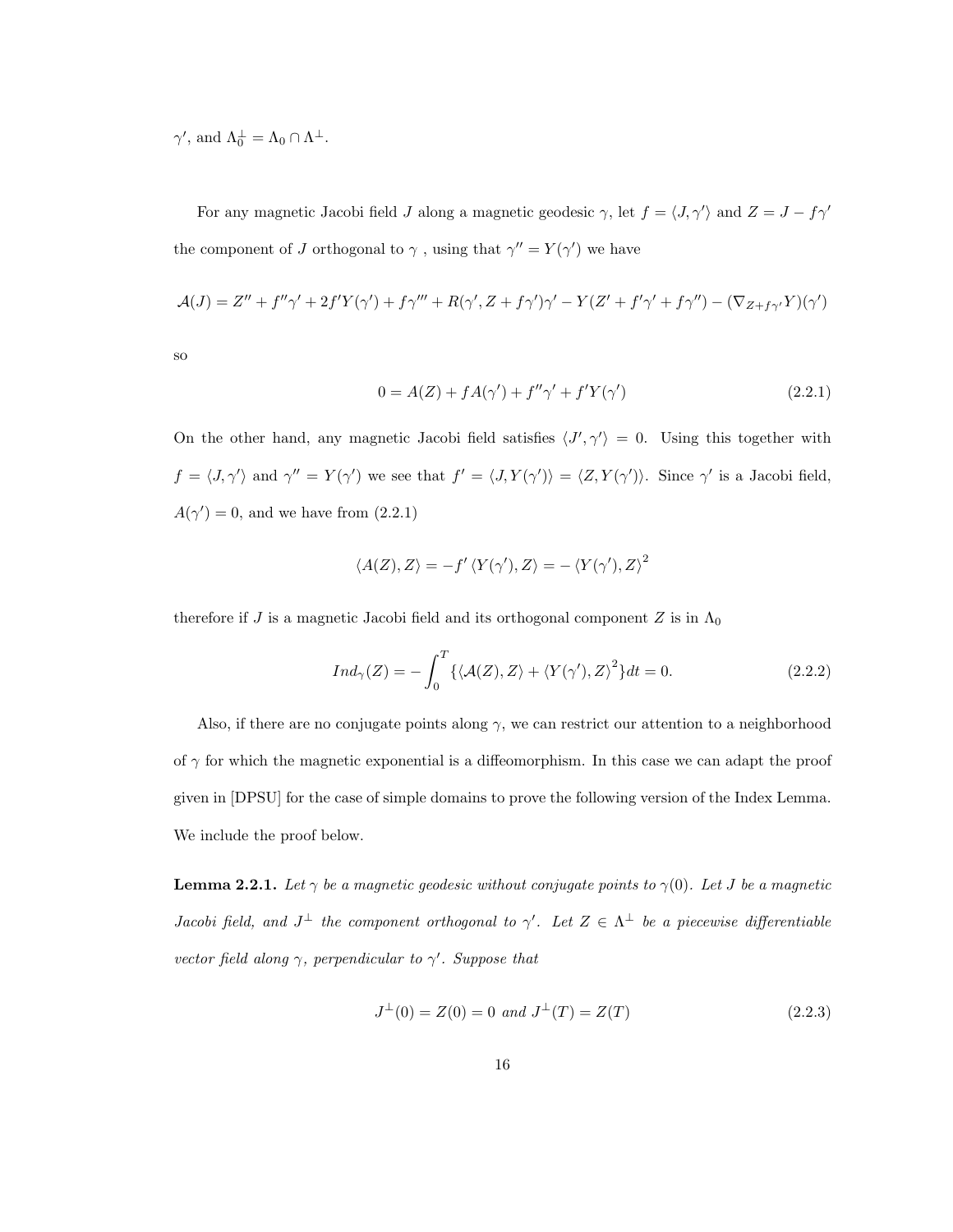$$
Ind_{\gamma}(J^{\perp}) \leq Ind_{\gamma}(Z)
$$

and equality occurs if and only if  $Z = J^{\perp}$ .

Note that in the case where the vector field Z satisfies  $Z(0) = Z(T) = 0, J = \gamma'$  is a Jacobi field that satisfies the above hypothesis, giving the following corollary.

**Corollary 2.2.2.** If  $\gamma$  has no conjugate points and  $Z \in \Lambda_0^{\perp}$ , then  $Ind_{\gamma}(Z) \geq 0$ , with equality if and only if Z vanishes.

In other words, if  $\gamma$  has no conjugate points, the quadratic form  $Ind_{\gamma}: \Lambda_0^{\perp} \to \mathbb{R}$  is positive definite.

*Proof of Lemma 2.2.1.* Given a vector  $v \in T_{\gamma(0)}M$  orthogonal to  $\gamma'$ , we can define a magnetic Jacobi field  $J_v$  along  $\gamma$  as in (2.1.6) that has  $J_v(0) = 0$  and  $J'_v(0) = v$ . Since there are no conjugate points to  $\gamma(0)$  along  $\gamma$ , these Jacobi fields are never 0 nor parallel to  $\gamma'$ . There exist a basis  $\{v_1,\ldots,v_n\}$  of  $T_{\gamma(0)}M$ , with  $v_1=\gamma'$  such that  $J_1(t)=\gamma'(t)$  and  $J_i(t)=J_{v_i}(t)$ ,  $i=2,\ldots,n$  form a basis for  $T_{\gamma(t)}M$  for all  $t \in (0, T]$ .

If Z is a vector field with  $Z(0) = 0$ , we can write, for  $t \in (0, T]$ 

$$
Z(t) = \sum_{i=1}^{n} f_i(t) J_i(t)
$$

where  $f_1, \ldots, f_n$  are smooth functions. This function can be smoothly extended to  $t = 0$ , as we now show. For  $i \geq 2$ , we can write  $J_i(t) = tA_i(t)$  where  $A_i$  are smooth vector fields with  $A_i(0) = J'_i(0)$ . Then each  $A_i(t)$  is parallel to  $J_i(t)$  and  $\{\gamma'(t), A_2(t), \ldots, A_n(t)\}\$ is a basis for all

Then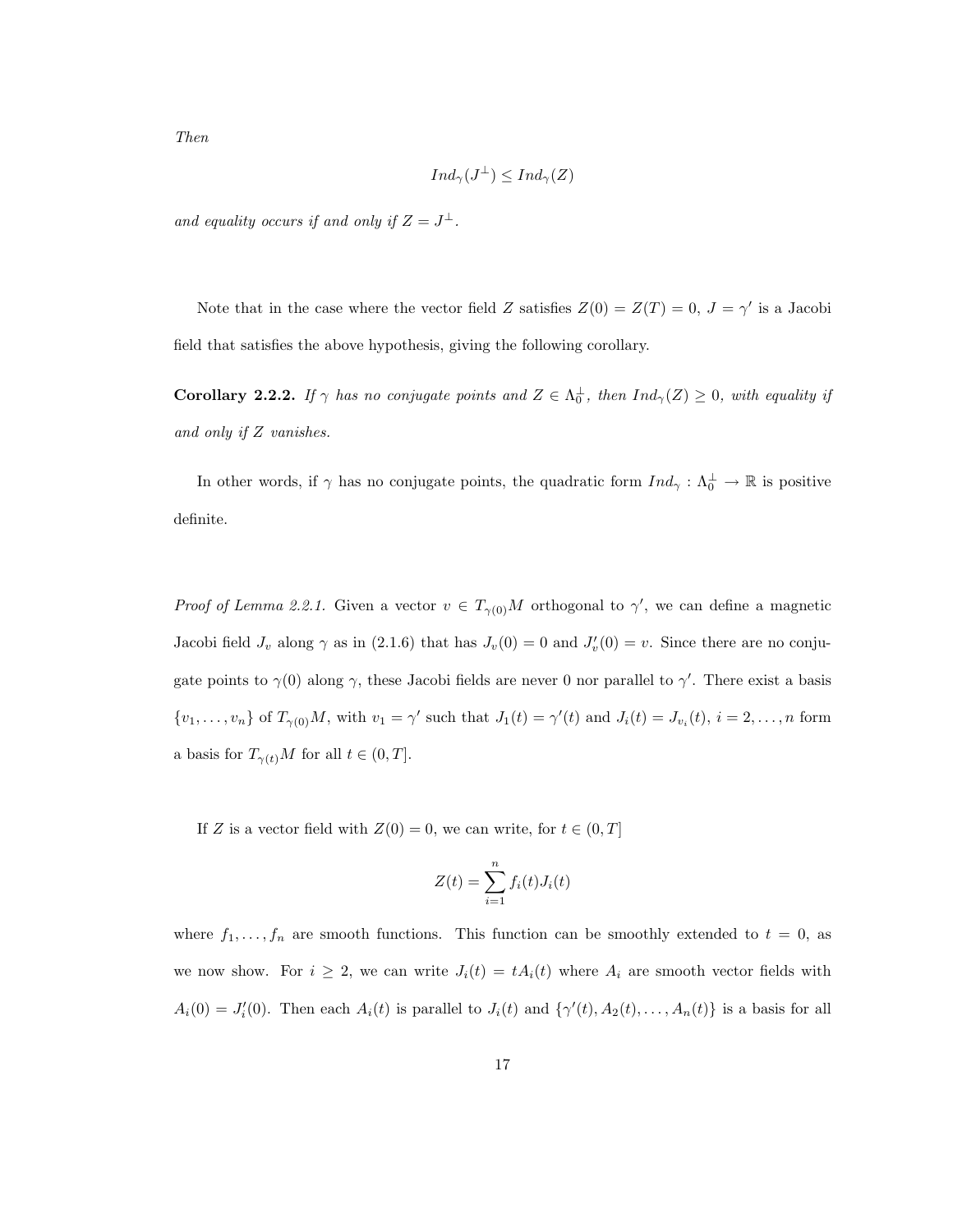$t \in [0, T]$ , so

$$
Z(t) = g_1 \gamma' + \sum_{i=2}^n g_i(t) A_i(t).
$$

It follows that for  $t \in (0,T]$ ,  $g_1 = f_1$  and  $g_i(t) = tf_i(t)$  for  $i \ge 2$ , and since  $Z(0) = 0$ ,  $g_i(0) = 0$ and  $f_i$  extends smoothly to  $t = 0$ .

Using this representation we can write

$$
Ind_{\gamma}(Z) = -\sum_{i,j} \int_0^T \left\langle \mathcal{A}(f_i J_i), f_j J_j \right\rangle dt - \int_0^T \left\langle Y(\gamma'), Z \right\rangle^2 dt + \left\langle Z, Z' \right\rangle \Big|_0^T + \sum \left\langle Z, Z'^{-} - Z'^{+} \right\rangle \Big|_{t_k}.
$$

where  $Z'^{\pm}$  stands for the left and right derivatives of Z at the points  $t_k$  where the derivative is discontinuous.

#### And

$$
\mathcal{A}(f_i J_i) = f_i'' J_i + 2f_i' J_i' + f_i J_i'' + f_i R(\gamma', J_i) \gamma' - f_i' Y(J_i) - f_i Y(J_i') - f_i (\nabla_{J_i} Y)(\gamma')
$$
\n
$$
= f_i \mathcal{A}(J_i) + f_i'' J_i + 2f_i' J_i' - f_i' Y(J_i)
$$
\n(2.2.4)

where the first term is 0 since  $J_i$  is a magnetic Jacobi field.

We know, moreover, from (2.1.7) that

$$
\left\langle J_{i},J_{j}'\right\rangle -\left\langle J_{i}',J_{j}\right\rangle +\left\langle Y(J_{i}),J_{j}\right\rangle =0
$$

so we can write

$$
\langle \mathcal{A}(f_i J_i), J_j \rangle = \langle f_i'' J_i, J_j \rangle + 2 \langle f_i' J_i', J_j \rangle - \langle f_i' Y(J_i), J_j \rangle
$$
  

$$
= f_i'' \langle J_i, J_j \rangle + f_i' \langle J_i', J_j \rangle + f_i' \langle J_i, J_j' \rangle
$$
  

$$
= \frac{d}{dt} (f_i' \langle J_i, J_j \rangle)
$$

and

$$
\int_0^T \langle \mathcal{A}(f_i J_i), f_j J_j \rangle dt = \int_0^T f_j \frac{d}{dt} (f'_i \langle J_i, J_j \rangle) dt = \langle f'_i J_i, f_j J_j \rangle \Big|_0^T - \int_0^T \langle f'_i J_i, f'_j J_j \rangle dt.
$$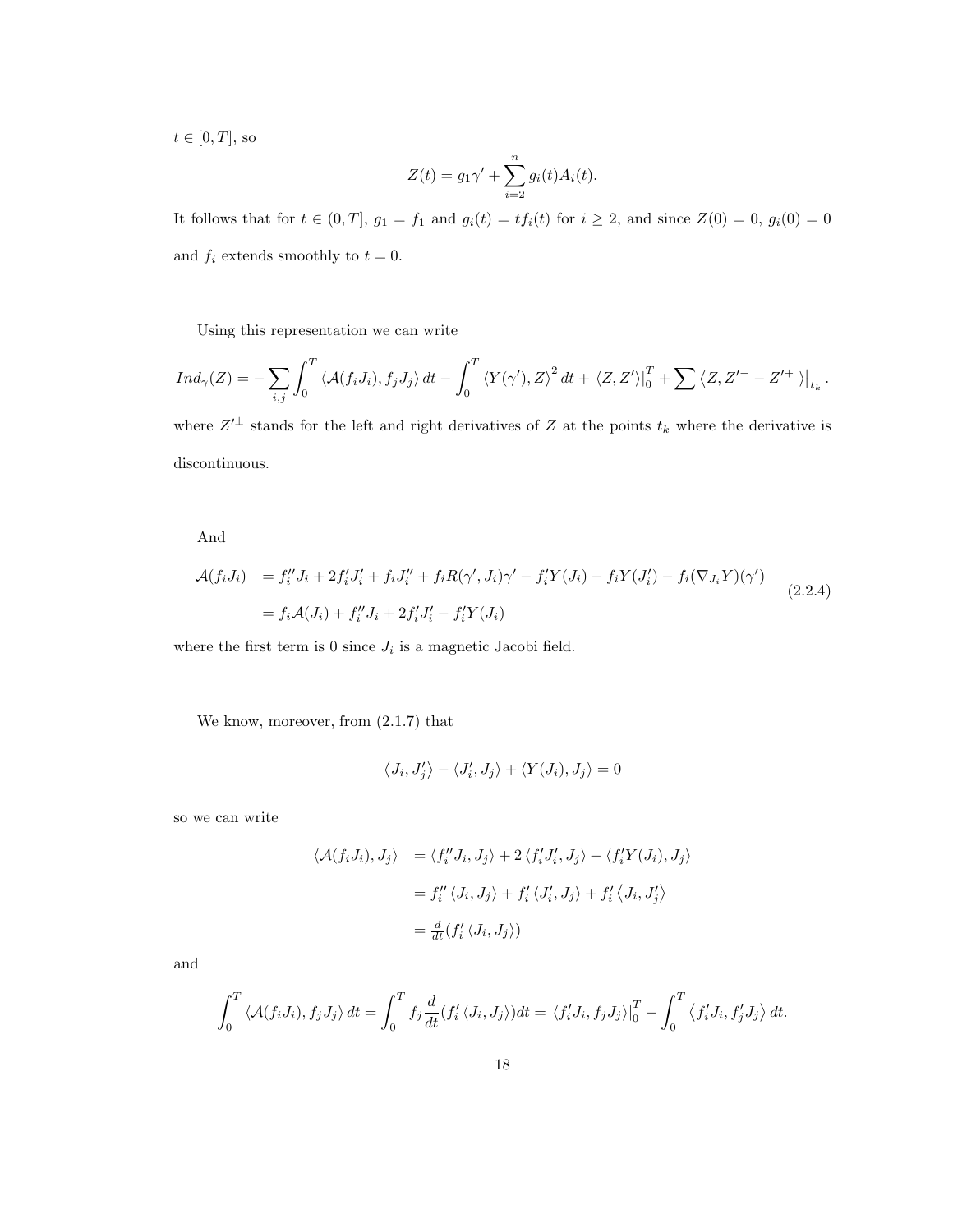Using this, and that  $Z(0) = 0$  we can write the index form as

$$
Ind_{\gamma}(Z) = \int_{0}^{T} || \sum_{1}^{n} f'_{i} J_{i} ||^{2} dt - \left\langle \sum_{1}^{n} f'_{i} J_{i}, Z \right\rangle \Big|_{0}^{T} - \sum \left\langle \sum_{1}^{n} (f'_{i} - f'_{i}^{+}) J_{i}, Z \right\rangle \Big|_{t_{k}}
$$

$$
- \int_{0}^{T} \left\langle Y(\gamma'), Z \right\rangle^{2} dt + \left\langle Z, Z' \right\rangle \Big|_{0}^{T} + \sum \left\langle Z, Z'^{-} - Z'^{+} \right\rangle \Big|_{t_{k}}
$$

$$
= \int_{0}^{T} || \sum_{1}^{n} f'_{i} J_{i} ||^{2} - \left\langle Y(\gamma'), Z \right\rangle^{2} dt + \left\langle Z(T), \sum_{1}^{n} f_{i}(T) J'_{i}(T) \right\rangle + \sum \left\langle Z, \sum_{1}^{n} f_{i}(J'^{-}_{i} - J'^{+}_{i}) \right\rangle \Big|_{t_{k}}
$$

where the last term is 0 because  $J_i$  is differentiable.

Let  $W = \sum_{i=1}^{n} f'_i J_i$ , and remember that  $J_1 = \gamma'$ , then we get  $||\sum_1^n$  $f'_i J_i ||^2 = \langle f'_1 \gamma' + W, f'_1 \gamma' + W \rangle = f_1^{\prime 2} + 2f'_1$  $'_{1}\langle \gamma',W\rangle +\langle W,W\rangle$ .

Since Z is orthogonal to  $\gamma'$ ,  $\langle Z, \gamma' \rangle = 0$  and by differentiating  $\langle Z', \gamma' \rangle = -\langle Z, Y(\gamma') \rangle$ . Using also that for magnetic Jacobi fields  $\langle J',\gamma'\rangle=0$  we have

$$
-\langle Z, Y(\gamma')\rangle = \left\langle \sum_{1}^{n} f'_{i} J_{i} + f_{i} J'_{i}, \gamma' \right\rangle = f'_{1} + \langle W, \gamma'\rangle
$$

and

$$
\left\langle Z, Y(\gamma') \right\rangle^2 = f_1'^2 + 2f_1' \left\langle W, \gamma' \right\rangle + \left\langle W, \gamma' \right\rangle^2.
$$

so

$$
Ind_{\gamma}(Z) = \int_0^T ||\sum_1^n f'_i J_i||^2 - \langle Y(\gamma'), Z \rangle^2 dt + \langle Z(T), \sum_1^n f_i(T) J'_i(T) \rangle
$$
  
= 
$$
\int_0^T \langle W, W \rangle - \langle W, \gamma' \rangle^2 dt + \langle Z(T), \sum_1^n f_i(T) J'_i(T) \rangle
$$
  
= 
$$
\int_0^T ||W^{\perp}|| dt + \langle Z(T), \sum_1^n f_i(T) J'_i(T) \rangle
$$
 (2.2.5)

where  $W^{\perp}$  is the component of W orthogonal to  $\gamma'$ .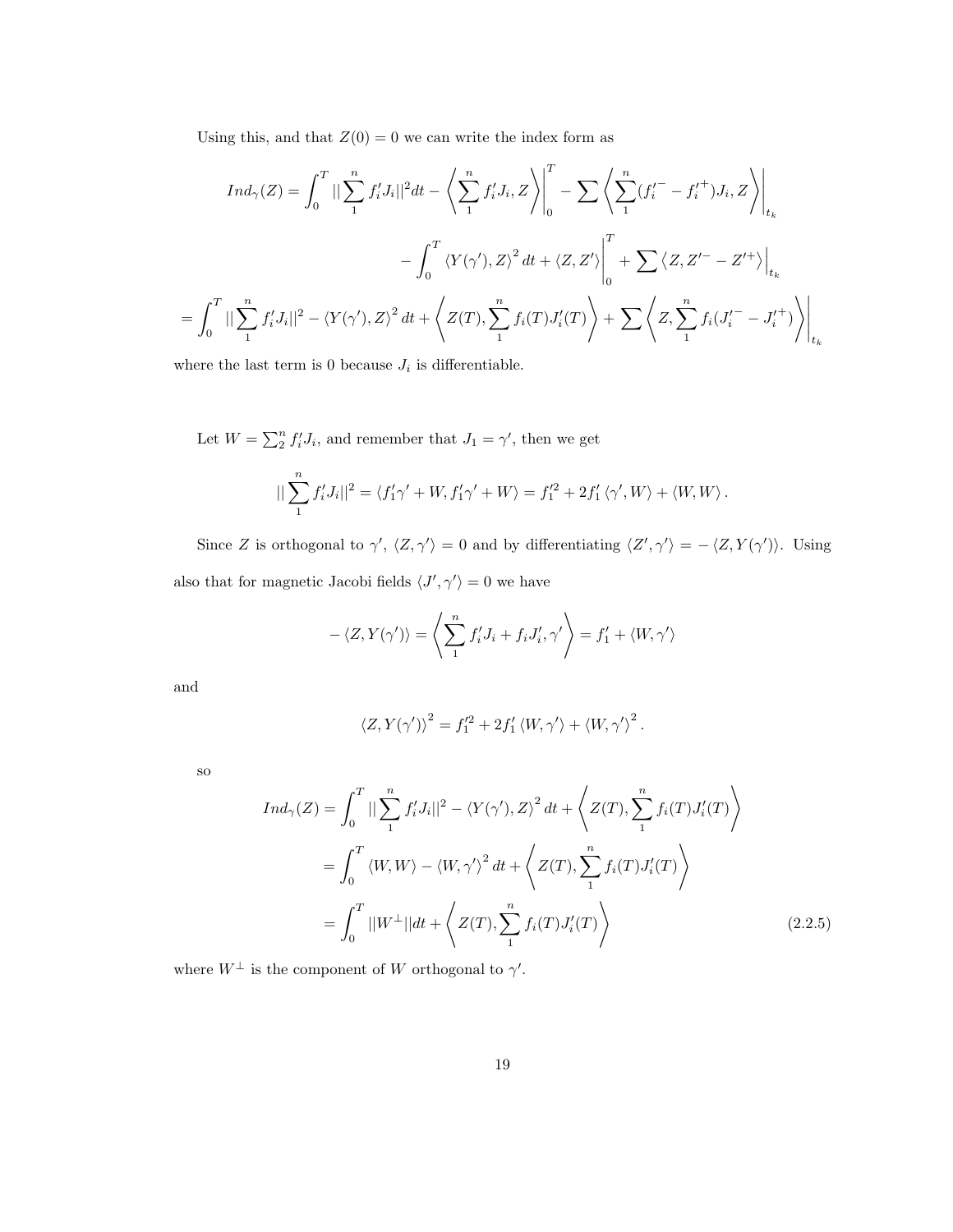Let J be the magnetic Jacobi field  $J = \sum_{i=1}^{n} f_i(T)J_i$ . The fact that it is a magnetic Jacobi field is easy to see since A is linear over  $\mathbb R$ , it is also clear that  $J(0) = 0$  and  $J^{\perp}(T) = Z(T)$ . Since

$$
J^{\perp} = \sum_{1}^{n} f_i(T)J_i - \sum_{1}^{n} f_i(T) \langle J_i, \gamma' \rangle \gamma'
$$

the corresponding functions  $f_i(T)$  are constant for  $i \geq 2$ , so  $W = 0$  and we can see from equation (2.2.5) that

$$
Ind_{\gamma}(J^{\perp}) = \left\langle J(T), \sum_{1}^{n} f_i(T)J_i'(T) \right\rangle
$$

that gives

$$
Ind_{\gamma}(Z) - Ind_{\gamma}(J^{\perp}) = \int_{0}^{T} ||W^{\perp}|| dt \ge 0
$$

with equality iff  $W^{\perp}$  vanishes everywhere. That is

$$
W^{\perp} = \sum_{i=1}^{n} f'_{i} J_{i} - \langle W, \gamma' \rangle \gamma' = 0
$$

and therefore  $f_i$  constant for  $i \geq 2$ . So  $Z = f_1 \gamma' + \sum_2^n f_i J_i = f_1 \gamma' + J$ , and since Z is orthogonal to  $\gamma'$  this implies that  $Z = J^{\perp}$ .

 $\Box$ 

In what follows we will want to use the above lemma for more general vector fields, that are not 0 at 0 but are 0 at T. Since magnetic flows are not reversible, we can't simply reverse time. We will consider instead the associated magnetic flow  $(M, g, -\Omega)$ . This magnetic flow has the same magnetic geodesics, but with opposite orientation.

**Lemma 2.2.3.** Let  $(M, g, \Omega)$  be a magnetic field. Then  $(M, g, -\Omega)$  is also a magnetic field.

- 1. Magnetic geodesics in both magnetic fields agree, but with opposite orientation.
- 2. Jacobi fields agree in both magnetic fields.
- 3. Index form is independent of its orientation.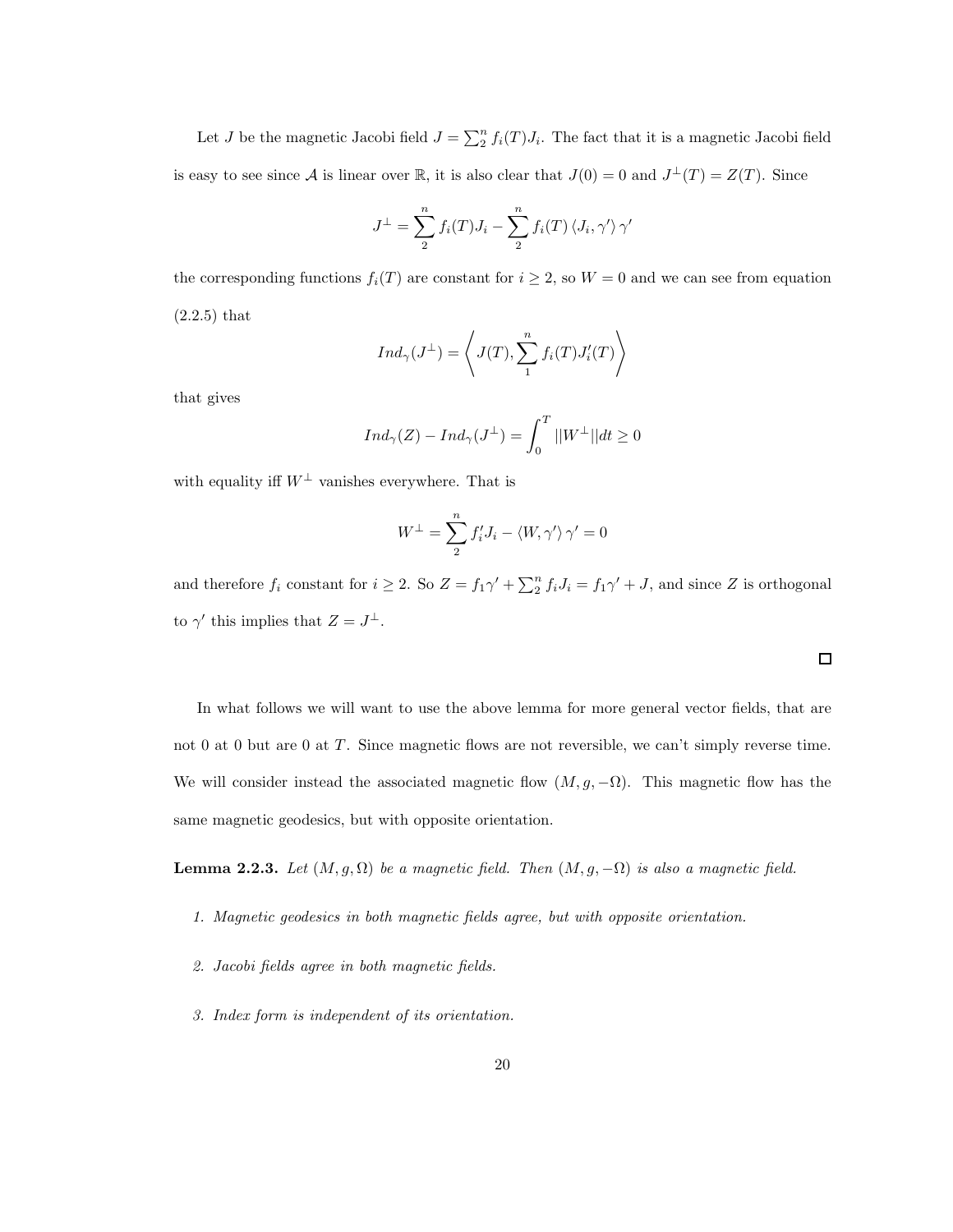If  $\gamma : [0, T] \to M$  is a magnetic geodesic in  $(M, g, \Omega)$ , denote by  $\gamma$ <sub>-</sub> the geodesic with opposite orientation, that is  $\gamma_-(t) = \gamma(-t)$ , for  $t \in [-T,0]$ . Then  $\gamma''_-(t) = \gamma''(-t) = Y(\gamma'(-t)) =$  $-Y(\gamma'_{-}(t))$ , so  $\gamma_{-}$  is a magnetic geodesic in  $(M, g, -\Omega)$ . Part 2 follows from 1 and the fact that magnetic Jacobi fields are variational fields of variations through magnetic geodesics. Alternatively, we can check that for  $J_-(t) = J(-t)$ :

$$
\begin{aligned}\n\mathcal{A}_{-}(J_{-}(t)) &= J_{-}''(t) + R(\gamma_{-}'(t), J_{-}(t))\gamma_{-}'(t) + Y(J_{-}'(t)) + (\nabla_{J_{-}}Y)(\gamma_{-}'(t)) \\
&= J''(-t) + R(\gamma'(-t), J(-t))\gamma'(-t) - Y(J'(-t)) - (\nabla_{J}Y)(\gamma'(-t)) \\
&= \mathcal{A}(J(-t)).\n\end{aligned}
$$

and

$$
\left\langle J'_{-}(t),\gamma'_{-}(t)\right\rangle =\left\langle -J'(-t),-\gamma'(-t)\right\rangle =\left\langle J'(-t),\gamma'(-t)\right\rangle .
$$

From the above computation follows also that  $C_{-}(Z_{-}(t)) = C(Z(t))$ . So

$$
Ind_{\gamma_{-}}(Z_{-}) = \int_{-T}^{0} \{ |Z'_{-}(t)|^{2} - \langle \mathcal{C}_{-}(Z_{-}(t)), Z_{-}(t) \rangle - \langle Y_{-}(\gamma'_{-}(t)), Z_{-}(t) \rangle^{2} \} dt
$$
  

$$
= \int_{-T}^{0} \{ |Z'(-t)|^{2} - \langle \mathcal{C}(Z(-t)), Z(-t) \rangle - \langle Y(\gamma'(-t)), Z(-t) \rangle^{2} \} dt
$$
  

$$
= \int_{0}^{T} \{ |Z'(t)|^{2} - \langle \mathcal{C}(Z(t)), Z(t) \rangle - \langle Y(\gamma'(t)), Z(t) \rangle^{2} \} dt = Ind_{\gamma}(Z).
$$

Corollary 2.2.4. Lemma 2.2.1 holds when we replace equation (2.2.3) with  $Z(0) = J^{\perp}(0)$  and  $Z(T) = J^{\perp}(T) = 0.$ 

When  $Z(T) = J^{\perp}(T) = 0$ , we can consider  $Z_{-}$  and  $J_{-}^{\perp}$ , this will satisfy the hypothesis of lemma 2.2.1, so we have:

$$
Ind_{\gamma}(J^{\perp}) = Ind_{\gamma_{-}}(J_{-}^{\perp}) \leq Ind_{\gamma_{-}}(Z_{-}) = Ind_{\gamma}(Z).
$$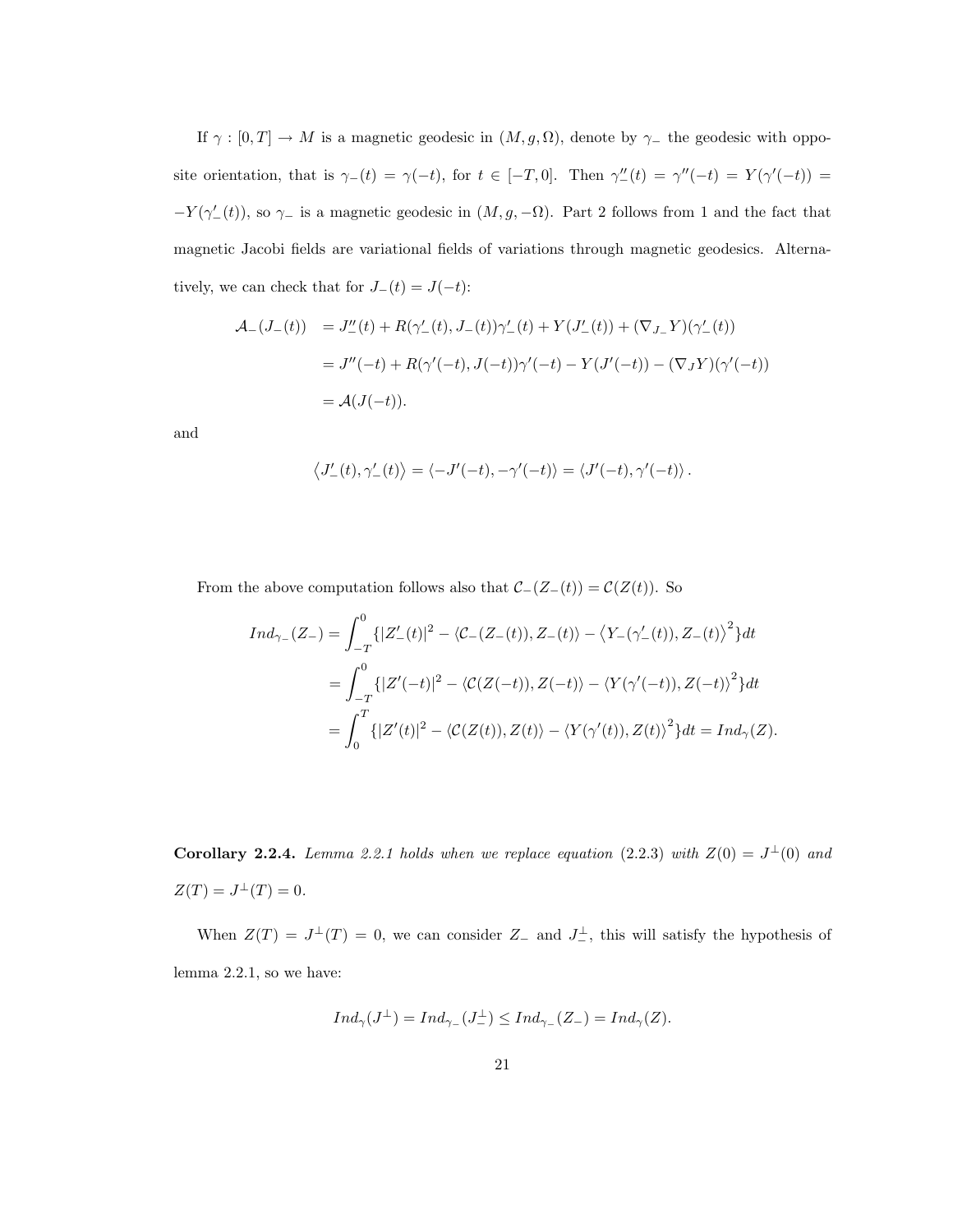**Lemma 2.2.5.** If  $\gamma(t_0)$  is conjugate to  $\gamma(0)$  along  $\gamma$ , for some  $t_0 < T$ , then there is a vector field  $Z \in \Lambda_0^{\perp}$  with  $Ind_{\gamma}(Z) < 0$ .

Let J a Jacobi field along  $\gamma$  with  $J(0) = J(t_0) = 0$ , and  $\tilde{J}$  be  $J^{\perp}$  for  $t \in [0, t_0]$  and 0 for  $t \in [t_0, T]$ . Then  $Ind_{\gamma}(\tilde{J}) = 0$ . We can use the Index Lemma and corollary 2.2.4 to show that cutting the corner at  $t_0$  by replacing  $\tilde{J}\Big|_{[t_0-\epsilon,t_0+\epsilon]}$  by a Jacobi field with the same endpoints decreases the value of the Index form. So this new vector field has  $Ind_{\gamma}(Z) < 0$ .

**Lemma 2.2.6.** If  $\gamma(T)$  is the first conjugate point to  $\gamma(0)$  along  $\gamma$  and  $Z \in \Lambda_0^{\perp}$ , then  $Ind_{\gamma}(Z) \geq 0$ , with equality if and only if  $Z$  vanishes or  $Z$  is the perpendicular component of a Jacobi field.

This is an extension of lemma 2.2.1, and it is proved by a similar argument.We will follow the proof of lemma 2.2.1, using the same notation. Suppose  $\gamma(T)$  is a first conjugate point and has multiplicity k, then we can find a basis  $\{v_0, \ldots, v_{n-1}\}$  of  $T_{\gamma(0)}M$ , with  $v_0 = \gamma'$  such that  $J_{v_i}(T)$ are parallel to  $\gamma'(T)$  for  $i = 1, ..., k$  and are not parallel to  $\gamma'(T)$  for  $i = k + 1, ..., n - 1$ . Then  $J_0(t) = \gamma'(t)$  and  $J_i(t) = J_{v_i}(t)$ ,  $i = 1, \ldots, n-1$  form a basis for  $T_{\gamma(t)}M$  for all  $t \in (0, T)$ .

If Z is a vector field in  $\Lambda_0^{\perp}$ , we can write, for  $t \in (0, T)$ 

$$
Z(t) = \sum_{i=0}^{n-1} f_i(t)J_i(t)
$$

where  $f_0, \ldots, f_{n-1}$  are smooth functions. We can extend these functions to  $t = 0$  as before. To extend  $f_i$  to  $t = T$  we can write  $J_i = (t - T)A_i + J_i(T)$ , for  $i = 1, ..., k$ . Then  $A_i$  are smooth vector fields with  $A_i(T) = J'_i(T)$  that is orthogonal to  $\gamma'$  since  $\langle J', \gamma' \rangle = 0$  for all Jacobi fields. Then  $\{\gamma', A_1, \ldots, A_k, J_{k+1}, \ldots, J_{n-1}\}$  are a basis for all  $t \in (0, T]$ , and

$$
Z(t) = g_0 \gamma' + \sum_{i=1}^k g_i(t) A_i(t) + \sum_{i=k+1}^{n-1} g_i(t) J_i(t).
$$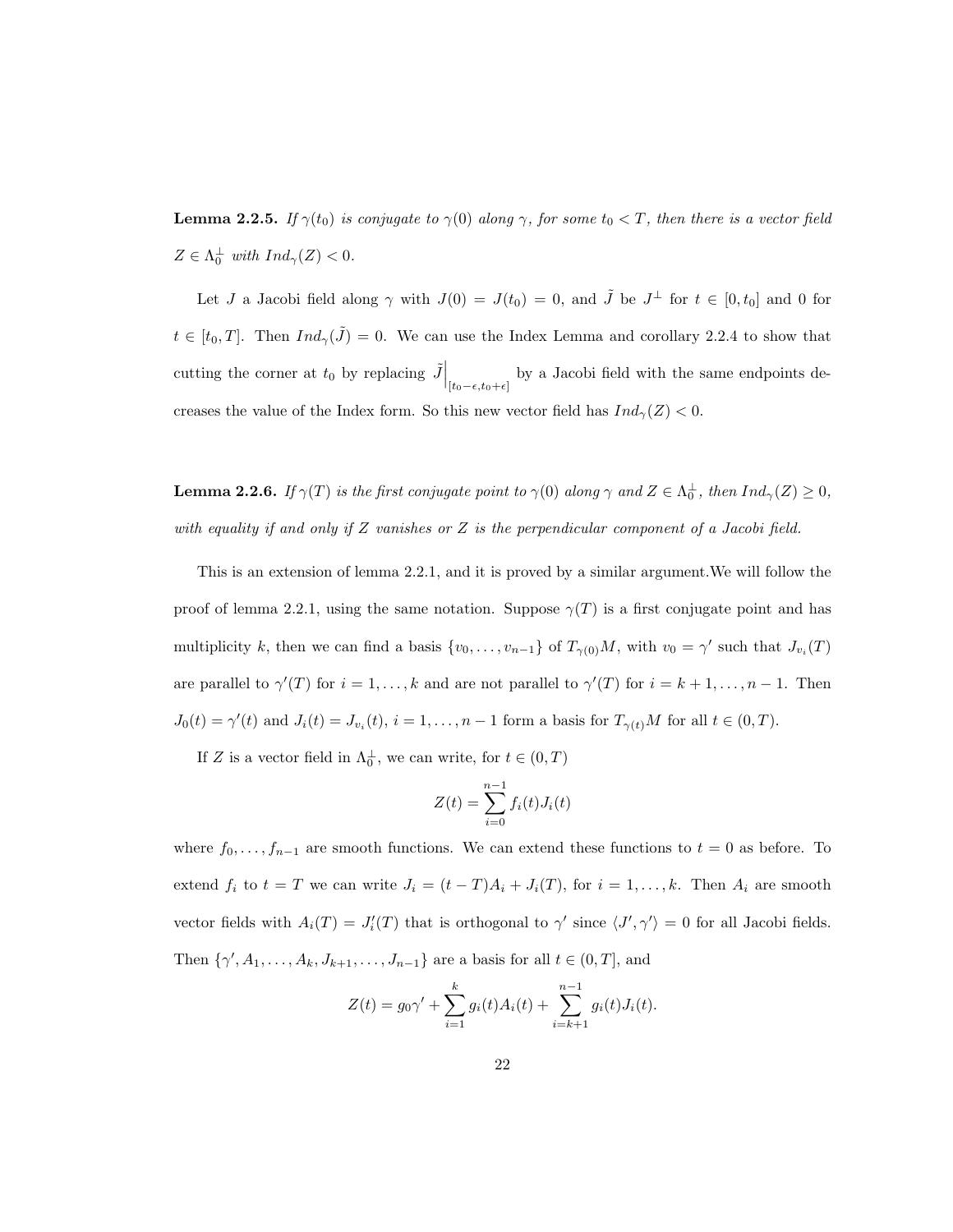It follows that for  $t \in (0,T)$ ,  $g_i = f_i$  for  $i > k$ ,  $g_i(t) = (t - T)f_i(t)$  for  $0 < i \leq k$ , and  $g_0 = f_0 + \sum_{i=1}^k f_i(t) \langle J_i(T), \gamma' \rangle$ . Since  $Z(T) = 0$ ,  $g_i(T) = 0$  and  $f_i$  extends smoothly to  $t = T$ .

Following the proof of lemma 2.2.1, we get from (2.2.5)

$$
Ind_{\gamma}(Z) = \int_0^T ||W^{\perp}||dt + \left\langle Z(T), \sum_{1}^n f_i(T)J_i'(T) \right\rangle
$$
  
= 
$$
\int_0^T ||W^{\perp}||dt \ge 0
$$

with equality iff  $W^{\perp}$  vanishes everywhere. That is when  $f_i$  constant for  $i > 0$ . So  $Z = f_1 \gamma' + J$ for some Jacobi field J, and since Z is orthogonal to  $\gamma'$  this implies that  $Z = J^{\perp}$ .

**Corollary 2.2.7.** Ind<sub>γ</sub>(Z) restricted to  $\Lambda_0^{\perp}$  is positive definite if and only if  $\gamma$  has no conjugate points.

When  $\gamma$  has no conjugate points, it follows directly from corollary 2.2.2 that Ind<sub> $\gamma$ </sub> is positive definite. In the case that the endpoints are conjugate to each other  $Ind_{\gamma}$  has nontrivial kernel, as can be seen from equation 2.2.2. If  $\gamma$  has conjugate points, we saw on lemma 2.2.5 that there is a vector field in  $\Lambda_0^{\perp}$  with  $Ind_{\gamma} < 0$ , therefore it is not positive definite.

We will be interested in the dependence of the index form on its parameters. For this consider a continuous (possibly constant) family of vectors  $\xi(s) \in S_xM$  and the correspondent family of magnetic geodesics  $\gamma_s(t) = exp_x^{\mu}(t\xi(s))$ . Let  $T_s$ , the length of each geodesic, be continuous on s. Let  $\Lambda_s$  denote the vector space of piecewise smooth vector fields  $Z_s$  along  $\gamma_s$ , perpendicular to  $\gamma'_s$ and such that  $Z(0) = Z(T_s) = 0$ .

Let  $\{v_1, \ldots, v_n\}$  be an orthonormal basis with  $v_1 = \gamma'_0(0)$ , and extend it to a continuous family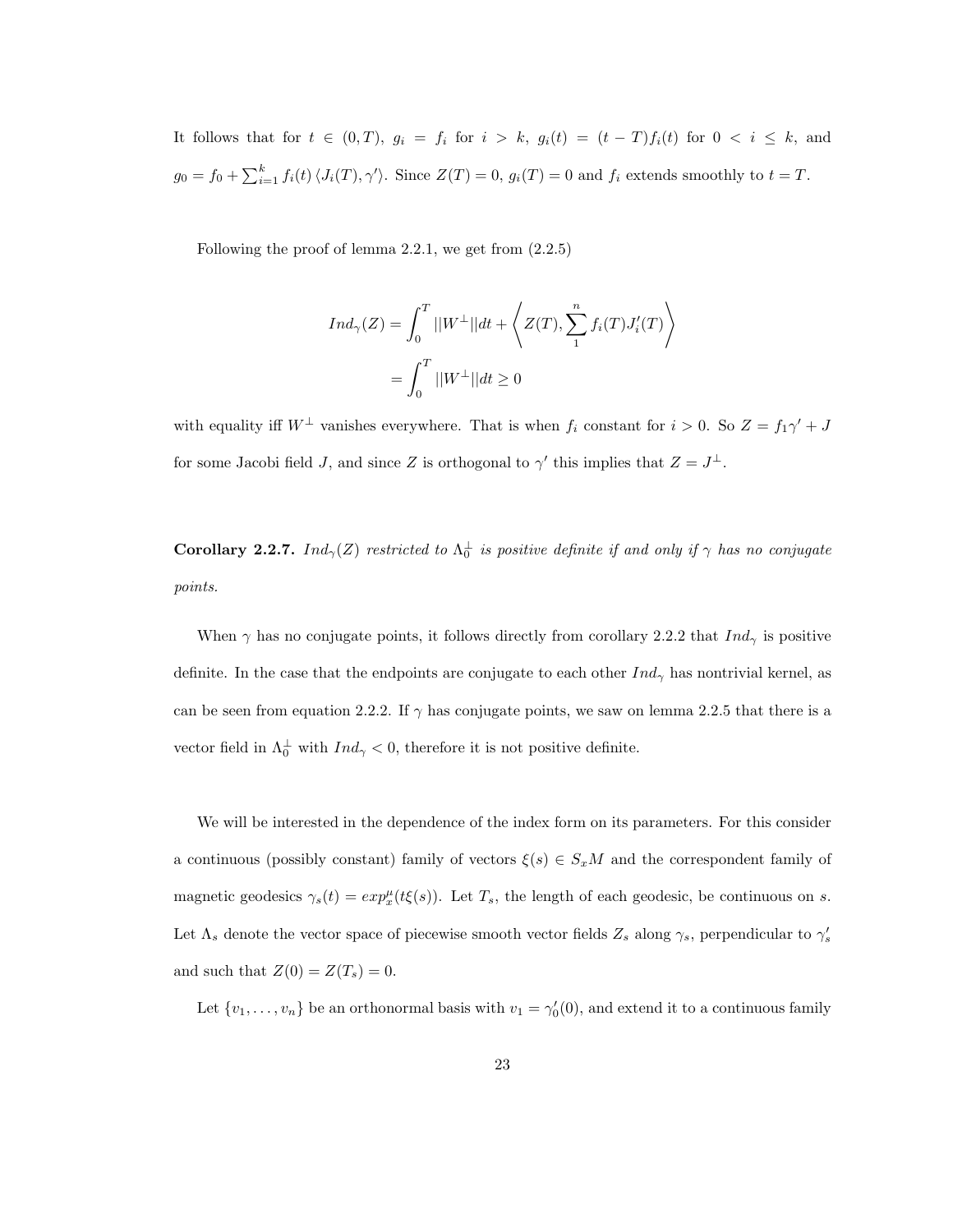$\{v_1(s), \ldots, v_n(s)\}\$  of orthonormal basis for each s with  $v_1(s) = \xi(s)$ . This can be done by defining

$$
v_i(s) = \rho_s(v_i)
$$

where  $\rho_s$  is a rotation of  $S^n$  with  $\rho_s(\xi(0)) = \xi(s)$ . We extend this for all t by requiring that

$$
\nabla_{\gamma_s'} e_i = Y(e_i) \tag{2.2.6}
$$

along each magnetic geodesic. As in 2.1.4 this gives an orthonormal basis for each point.

Using this basis, we can extend any vector field  $Z = \sum_{i=1}^{n} a_i(t)e_i(t)$  in  $\Lambda_0$  to a vector field over the family of geodesics by

$$
Z(s,t) = \sum_{n=2}^{n} a_i(t \frac{T_0}{T_s}) e_i(s,t),
$$

that belongs to  $\Lambda_s$  when restricted to each  $\gamma_s$ . We will denote the set of such vector fields by  $\Lambda_{[0,1]}.$ 

Since everything depends continuously on s, so does

$$
Ind_{\gamma_s}(Z) = \int_0^{T_s} \{ |Z'|^2 - \langle C(Z), Z \rangle - \langle Y(\gamma'_s), Z \rangle^2 \} dt.
$$

We will be mostly interested on whether the Index form is positive definite. For such a family of curves, the fact that the Index form is positive definite (and therefore the non existence of conjugate points) depends continuously on  $s$  in the following sense. If the index form is positive definite for some  $s_0$ , and has a negative value for some  $s_1$  there must be some  $s \in (s_0, s_1)$  where it has non-trivial kernel. Moreover, the first such s will be when  $\gamma_s$  has conjugate endpoints and no conjugate points in the interior.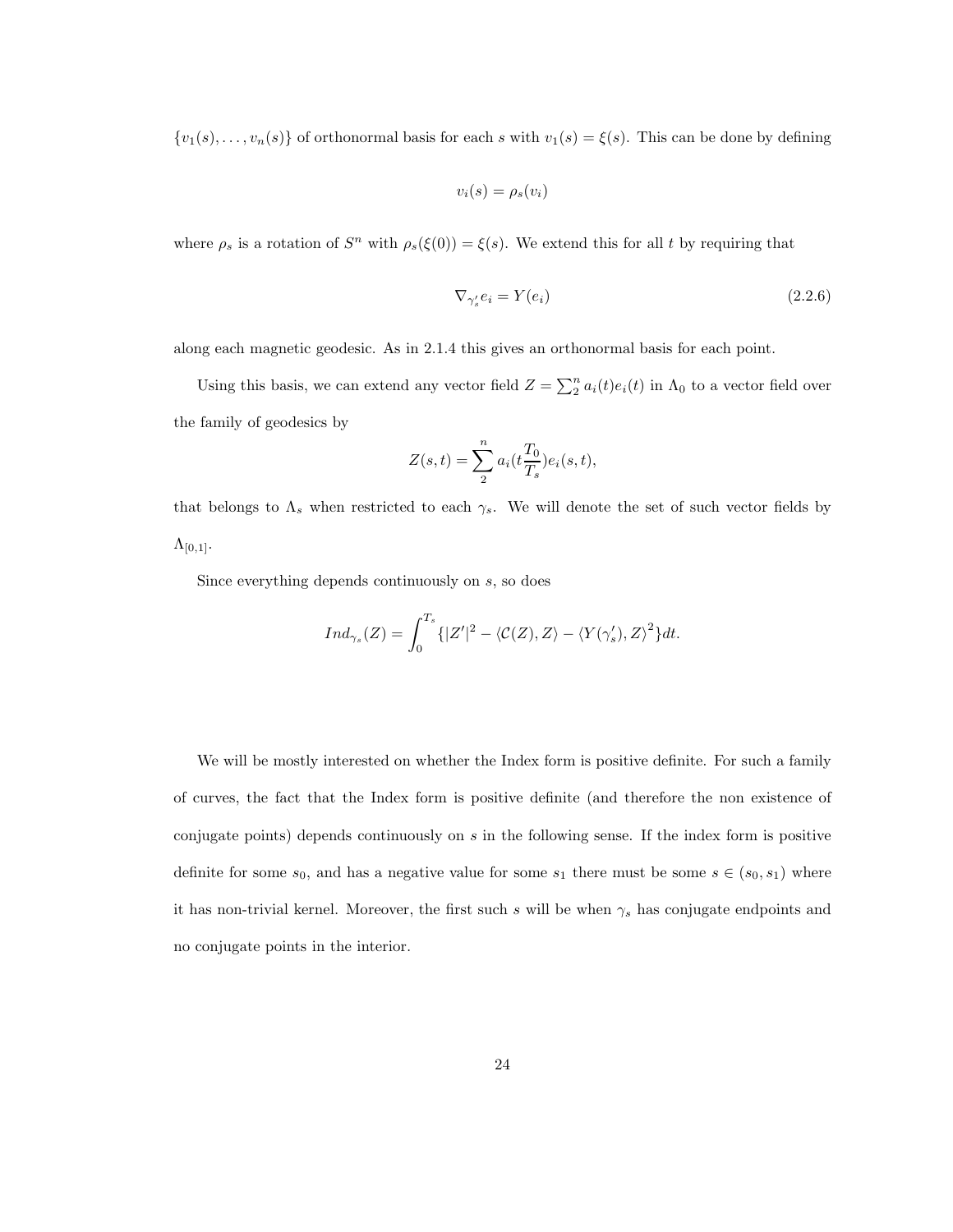## 2.3 Simple metrics and boundary data

Consider a manifold  $M_1$  such that  $M \subset int(M_1)$ , extend g and  $\Omega$  smoothly. We say that M is magnetic convex at  $x \in \partial M$  if there is a neighborhood U of x in  $M_1$  such that all unit speed magnetic geodesics in U, passing through x and tangent to  $\partial M$  at x, lie in U \int(M). It is not hard to see that this definition depend neither on the choice of  $M_1$  nor on the way we extend g and  $\Omega$  to  $M_1$ .

Let II stand for the second fundamental form of  $\partial M$  and  $\nu(x)$  for the inward pointing normal. Then if  $M$  is magnetic convex

$$
\mathrm{II}(x,\xi) \geq \langle Y_x(\xi), \nu(x) \rangle
$$

for all  $(x, \xi) \in TM$ . [DPSU, Lemma A.6].

We say that  $\partial M$  is *strictly magnetic convex* if

$$
\Pi(x,\xi) > \langle Y_x(\xi),\nu(x) \rangle
$$

for all  $(x, \xi) \in TM$ .

This condition implies that the tangent geodesics do not intersect  $M$  except for  $x$ , as shown in [DPSU, Lemma A.6].

We say that M is  $simple(w.r.t.(g, \Omega))$  if  $\partial M$  is strictly magnetic convex and the magnetic exponential map  $exp_x^{\mu}$ :  $(exp_x^{\mu})^{-1}(M) \to M$  is a diffeomorphism for every  $x \in M$ .

For  $(x,\xi) \in SM$ , let  $\gamma_{\xi} : [l^-(x,\xi), l(x,\xi)] \to M$  be the magnetic geodesic such that  $\gamma_{\xi}(0) = x$ ,  $\gamma_{\xi}'(0) = \xi$ , and  $\gamma_{\xi}(l^-(x,\xi)), \gamma_{\xi}(l(x,\xi)) \in \partial M$ . Where l– and l can take the values  $\pm \infty$  if the magnetic geodesic  $\gamma_{\xi}$  stays in the interior of M for all time in the corresponding direction.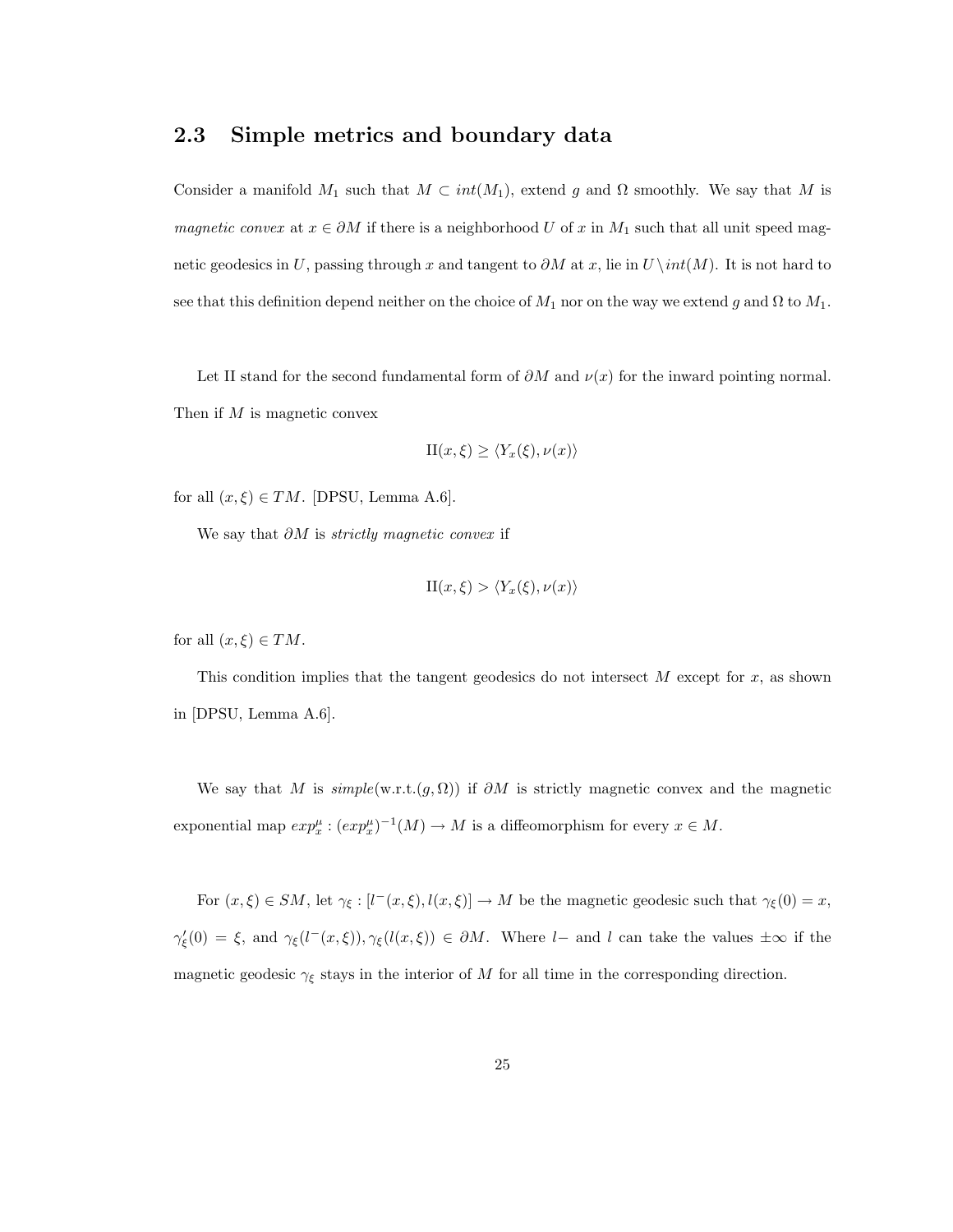Let  $\partial_{+}SM$  and  $\partial_{-}SM$  denote the bundles of inward and outward unit vectors over  $\partial M$ :

$$
\partial_+SM=\{(x,\xi)\in SM:x\in\partial M,\langle\xi,\nu(x)\rangle\geq 0\},
$$
  

$$
\partial_-SM=\{(x,\xi)\in SM:x\in\partial M,\langle\xi,\nu(x)\rangle\leq 0\},
$$

where  $\nu$  is the inward unit normal to  $\partial M$ . Note that  $\partial(SM) = \partial_+SM \cup \partial_-SM$  and  $\partial_+SM \cap$  $\partial$ <sub>−</sub>SM = S( $\partial$ M).

In the case that M is simple, is clear that the functions  $l^-(x,\xi)$  and  $l(x,\xi)$  are continuous and, on using the implicit function theorem, they are easily seen to be smooth near a point  $(x, \xi)$ such that the magnetic geodesic  $\gamma_{\xi}(t)$  meets  $\partial M$  transversely at  $t = l^-(x,\xi)$  and  $t = l(x,\xi)$ respectively. By the definition of strict magnetic convexity,  $\gamma_{\xi}(t)$  meets  $\partial M$  transversely for all  $(x, \xi) \in SM \setminus S(\partial M)$ . In fact, these functions are smooth everywhere, as was shown by Dairbekov, Paternain, Stefanov and Uhlmann in the following lemma.

**Lemma 2.3.1.** [DPSU, Lemma 2.3] For a simple magnetic system, the function  $\mathbb{L}: \partial(SM) \to \mathbb{R}$ , defined by  $\overline{\phantom{a}}$ 

$$
\mathbb{L}(x,\xi) := \begin{cases} l(x,\xi) & \text{if } (x,\xi) \in \partial_+ SM \\ l^-(x,\xi) & \text{if } (x,\xi) \in \partial_- SM \end{cases}
$$

is smooth. In Particular,  $l : \partial_+ SM \to \mathbb{R}$  is smooth. The ratio

$$
\frac{\mathbb{L}(x,\xi)}{\langle \nu(x),\xi\rangle}
$$

is uniformly bounded on  $\partial(SM) \setminus S(\partial M)$ .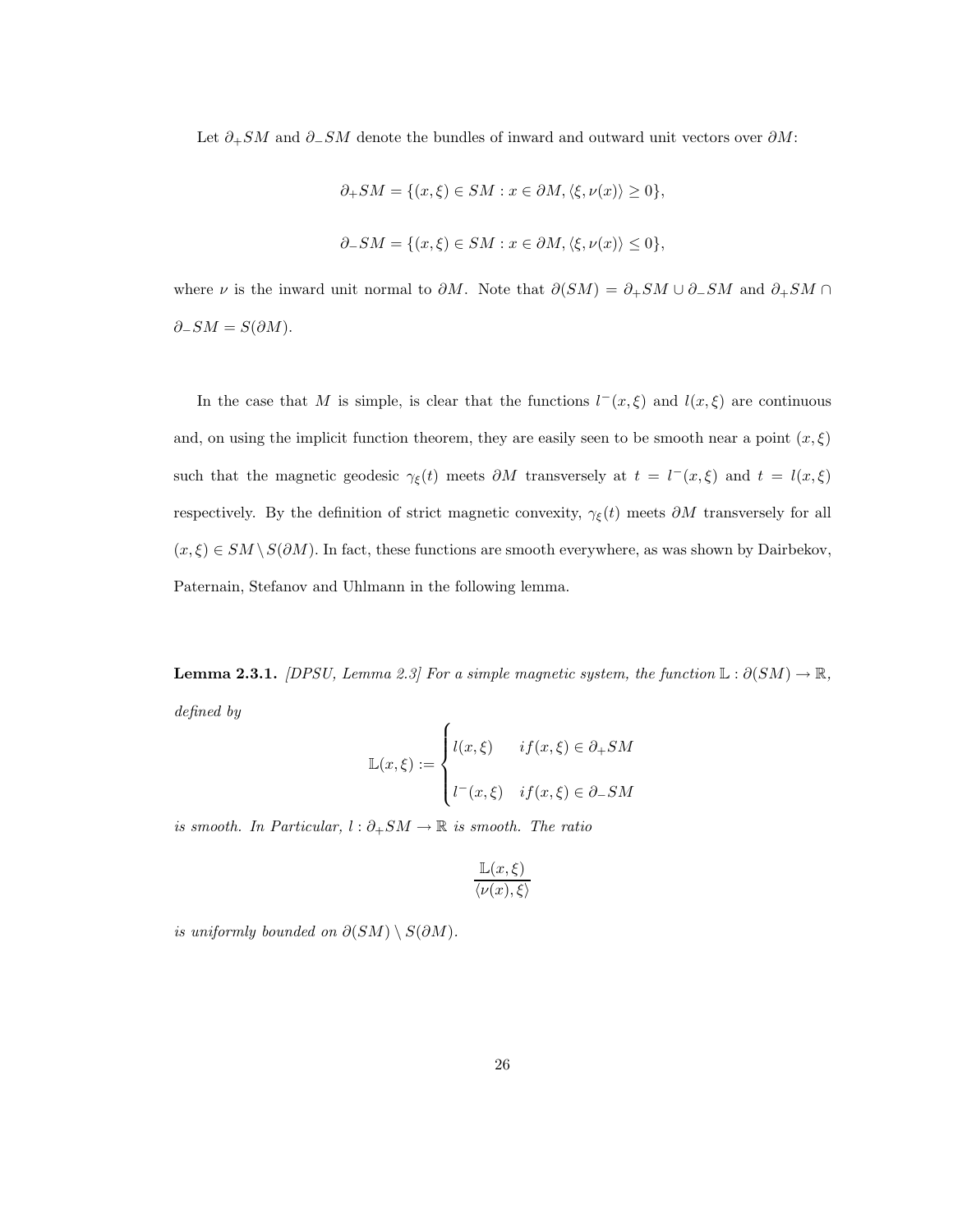

Figure 2.1: The Scattering relation.

This lemma was proved as stated, for simple magnetic systems, but the proof is a local argument using only the strong magnetic convexity of the region.

The scattering relation  $S : \partial_+SM \to \partial_-SM$  of a magnetic system  $(M, g, \Omega)$  is defined as follows:

$$
\mathcal{S}(x,\xi) = (\gamma_{\xi}(l(x,\xi)), \gamma_{\xi}'(l(x,\xi)))
$$

when the value  $l(x, \xi)$  is finite, otherwise it is not defined.

The restricted scattering relation  $\mathbf{s} : \partial_+SM \to M$  is defined to be the postcomposition of the scattering relation with the natural projection of  $\partial$ −SM to M, i.e.,

$$
\mathbf{s}(x,\xi) = \gamma_{\xi}(l(x,\xi))
$$

when properly defined.

We are interested only in simple domains, and domains that have the same scattering data as a simple domain, so we will assume that  $l^-$  and  $l$  are finite and smooth on  $\partial(SM)$ . Moreover, it follows from the smoothness of  $l$  and their definitions that both  $S$  and  $s$  are smooth everywhere on  $\partial_+SM$ .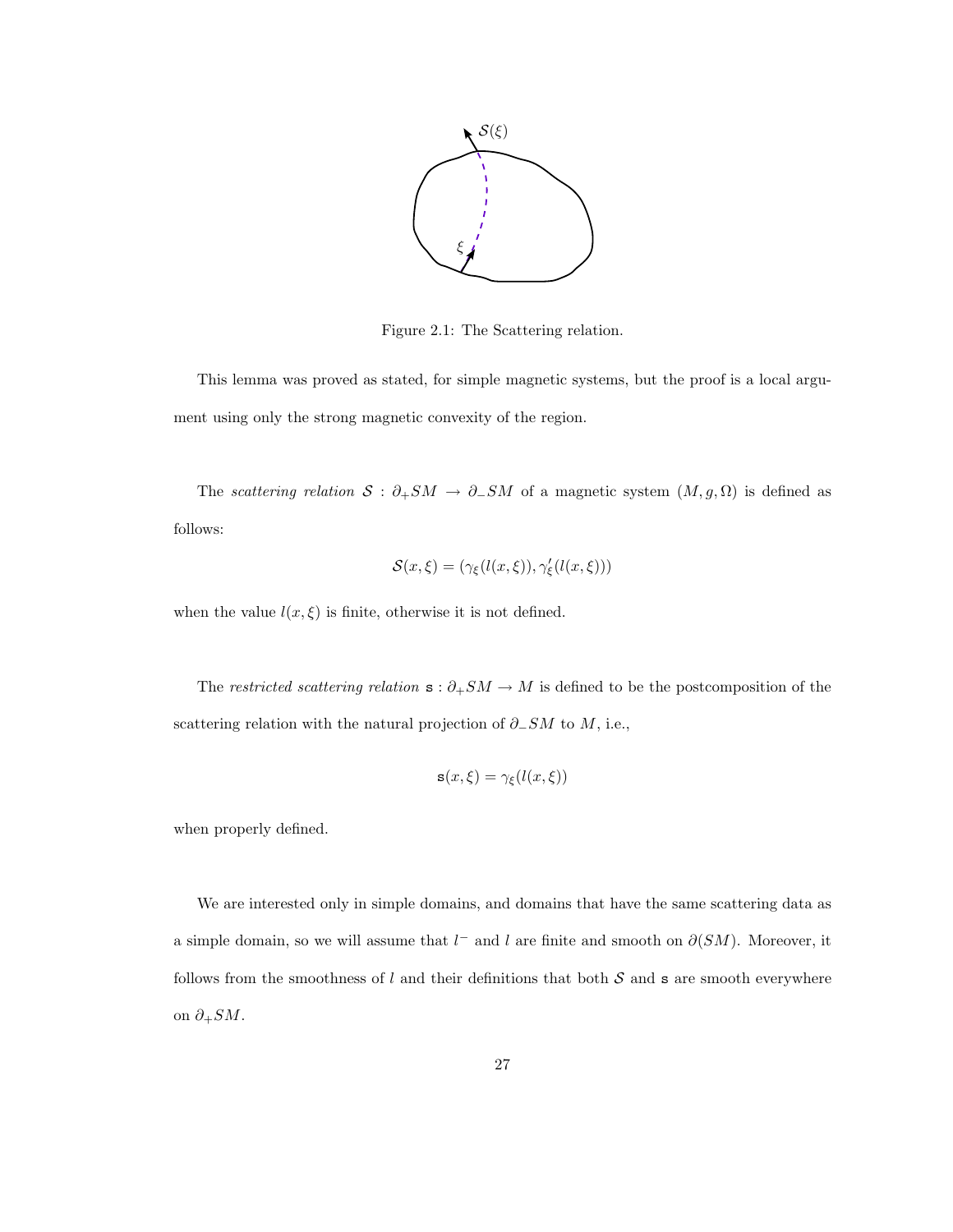Let  $\widehat{M}$  be a compact simple domain with respect to  $\widehat{\Omega}$  in the interior of a manifold  $(\widehat{M}_1, \widehat{g})$ . Let M be a compact domain in the interior of a manifold  $(M_1, g)$  with  $\Omega$ . Related in such way that  $\hat{g} = g$  and  $\hat{\Omega} = \Omega$  on  $\widehat{M}_1 \setminus \widehat{M} = M_1 \setminus M$ , and the (restricted) scattering relations  $\widehat{S}, S$  agree on  $\partial M (= \partial \widehat{M})$ . To be able to compare the magnetic flows in M and  $\widehat{M}$  we would like to say that  $M$  is also simple, without having to impose it as a condition. The purpose of this section is to prove the following theorem.

#### **Theorem 2.3.2.** Given M and  $\widehat{M}$  as above, then M is also simple.

To prove that the magnetic exponential is a diffeomorphism we need to show that it has no conjugate points. For this we need the following lemma.

**Lemma 2.3.3.** If there are conjugate points in M, then there is a pair of points in ∂M conjugate to each other.

Suppose there is a point in the interior conjugate to  $x \in \partial M$  along a geodesic  $\gamma_{\xi}$ . Let  $\tau$ :  $[0, 1]$  →  $S_xM$  be a curve joining  $S_x\partial M$  to  $\xi$ , and consider the family of magnetic geodesics  $\gamma_s = \exp_x^{\mu}(t\tau(s))$ . These geodesics exit M at time  $l(x, \gamma'_s)$ , that by the simplicity of  $\widehat{M}$  is a continuous function of s. Close enough to  $x$  the magnetic exponential is a diffeomorphism, and by lemma 2.3.1 there is a  $C > 0$  such that  $l(x, \eta) \le C\langle \nu(x), \eta \rangle$  for all  $\eta \in S_xM$ . This implies that for s small enough, the magnetic geodesic from x to  $s(\tau(s))$  is short, and stays inside a neighborhood where the magnetic exponential is a diffeomorphism. Therefore, it has no conjugate points, and the index form is positive definite close to  $x$ . On the other hand, there is a perpendicular vector field along  $\gamma_{\xi}$  for which the index form is negative. Then  $Ind_{\gamma_{s}}$  is positive definite for  $s=0$  and not for  $s = 1$ . Let  $s_0$  be the smallest s for which  $Ind_{\gamma_s}$  has non trivial kernel. Then, by the results on the previous section,  $s(\tau(s_0))$  is conjugate to x along the magnetic geodesic  $\gamma_s$  that joins them.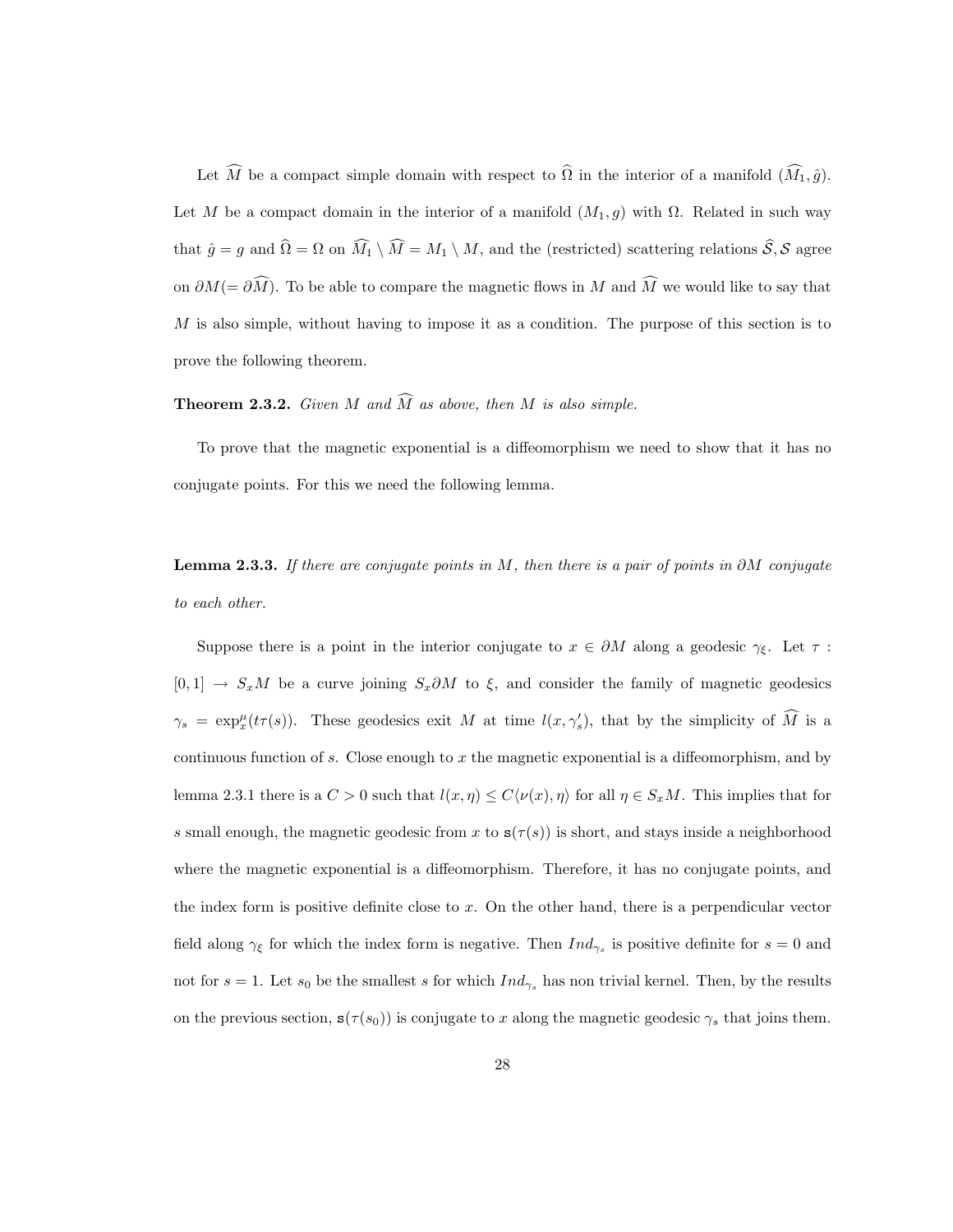If there are points conjugate to each other along a magnetic geodesic  $\gamma_{\xi}$ , and both lie in the interior of M, there must be a point conjugate to  $\gamma_{\xi}(0)$  along this magnetic geodesic. Therefore reducing the problem to the case above. This can be proved by a similar argument using the family of geodesics  $\gamma_{\xi}|_{[0,sT]}$ .

*Proof of Theorem 2.3.2.* It is easy to see from the definition that the domain  $M$  has to be strictly magnetic convex, since the metrics and magnetic flows agree outside M.

To prove that the magnetic exponential map is a diffeomorphism form  $(exp_x^{\mu})^{-1}(M)$  to M we need to show that it has no conjugate points, i.e. there are no points in  $M$  that are conjugate to each other along a magnetic geodesic. For this purpose assume such points exist, then by Lemma 2.3.3 there are points  $x, y \in \partial M$  conjugate to each other along a magnetic geodesic  $\gamma_{\xi}$ , where  $\gamma_{\xi}(0) = x$  and  $\gamma_{\xi}(t_0) = y$  for some  $t_0 > 0$ .

Let J be a magnetic Jacobi field along  $\gamma_{\xi}$  that vanishes at 0, and  $f(s, t)$  a variation through magnetic geodesics with  $f(0, t) = \gamma_{\xi}$  and J as a variational field. We can use  $f(s, t) = \gamma_s(t) =$  $exp_x^{\mu}(t\xi(s))$  where  $\xi: (-\epsilon, \epsilon) \to S_xM$  is a curve with  $\xi(0) = \xi$ ,  $\xi'(0) = J'(0)$ . f is well defined in M for  $(s,t) \in (-\epsilon, \epsilon) \times [0,T_s]$  where  $T_s = l(x,\xi(s))$ . Consider  $c(s) = f(s,T_s) \in \partial M$  the curve of the exit points in  $\partial M$ . Then

$$
\frac{dc}{ds}(0) = \frac{df}{ds}(0, T_s) + \frac{df}{dt}\frac{dT_s}{ds}(0, T_s)
$$

$$
= J(T_s) + \frac{dT_s}{ds}(0, T_s)\gamma'_\xi.
$$

If  $\gamma_{\xi}(l(x,\xi))$  is conjugate to  $\gamma_{\xi}(0)$  along  $\gamma_{\xi}$ , there is a Jacobi field J that is 0 at  $t=0$  and parallel to  $\gamma_{\xi}$  at  $T_s$ , then  $\frac{dc}{ds}(0)$  is parallel to  $\gamma_{\xi}'$ . On the other hand, if  $\frac{dc}{ds}(0)$  is parallel to  $\gamma_{\xi}'$  for any Jacobi field with  $J(0) = 0$  then  $J(T_s)$  is parallel to  $\gamma'_\xi$ . Therefore  $\gamma_\xi(T_s)$  is conjugate to  $\gamma_\xi(0)$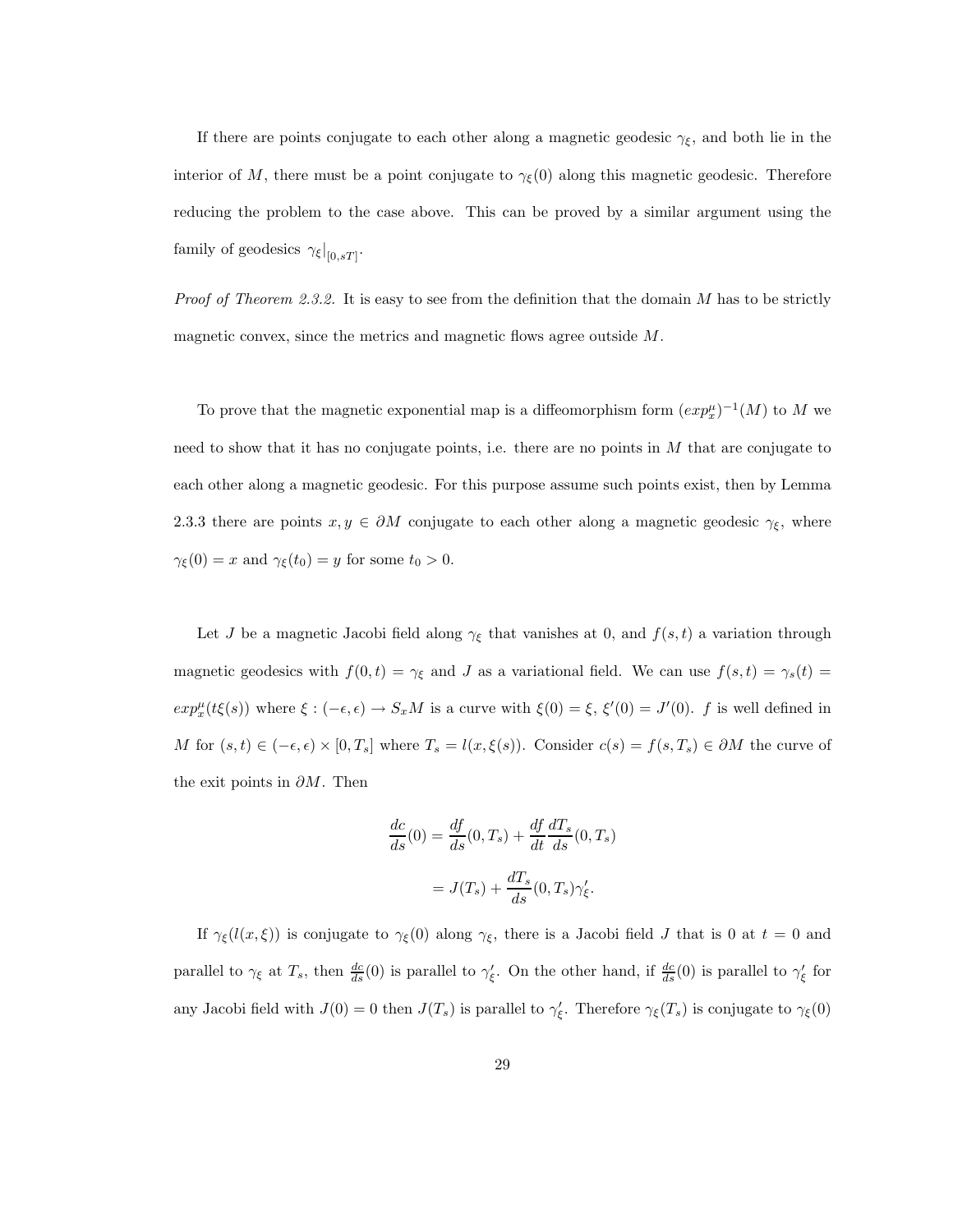along  $\gamma_{\xi}$ .

Note that we can write  $c(s) = s(\xi(s))$ , that depends only on the scattering data, so the scattering relation detects conjugate points in the boundary. Since there are no conjugate points in the boundary of  $\widehat{M}$ , there can be none in M. Therefore the magnetic exponential is a local diffeomorphism.

We will now see that  $exp_x^{\mu}$  is a global diffeomorphism from  $(exp_x^{\mu})^{-1}(M)$  to M. To see that it is surjective let  $x \in \partial M$ , and y any point in M. Let  $c : [0,1] \to M$  be a path from x to y, and consider the set  $A \subset [0,1]$  of points such that  $c(s)$  is in the image of  $exp_x^{\mu}$ . This set is open, since  $exp_x^{\mu}$  is a local diffeomorphism. To see that it is closed, choose a sequence  $s_n \in A$ converging to  $s_0$ . Then  $c(s_n) = exp_x^{\mu}(t(s_n)\xi(s_n))$ , and there is a subsequence such that  $t(s_n)$  and  $\xi(s_n)$  converge to  $t_0$  and  $\xi_0$  respectively. If  $t_0 \xi_0 \notin (exp_x^{\mu})^{-1}(M)$ , there must be a first  $t_1 < t_0$  such that  $exp_x^{\mu}(t_1\xi_0) \in \partial M$ . Then  $exp_x^{\mu}(t\xi_0)$  must be tangent to  $\partial M$  and inside M for  $t < t_1$ , which contradicts the magnetic convexity of M. Then, A is both open and closed, therefore  $A = [0, 1]$ and y is in the image of  $exp_x^{\mu}$ .

To see that  $exp_x^{\mu}$  is injective for  $x \in \partial M$ , note that it is a covering map. The point x has only one preimage, since by the simplicity of  $\widehat{M}$  there are no magnetic geodesics form x to x. Therefore  $exp_x^{\mu}$  is a covering map of degree 1.

To prove this for  $x \notin \partial M$ , we need to see that there are no trapped magnetic geodesics, that is, that there are no magnetic geodesics that stay inside  $M$  for an infinite time. Note that, since any magnetic geodesic that enters the region at  $\xi$  has to exit at  $s(\xi)$ , it is enough to see that all geodesics enter the region at a finite time. Let  $\gamma$  be a magnetic geodesic. We know that we can reach the point  $\gamma(0)$  from the boundary, so there is a variation through magnetic geodesics  $\gamma_s(t)$ with  $\gamma_0 = \gamma$ ,  $\gamma_s(0) = \gamma(0)$  for all  $s \in [0, 1]$ , and  $\gamma_1(t_1) \in \partial M$  for some  $t_1 < 0$ . If  $\gamma_{s_0}$  intersects  $\partial M$ , by the magnetic convexity of M it has to be a transverse intersection, therefore intersecting  $\partial M$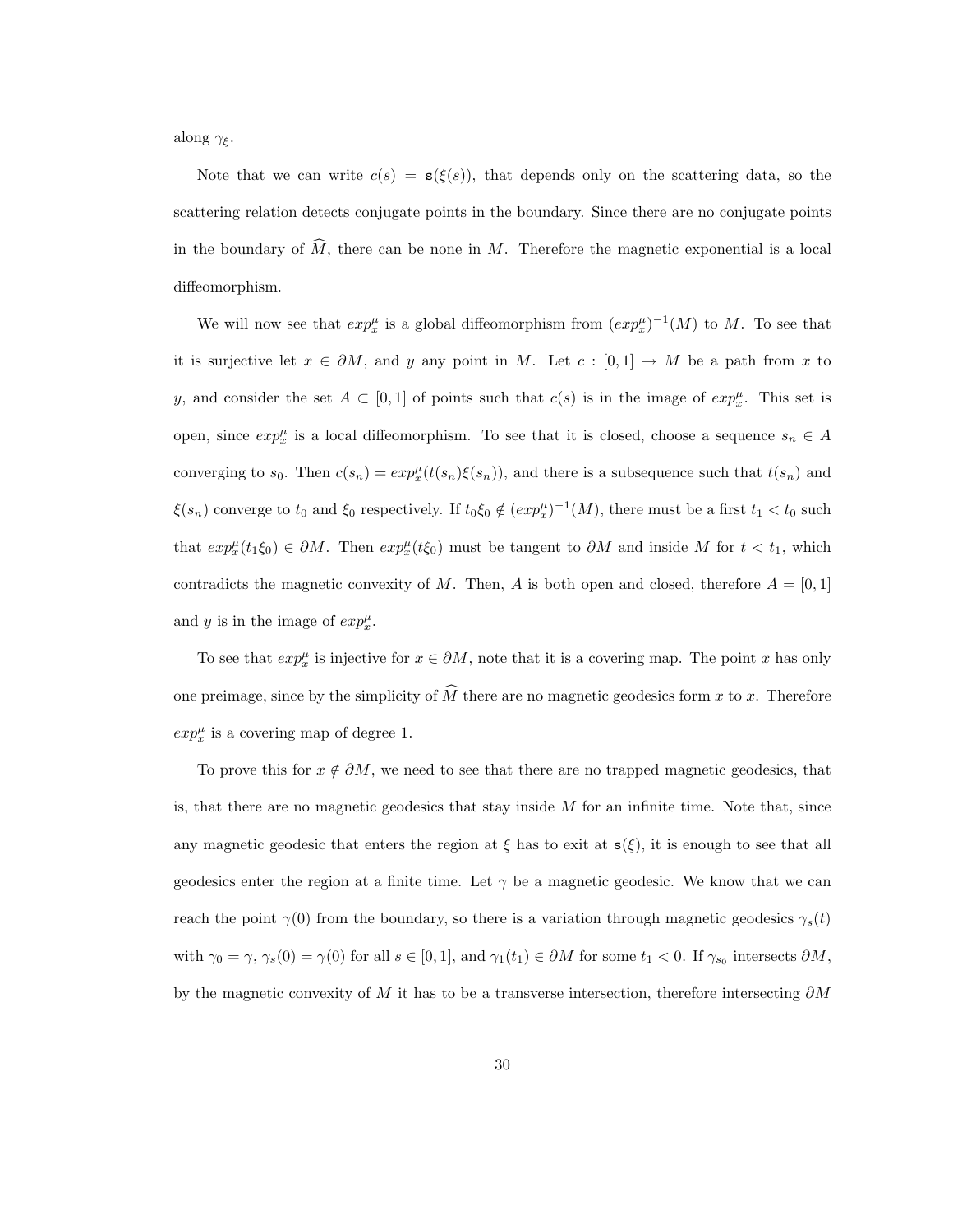is an open condition on  $[0, 1]$ . It is also a closed condition, by continuity of the geodesic flow and compactness of  $\partial M$ . Therefore, since  $\gamma_1$  intersects  $\partial M$ , so does  $\gamma_s$  for all s, and  $\gamma$  is not trapped.

Now we see that  $exp_x^{\mu}$  is a global diffeomorphism from  $(exp_x^{\mu})^{-1}(M)$  to M for  $x \notin \partial M$ . Since  $exp_x^{\mu}$  is injective for  $x \in \partial M$ , and all geodesics come from some point x in  $\partial M$ , magnetic geodesics in M have no self intersections. In particular, any  $x \in M$  has only one preimage under  $exp_x^{\mu}$ . We can then follow the same argument as for  $x \in \partial M$  to show that  $exp_x^{\mu}$  is a global diffeomorphism from  $(exp_x^{\mu})^{-1}(M)$  to M, for all  $x \in M$ .  $\Box$ 

## 2.4 Rigidity for Surfaces

Consider a magnetic field on a surface  $\widehat{M}$  all of whose orbits are closed, and consider a magnetically simple region  $R$  on it. We want to prove that there is no way of changing the metric and magnetic field in this region in such a way that all orbits are still closed.

In the previous section we saw that such a region is magnetically rigid, therefore it can't be changed on the region preserving the scattering data. Here we will look at the general behavior of such a magnetic flow to ensure that there are no other metrics with all its orbits closed. We want to rule out the case where a magnetic geodesic that passes through the region, after coming out at a different spot and following the corresponding orbit, goes back into the region and exits at the exit point and direction of the original first magnetic geodesic, therefore forming a closed orbit out of two (or more) segments of the original orbits.

To show this, assume that we have such a magnetic field. Assume, moreover, that the region R is small enough compared to  $\widehat{M}$  that every magnetic geodesic passes through R at most once.

**Theorem 2.4.1.** Let M and  $\widehat{M}$  be compact surfaces with magnetic fields, all of whose magnetic geodesics are closed. Let  $R \subset \widehat{M}$  be a strictly magnetically convex region, such that every magnetic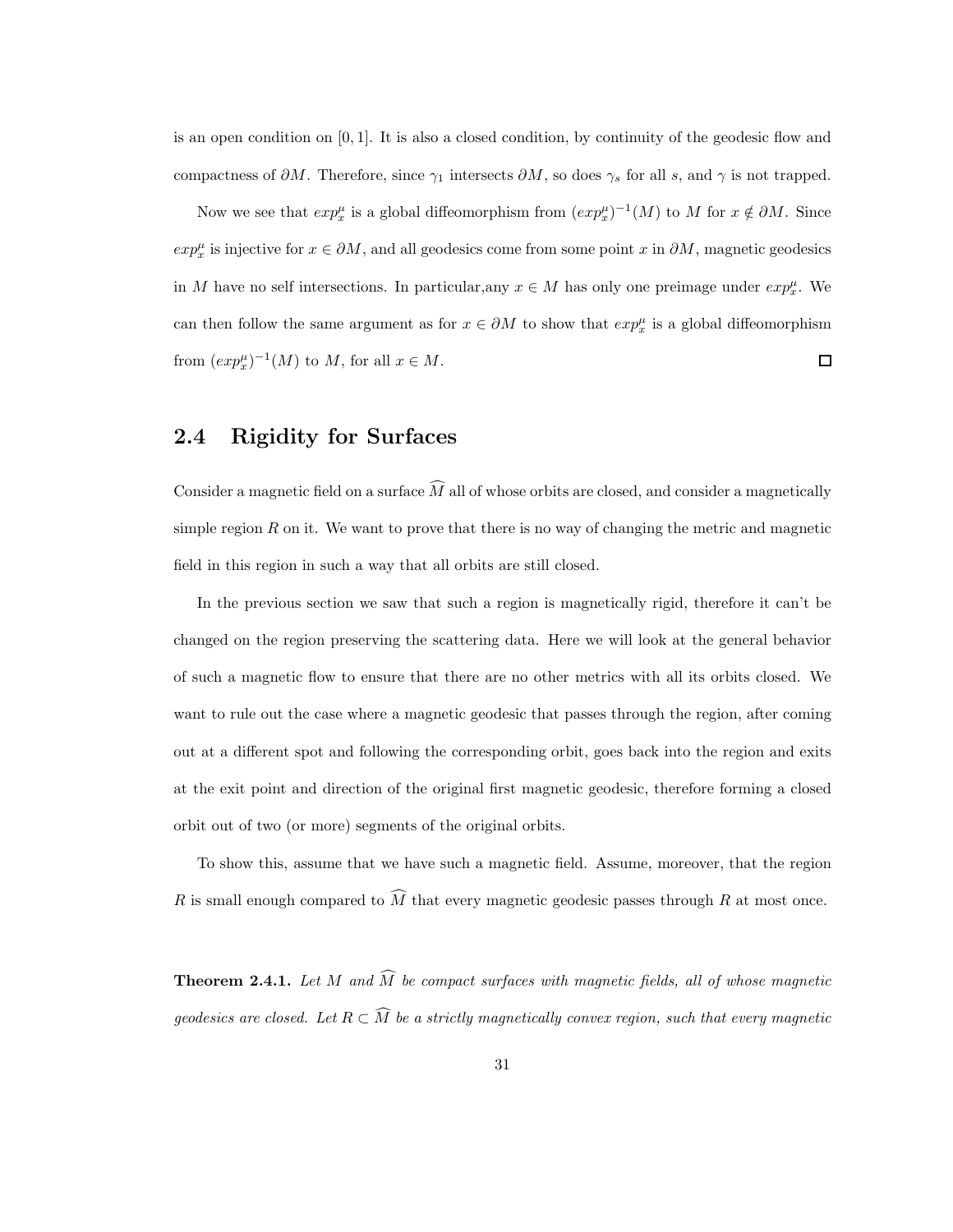geodesic passes through R at most once.

If the metric and magnetic fields of M and  $\widehat{M}$  agree outside R, then they have the same scattering data.

Consider the unit tangent bundle  $SM$ , and the magnetic geodesic vector field  $G$  i.e. the vector field that generates the magnetic flow on the unit tangent bundle. For the sake of simplicity of the exposition we will assume first that  $SM$  is oriented. Then  $SM$  is a compact orientable 3-dimensional manifold, and  $G$  is a smooth vector field that foliates  $SM$  by circles. By a theorem of Epstein [Ep], this foliation is  $C^{\infty}$  diffeomorphic to a Seifert fibration. In particular, any orbit has a neighborhood diffeomorphic to a standard fibered torus.

Note that to each orbit on  $SM$  we can uniquely associate a magnetic geodesic, by projecting the orbit back to  $M$ . We will use this correspondence freely. As a Seifert fibration, the base  $B$  or space of orbits of SM is a 2-dimensional orbifold.

Let SR be the subset of SM that corresponds to the region R, and S∂R the subset of SM corresponding to vectors tangent to the boundary of R. The orbit of a point in  $S\partial R$  corresponds to a magnetic geodesic that is tangent to  $R$ , and since  $R$  is strictly magnetically convex, it is tangent only at one point. This magnetic geodesic corresponds exactly to one in  $\widehat{M}$ , and therefore stays away from R thereafter. This means that each orbit contains at most one point of  $S\partial R$ , so the set of orbits passing through it forms a 1-dimensional submanifold on  $B$ , we will denote it by  $R_0$ .

Let  $m : B \to \mathbb{N}$  be a function that counts the number of times the orbit pases through  $SR$ in a common period. For regular orbits this is the number of times it passes through SR. For a singular orbit, a neighborhood is diffeomorphic to an  $(a, b)$  torus, that is a torus obtained by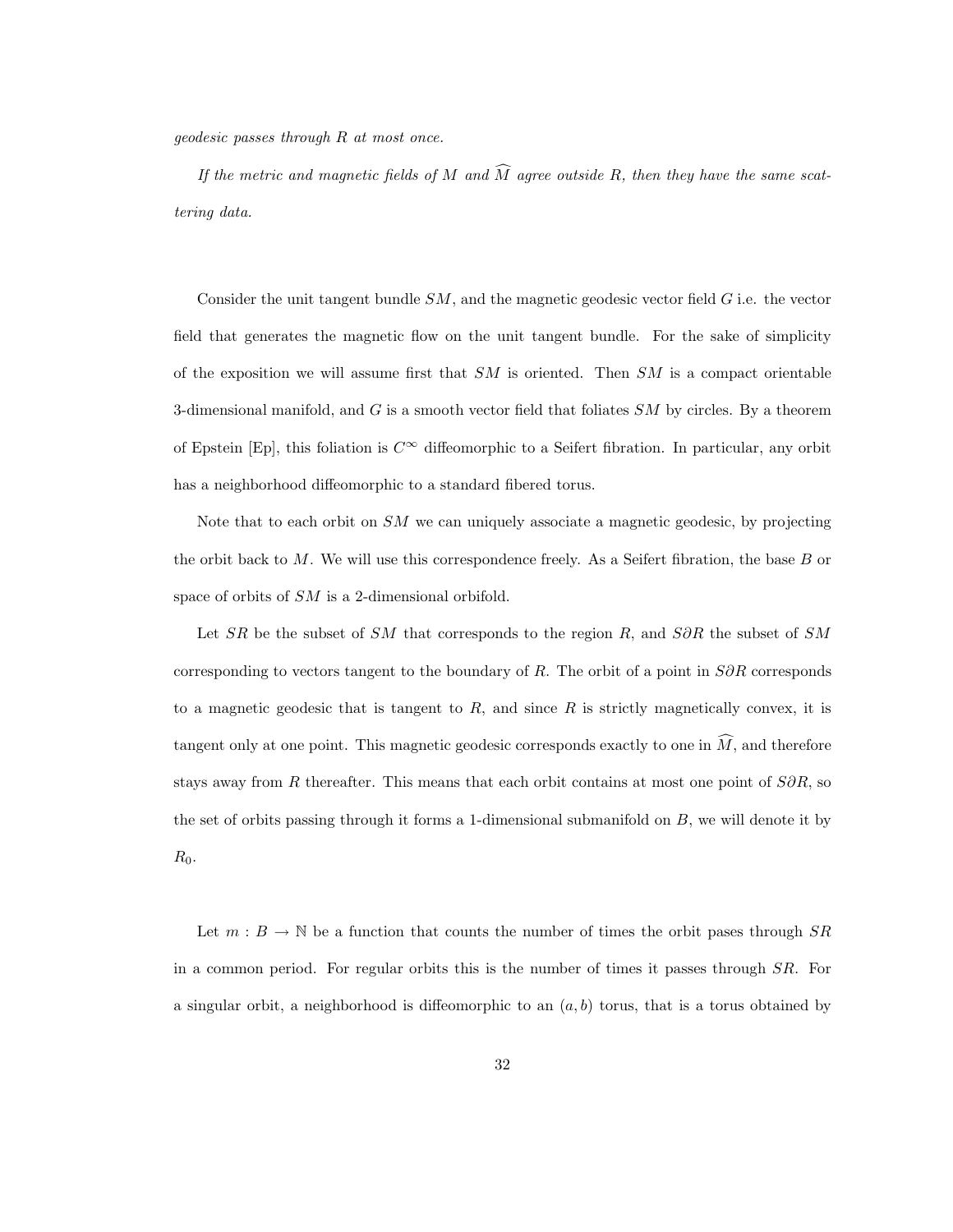gluing two faces of a cylinder with a rotation by an angle of  $2\pi b/a$ . In this case the common period is a times the period of the singular orbit. Therefore,  $m$  will be a times the number of times the orbit passes through SR. Since the other orbits in the neighborhood will be completed when the singular orbit is travelled a times,  $m$  will be, in general, continuous at such points. In fact, if a magnetic geodesic intersects  $\partial R$  transversally (or not at all), we can chose a neighborhood small enough that all intersections are transverse, and therefore  $m$  will be constant. The only discontinuities occur when a magnetic geodesic is tangent to  $\partial R$ , that is exactly at the orbits in  $R_0$ .

We will now look at these discontinuities. If a magnetic geodesic  $\gamma$  corresponds to an orbit b in  $R_0$ , it is tangent to R at a point  $\gamma(0)$ . It agrees with a magnetic geodesic in  $\widehat{M}$ , so it never reaches R again and  $m(b) = 1$ . By the magnetic convexity of M, there is a  $\delta$  small enough that each magnetic geodesic in the ball  $B_{\delta}(\gamma(0))$  goes through R at most once. Moreover, since the magnetic geodesic is compact, we can find an  $\varepsilon$  neighborhood  $N_{\varepsilon}(\gamma)$  such that it only intersects R close to  $\gamma(0)$ , i.e.  $N_{\varepsilon}(\gamma) \cap R = B_{\delta}(\gamma(0)) \cap R$ .

If the orbit b corresponding to  $\gamma$  is regular, orbits in a small enough neighborhood will correspond to nearby magnetic geodesics, completely contained in  $N_{\varepsilon}(\gamma)$ . These magnetic geodesis will then intersect R only inside  $B_\delta(\gamma(0))$ , and therefore at most once. Thus, these orbits will have m equal to 0 or 1.

We have that B is a 2-dimensional orbifold, and  $R_0$  is a continuous curve on it. The function m is constant on each connected component of  $B \setminus R_0$ , and takes values 0 or 1. On  $R_0$ , the function  $m = 1$ , except maybe at isolated singular orbits. Since on regular orbits  $m = 1$ , we can say that magnetic geodesics go through  $R$  at most once, except maybe at a finite number of singular ones. Any singular magnetic geodesics that is tangent must go through  $R$  only once. If a singular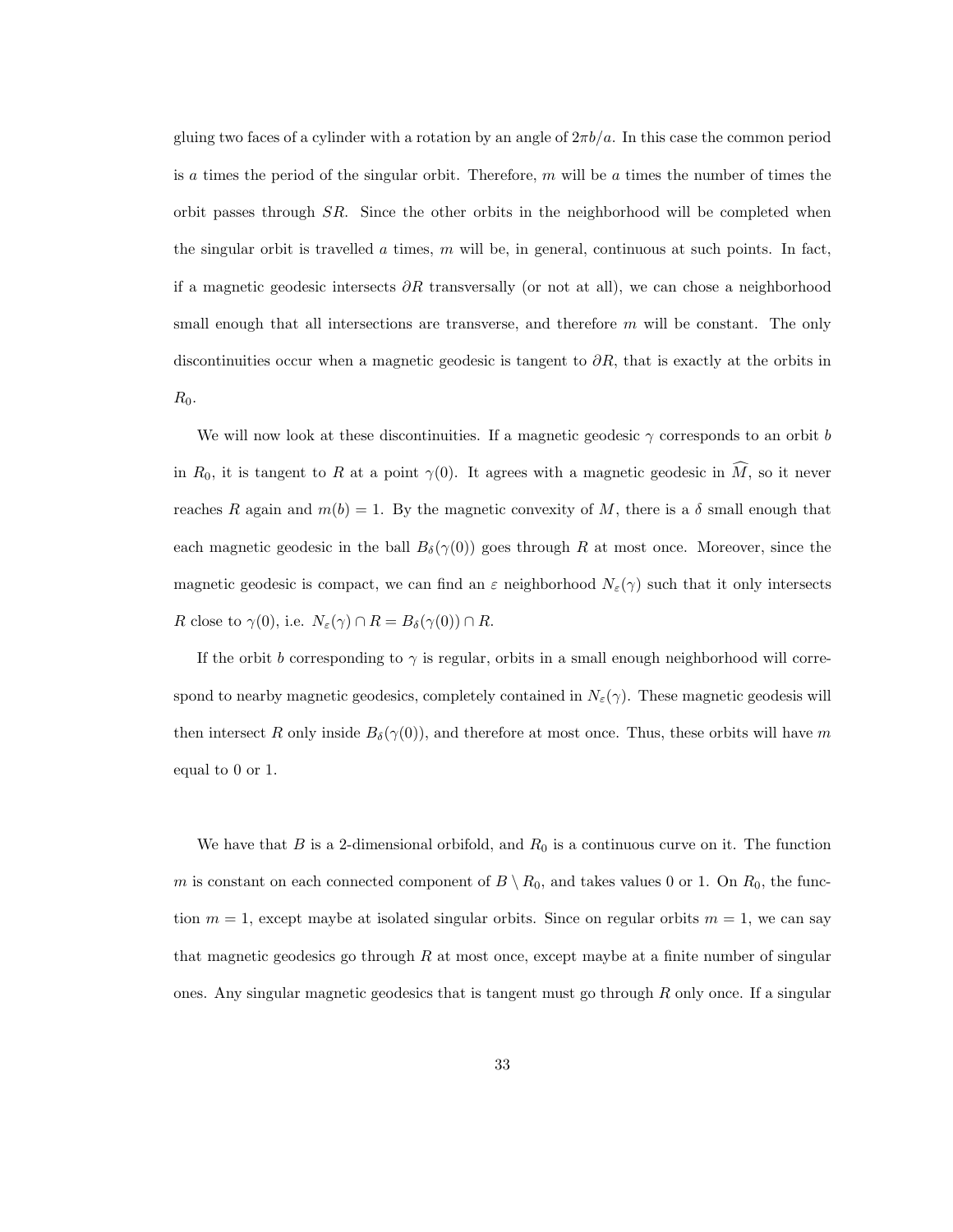magnetic geodesics cuts  $\partial R$  transversely, we know that  $m = 1$ . But the corresponding orbit pases through SR exactly  $m/a$  times, so  $a = m = 1$  and the geodesic is not singular.

In the case where SM is non orientable, consider instead its orientable double cover  $\overline{SM}$ , and the associated vector field  $\widetilde{G}$ . Then  $\widetilde{SM}$  is a compact orientable 3-dimensional manifold, and  $\widetilde{G}$  is a smooth vector field that foliates  $\widetilde{SM}$  by circles. We can follow the same arguments with a few modifications.

The correspondence between orbit on  $\widetilde{SM}$  and magnetic geodesics is not a 1–1 correspondence, a magnetic geodesic lifts either to an orbit that covers it twice, or two disjoint orbits. Nonetheless, will use this correspondence freely, keeping in mind this possible duplicity.

Let  $\widetilde{SR}$  be the subset of  $\widetilde{SM}$  that corresponds to the region R, and  $\widetilde{SOR}$  the subset of  $\widetilde{SM}$ corresponding to vectors tangent to the boundary of R. Let  $\widetilde{B}$  be space of orbits of  $\widetilde{SM}$  and  $\widetilde{R_0}$ the set of orbits passing through  $\widetilde{S\partial R}$ . The counting function  $m : \widetilde{B} \to \mathbb{N}$  can then take value 2, since an orbit that covers a magnetic geodesic twice will pas through  $\overline{SR}$  twice. In fact, when  $m(b) \neq 0$ , it will be 1 if the magnetic geodesic corresponds to two disjoint orbits, and 2 when it corresponds to an orbit that covers it twice.

Since on regular orbits  $m = 2$  only on orbits that cover a magnetic geodesic twice, we can say that magnetic geodesics go through  $R$  at most once, except maybe for a finite number of singular ones. Any singular one that is tangent must go through  $R$  only once, by assumption. If a singular orbit cuts ∂R transversely, we know that m is at most 2. But the orbit pases through  $\overline{SR}$  m/a times, so if it is singular  $a = m = 2$  and the geodesic goes through R only once.

Every magnetic geodesic goes through  $R$  at most once, and outside  $R$  they agree with the magnetic geodesics from  $\widehat{M}$ . For the magnetic geodesics to close, they have to exit R in the same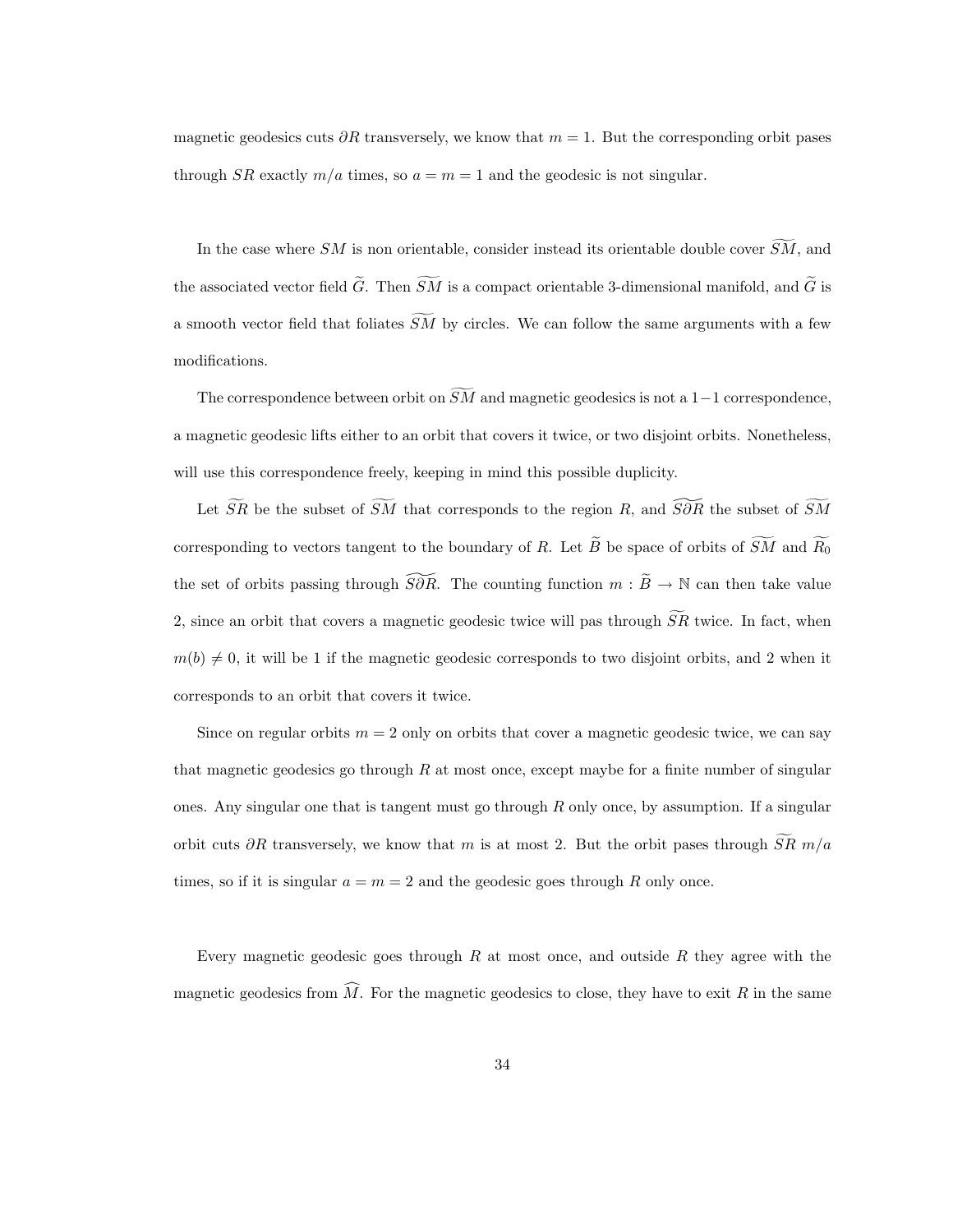place and direction, therefore preserving the scattering data.

If the region  $R$  is simple, we can use this result together with theorem 2.3.2 to get rigidity. For surfaces of constant curvature is easy to see that any circular disk that is strictly smaller than one of the orbit circles is a simple domain.

**Theorem 2.4.2.** Let M be a surface of constant curvature, and  $k > 0$  big enough such that any pair of circles of curvature k intersect at most twice. Let R be a compact region contained in the interior of a circle of curvature k. Then the region  $R$  can't be perturbed while keeping all the circles of curvature k closed.

Consider M with the constant magnetic field that has circles of curvature  $k$  as magnetic geodesics. If R is contained in the interior of a circle c of curvature k, then by compactness there is a disk D such that  $R \subset D$  and D is contained in the interior of c. This disk D is simple, and we can consider any perturbation  $\widetilde{R}$  of R as a perturbation  $\widetilde{D}$  of D. Since any circle of curvature  $k$  intersects  $c$  at most twice, it will go through its interior at most once. Therefore any magnetic geodesic will go through  $D$  at most once. We can then use theorem 2.4.1 to show that  $D$  and  $\tilde{D}$  have the same scattering data. Since D is simple, and they have the same scattering data, by theorem 2.3.2  $\tilde{D}$  is also simple. But in [DPSU, Theorem 7.1] N. Dairbekov, P. Paternain, P. Stefanov and G. Uhlmann proved that two 2-dimensional simple magnetic systems with the same scattering data are gauge equivalent.

If  $M$  is not compact, consider instead of  $M$  a compact quotient that contains all the magnetic geodesics that pass through D. This can be achieved since all this magnetic geodesics are inside a disk of radius  $4r$ , where r is the radius of a circle of curvature k.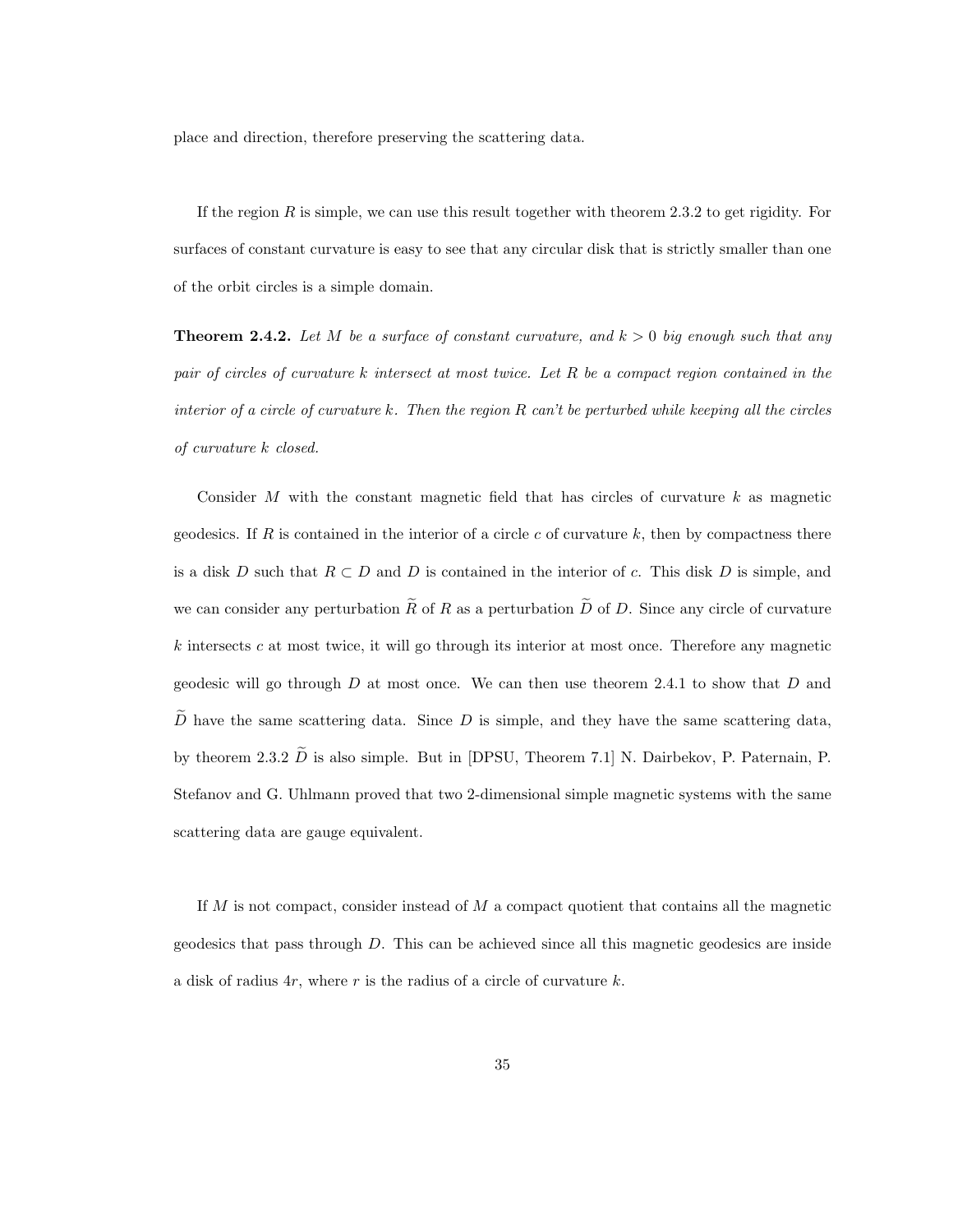# Chapter 3

# Blocking: new examples and properties of products

## 3.1 Security and Midpoint Security

Throughout this chapter geodesics are assumed to have positive finite length and to be parametrized by [0, 1] proportional to arclength. The length 0 case, when the geodesic is a point, will not be considered a geodesic and when needed will be refered to as a constant path.

If  $\gamma : [0,1] \to M$  is a geodesic, the *endpoints* of  $\gamma$  are its *initial point*  $\gamma(0)$  and *final point*  $\gamma(1)$ . The points  $\gamma(t)$  with  $t \in (0,1)$  are interior points of  $\gamma$ . We will say that  $\gamma$  passes through a point  $x \in M$  if x is an interior point of  $\gamma$ .

A *configuration* in  $M$  is an ordered pair of points in  $M$ , these points may coincide. For a configuration  $(x, y)$  in M we say that a geodesic  $\gamma$  joins x to y if it has initial point x and final point y. We will denote by  $G(x, y)$  the set of all geodesics joining x to y.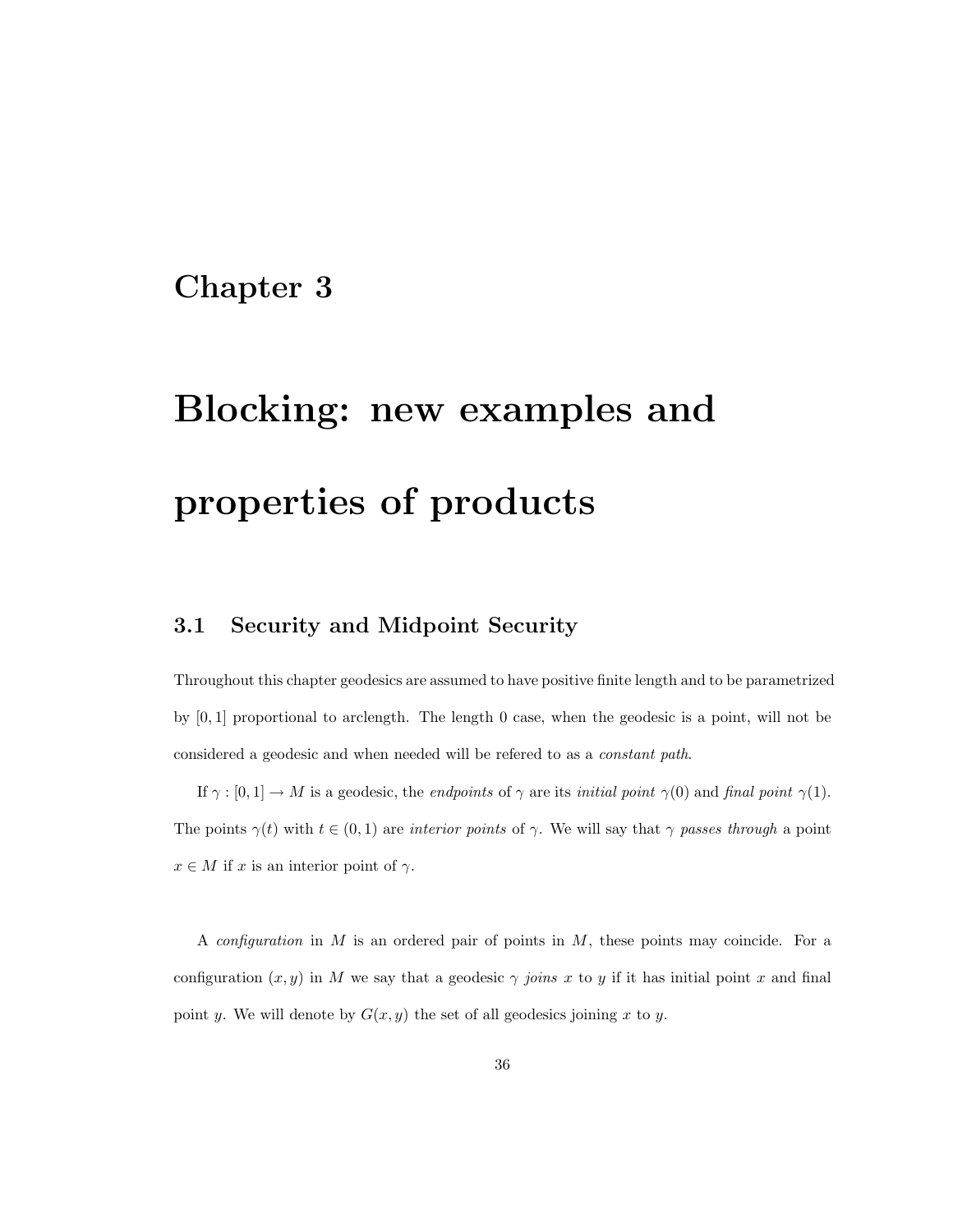A set  $B$  is a blocking set for a collection of geodesics if every geodesic in the collection passes through a point in  $B$ .

**Definition 3.1.1.** A configuration  $(x, y)$  is *secure* if the collection  $G(x, y)$  of geodesics joining x and y has a finite blocking set. Otherwise the configuration is insecure. A Riemannian manifold is secure if all configurations in it are secure.

Note that any geodesic in  $G(x, y)$  has to contain a segment that joins x to y without passing through either endpoint, and this segment is also contained in  $G(x, y)$ . Blocking this segment will also block the original geodesic, so we can (and will) always choose the blocking set to be in  $M \setminus \{x, y\}$ . This definition is then equivalent to the one used in [BG], where they only consider geodesics that don't pass through the endpoints.

The first to consider the relation between security and product manifolds were E. Gutkin and V. Schröder. In [GS], while studying security of locally symmetric spaces they proved that if a product manifold is secure, then so are its factors. In [BG] K. Burns and E. Gutkin proved the following lemma and used it to give examples of totally insecure manifolds.

**Lemma 3.1.2.** If a configuration in a product manifold is secure, then the projection to each factor is secure.

Moreover; if the configuration has blocking set B, then the projection of B minus the endpoints is a blocking set for the projection in each factor.

To study the converse of this lemma we introduce a related but stronger property. We will say that a set  $B$  is a midpoint blocking set for a collection of geodesics if every geodesic in the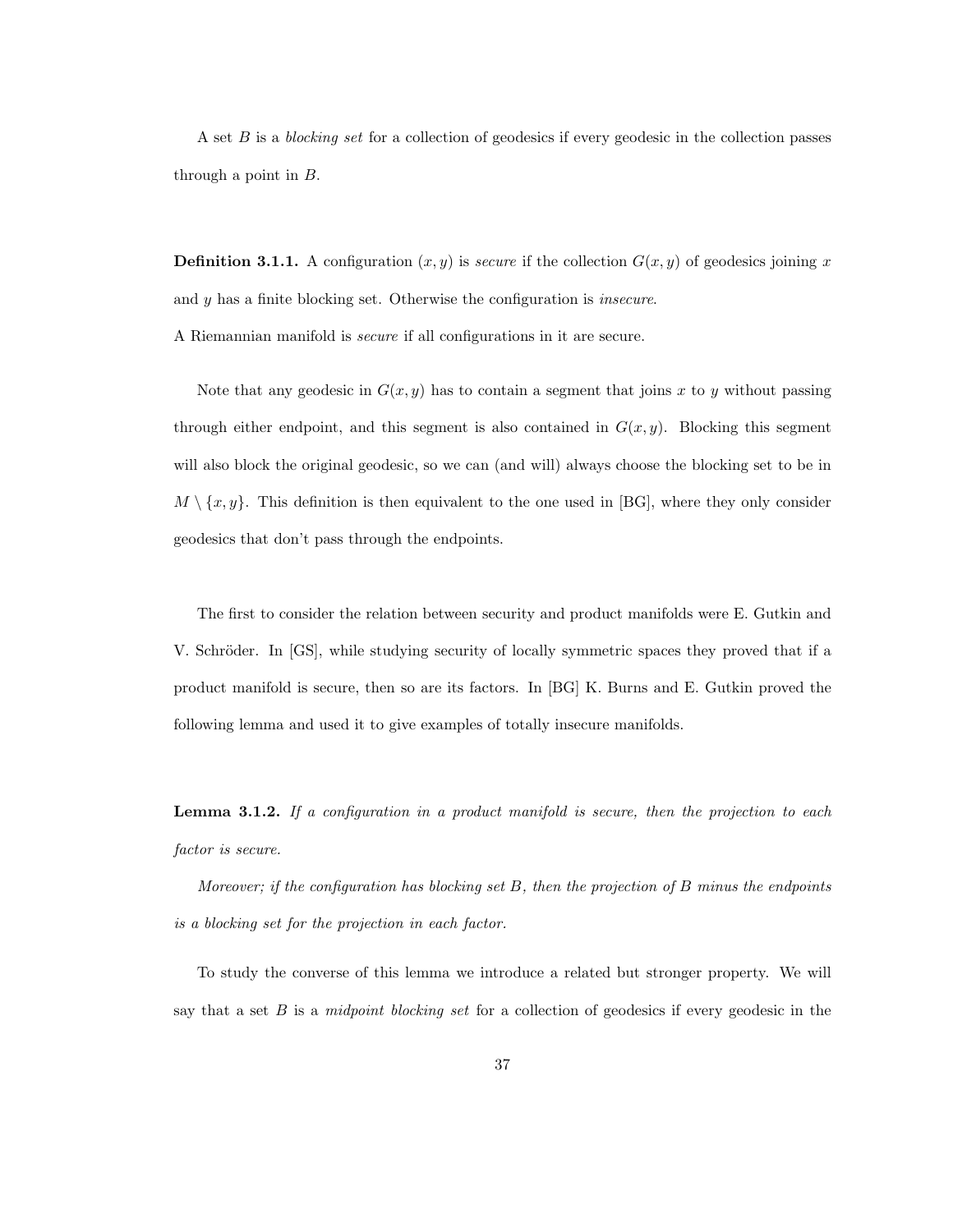collection has its midpoint in B.

**Definition 3.1.3.** A configuration  $(x, y)$  is midpoint secure if the collection  $G(x, y)$  of joining geodesics has a finite midpoint blocking set B.

A Riemannian manifold is midpoint secure if all configurations in it are midpoint secure.

Since the set of midpoints of geodesics joining  $x$  to  $y$  has to be contained in any midpoint blocking set, it will itself be the smallest midpoint blocking set for  $G(x, y)$ . So it follows that a configuration  $(x, y)$  is midpoint secure if and only if the set of midpoints of the geodesics joining  $x$  to  $y$  is finite.

Unlike the security case, we will allow the endpoints x and y to be in  $B$ . This is actually necessary in some cases since, for instance, a simple closed geodesic travelled twice has midpoint equal to the endpoints.

Note that any midpoint secure configuration is also secure, with the same blocking set minus the endpoints if necessary. On the other hand, all previously known examples of secure configurations on Riemannian manifolds are midpoint secure. In particular, this can be seen for all configurations in locally symmetric spaces of euclidean type in [GS], where the blocking set given is actually midpoint blocking. This is also true for arithmetic polygonal billiards and translation surfaces (see [G2], [M1]).

One of the main goals of this area is to characterize certain manifolds by their blocking properties. The only known secure compact manifolds are flat, and it has been conjectured that these are in fact the only ones among closed smooth Riemannian manifolds. For more details see K. Burns and E. Gutkin [BG] and J.-F. Lafont and B. Schmidt [LS], where they give the conjecture together with some partial results in this direction.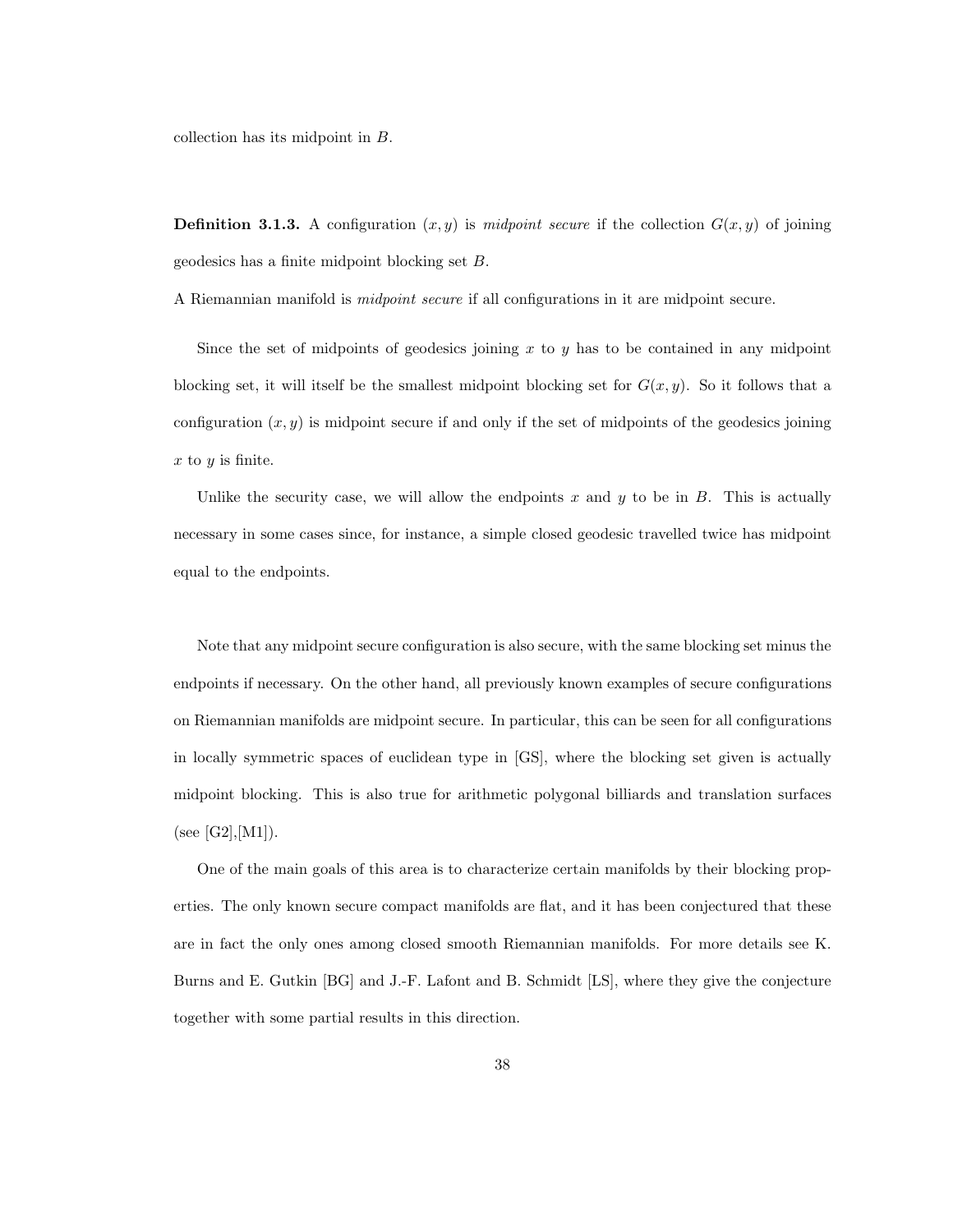Another case is that of compact rank one symmetric spaces (CROSS). These manifolds have the property that any pair of distinct points that are not at distance equal to the diameter are secure, with a blocking set consisting of only two points. It was conjectured in [LS] that the CROSSes are the only compact Riemannian manifolds with this property. Part of the evidence they provide is proving that all Blaschke manifolds have this property. They also conjecture that the only such manifold with the additional property that, for any point x,  $G(x, x)$  can be blocked by a single point is the round sphere. This conjecture was later proved by B. Schmidt and J. Souto in [SS].

All the manifolds mentioned above satisfy the corresponding blocking properties if we replace security by midpoint security. This can be seen in the proofs of security of each case. Moreover, if all secure compact manifolds (without singularities) are flat as conjectured, then they also are all midpoint secure. Proving any of these conjectures using midpoint security would be a significant progress.

This also raises the question whether these conditions are actually equivalent. This is not true, as we will see in section 3.2 where we give an example of a surface with secure configurations that are not midpoint secure.

Lemma 3.1.4. A configuration in a product manifold is midpoint secure if and only if the projection to each factor is midpoint secure.

Proof. (The first half follows Burns and Gutkin's argument for Lemma 3.1.2, we will include it here for completeness.) Let  $x = (x_1, x_2)$  and  $y = (y_1, y_2)$  be two points in the product manifold  $M_1 \times M_2$ . Any geodesic  $\gamma$  joining x and y projects to geodesics  $\gamma_i = \pi_i(\gamma)$  in  $M_i$  joining  $x_i$  and  $y_i$ ,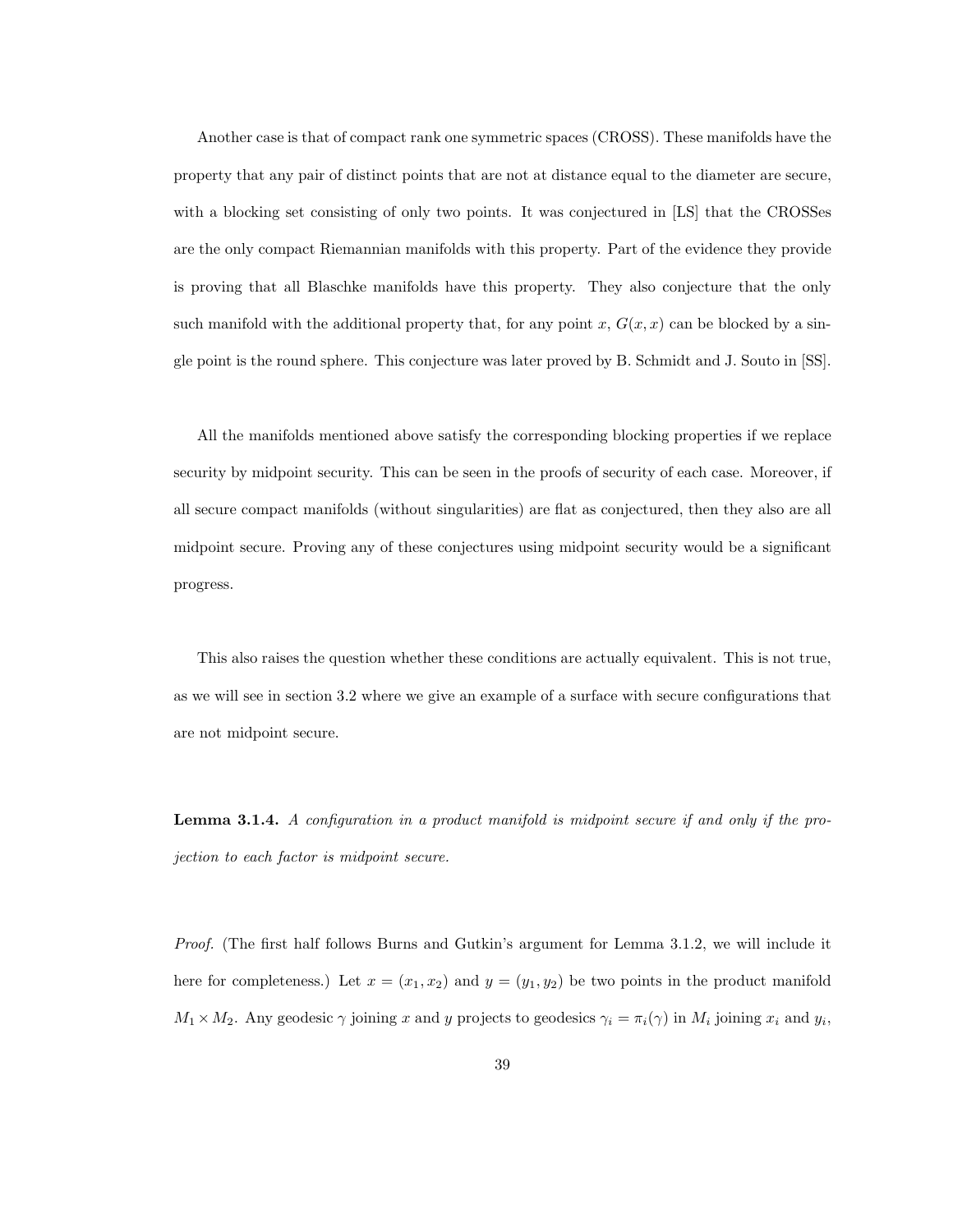we will denote this by  $\gamma = (\gamma_1, \gamma_2)$ . Note that one  $\gamma_i$  might be a constant path, but the argument works regardless.

Suppose that the configuration  $(x, y)$  is midpoint secure, and let B be its midpoint blocking set. Let  $B_1 = \pi_1(B)$  be the projection of this set to  $M_1$ , we claim that this is a blocking set for  $(x_1, y_1)$ . To see this take any geodesic  $\sigma$  in  $M_2$  from  $x_2$  to  $y_2$ . For any geodesic  $\gamma_1 \in G(x_1, y_1)$ joining  $x_1$  and  $y_1$ , the geodesic  $(\gamma_1, \sigma)$  joins x and y in  $M_1 \times M_2$  and therefore is midpoint blocked by B. This means that  $(\gamma_1(1/2), \sigma(1/2)) \in B$ , so  $\gamma_1(1/2) \in B_1$ , and since  $\gamma_1$  is arbitrary this proves that the configuration  $(x_1, y_1)$  is midpoint secure in  $M_1$ . Reversing the roles of  $M_1$  and  $M_2$ we see that the configuration  $(x_2, y_2)$  is midpoint secure in  $M_2$ .

To prove the converse let us assume that  $(x_1, y_1)$  and  $(x_2, y_2)$  are midpoint secure in  $M_1$  and  $M_2$  respectively, and let  $B_1$  and  $B_2$  be the corresponding blocking sets. If  $x_i = y_i$  add this point to  $B_i$ , so that the constant path joining them is also midpoint blocked by  $B_i$ . Let  $x = (x_1, x_2)$  and  $y = (y_1, y_2)$  in the product manifold  $M_1 \times M_2$ , we will see that the set  $B = B_1 \times B_2$  is a midpoint blocking set for  $G(x, y)$ . For this take any  $\gamma \in G(x, y)$  and write it in the form  $\gamma = (\gamma_1, \gamma_2)$  as above. Since  $\gamma_i$  joins  $x_i$  and  $y_i$ , it is midpoint blocked by  $B_i$ , that is,  $\gamma_i(1/2) \in B_i$  and therefore  $(\gamma_1(1/2), \gamma_2(1/2)) \in B_1 \times B_2 = B$ , completing the proof.  $\Box$ 

Theorem 4 immediately follows from this Lemma.

Regarding the security on product manifolds this result says that the product of midpoint secure configurations (or manifolds) is secure. But what if one, or both, is not midpoint secure? We will analyze the case when one of the factors is a round  $S^2$  to show that in certain cases the condition on the midpoints is needed.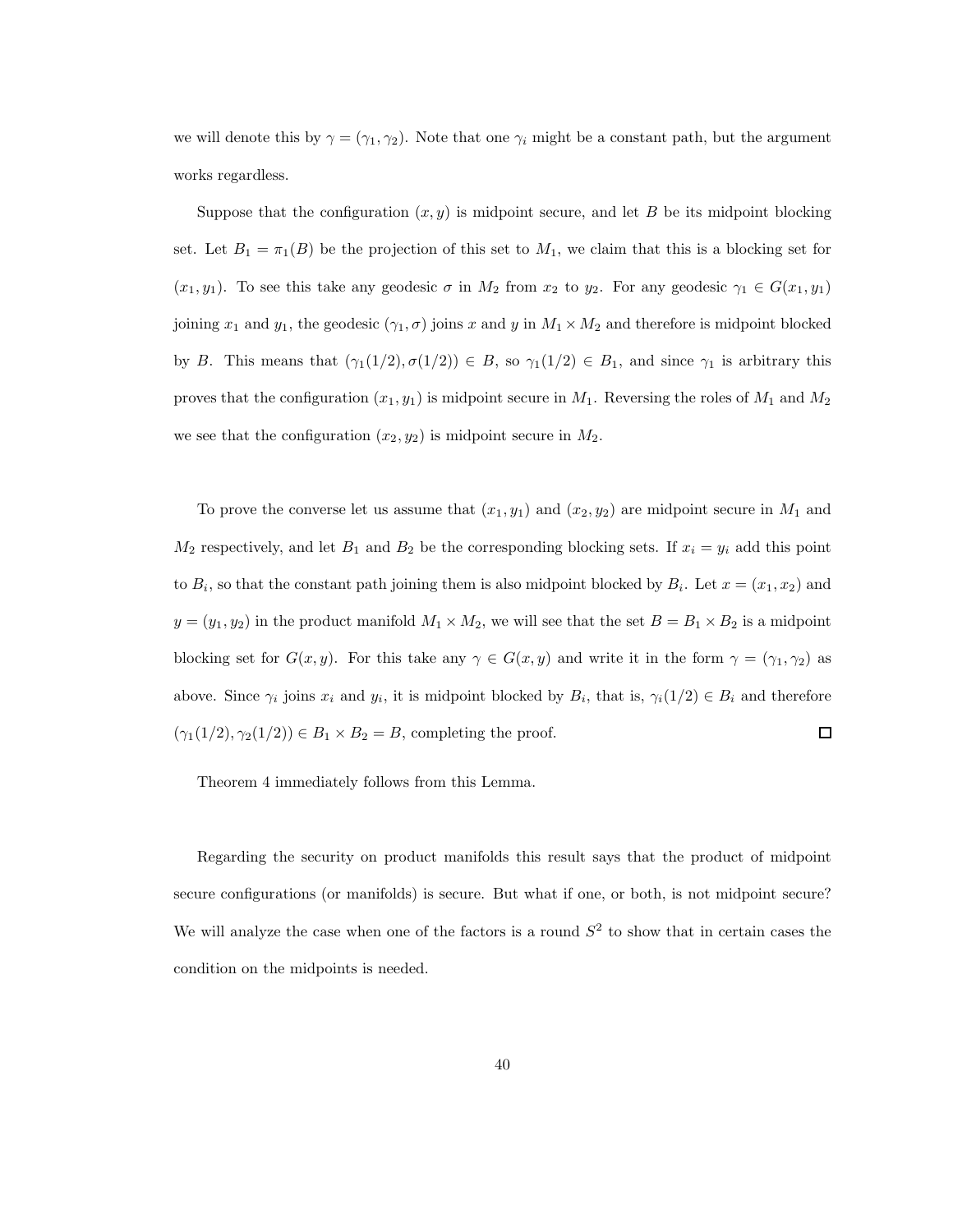Proposition 3.1.5. Given a Riemannian manifold M the following statements are equivalent:

- 1. A configuration in the product manifold  $M \times S^2$  is secure if and only if the projection to each factor is secure.
- 2. All secure configurations in M are midpoint secure.

*Proof.* Assume (1) holds and let  $(x, y)$  be a secure configuration on M. Choose a point  $p \in S^2$  in the 2-sphere, and let q be its antipodal point. Then  $(p, p)$  is (midpoint) secure with blocking set  $\{p,q\}$  and by (1) we have that  $((x,p),(y,p))$  is secure in  $M \times S^2$ . Let B be the blocking set for  $((x, p), (y, p))$ , and let  $B_M = \pi_1(B)$  and  $B_S = \pi_2(B)$  be its projection to each factor. By Lemma 3.1.2  $B_M$  and  $B_S$  are blocking sets for  $(x, y)$  and  $(p, p)$  respectively. Note that there are infinitely many simple geodesics in  $G(p, p)$  and any pair of them only intersect in q, so any finite blocking set for  $(p, p)$  has to contain q and there must be a geodesic in  $G(p, p)$  that is only blocked by q. Let  $\sigma \in G(p, p)$  be one such simple great circle that is only blocked by q.

For any  $\gamma \in G(x, y)$  the geodesic  $(\gamma, \sigma)$  is in  $G((x, p), (y, p))$  so it has to pass through a blocking point  $b \in B$  at some time  $t_0 \in (0,1)$ . By the definition of  $B_S$  we have  $\sigma(t_0) = \pi_2(b) \in B_S$ , but σ is only blocked by q at time 1/2. Therefore  $\pi_2(b) = q$ ,  $t_0 = 1/2$  and  $\gamma(1/2) = \pi_1(b) \in B_M$ , so  $(x, y)$  is midpoint secure in M.

Conversely if (2) holds all secure configurations of M and  $S<sup>2</sup>$  are midpoint secure, and (1) follows from Lemma 3.1.2 and Lemma 3.1.4.  $\Box$ 

Note that this is a statement about  $S^2$  as much as about the manifold M. The crucial property being that there is a configuration (in this case  $(p, p)$ ) where a particular midpoint blocking point is needed to block  $G(p, p)$ . There are many manifolds that contain such configurations, for example  $S<sup>n</sup>$  with any metric of revolution, however these are not secure manifolds. Indeed, if a point b in the midpoint blocking set B is needed to block  $G(x, y)$ , the configuration  $(x, b)$  would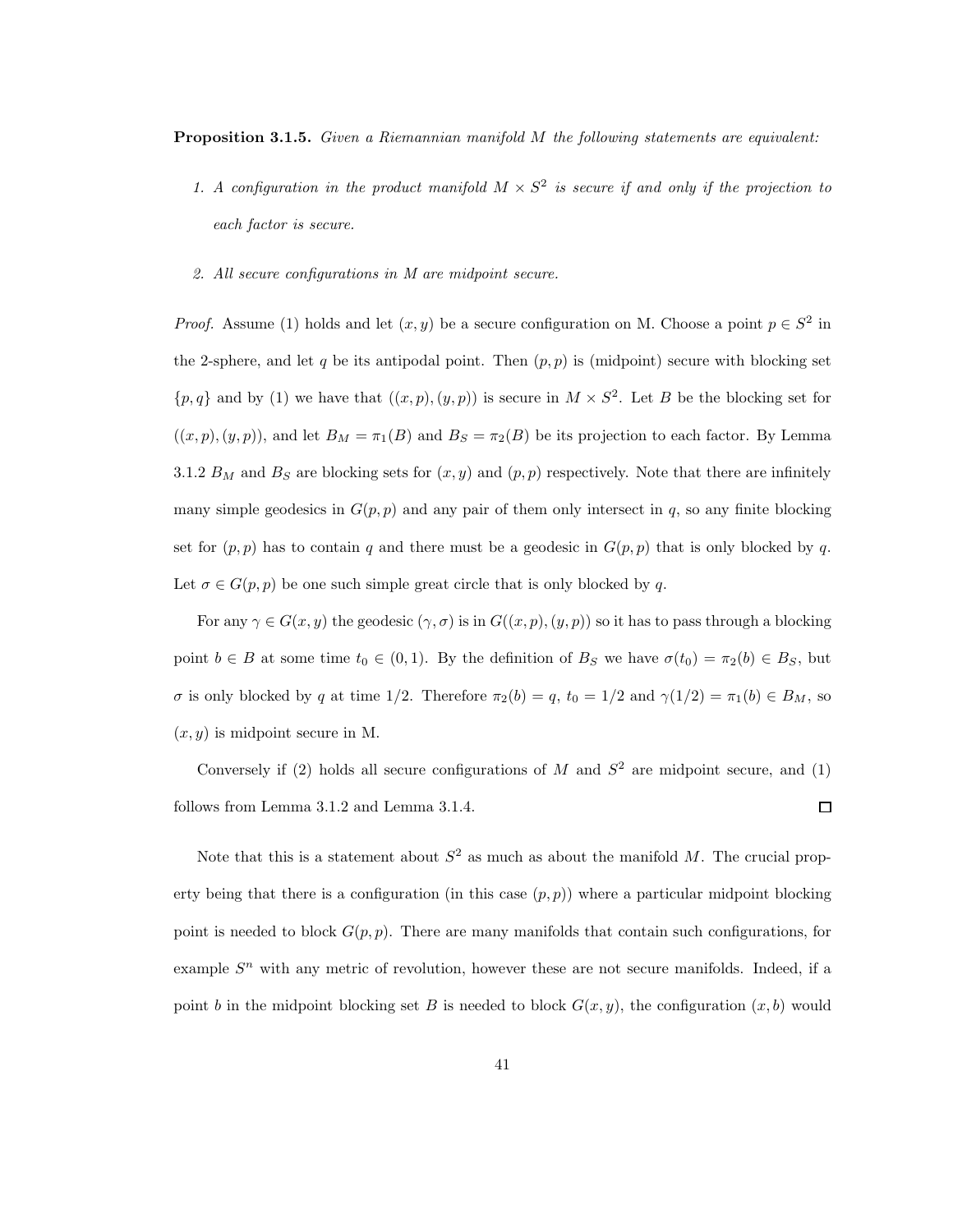not be secure. If it were, with blocking set C, the set  $(B\cup C)\setminus\{b\}$  would block  $G(x, y)$ , and it does not contain b.

### 3.2 Example

We will construct an example of a manifold that contains secure configurations that are not midpoint secure.

Let C be a cylinder of length l and radius 1, write it as a product of an interval  $[0, l]$  and a circle  $S^1$  of radius 1. Let  $H_0$  and  $H_l$  be a lower and an upper hemisphere, and attach them to C by identifying the equators with the the curves  $0 \times S^1$  and  $l \times S^1$  respectively. We get  $N = C \cup H_0 \cup H_1/\sim$  where  $\sim$  is the identification above (see Figure 3.1).

First we need to understand some of the geodesics on  $N$ . Observe that any geodesic in the cylinder that reaches  $l \times S^1$ , forming an angle  $\alpha$  with it, goes into  $H_l$  where it is a half great circle that leaves  $H_l$  again at its antipodal point, forming the same angle  $\alpha$ . From the point of view of the cylinder, any geodesic that leaves it through a point  $(l, \theta)$  comes back at the point  $(l, \theta + \pi)$ with the same angle.

Let  $\hat{C} = [-l, -0] \times S^1$  be a reflection of C, where we denote 0 by  $-0$  to distinguish the points in  $\hat{C}$  from those in C. Let  $T = C \cup \hat{C}/\sim$  be the torus formed by gluing both cylinders with a 1/2 twist, i.e.  $(l, \theta) \sim (-l, \theta + \pi)$  and  $(0, \theta) \sim (-0, \theta + \pi)$ . Let  $p : T \to C$  be the projection  $p(t, \theta) = (|t|, \theta)$  for  $t \neq -0, -l$ . By the argument above, the restriction to C of a geodesic in N that goes through a hemisphere and back to  $C$  is the projection under  $p$  of a geodesic in  $T$  that goes from C to  $\hat{C}$ .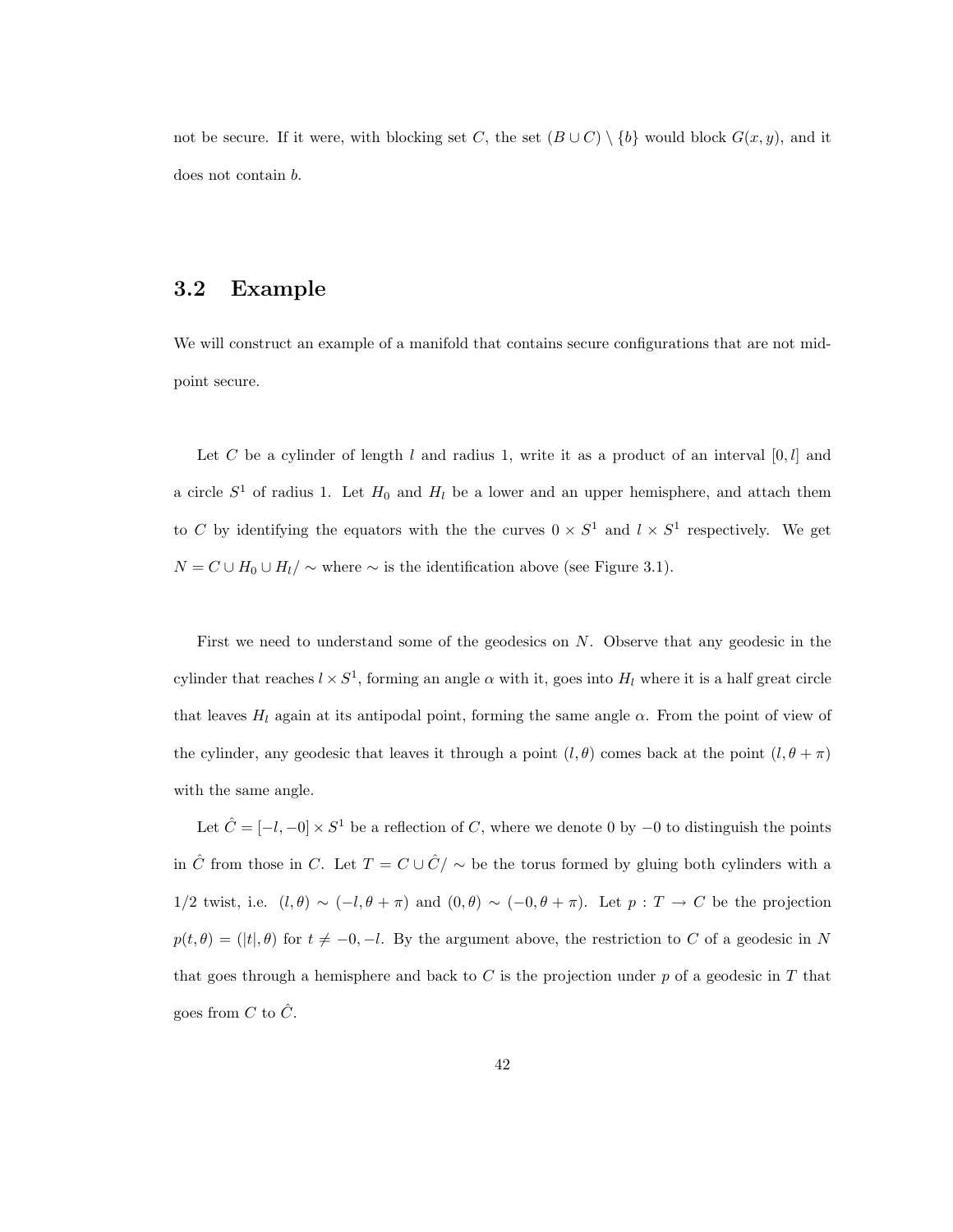

Figure 3.1: The surface N.

The geodesics in  $N$  with endpoints in the interior of  $C$  corresponds to the projections to  $C$  of the geodesics in  $T$ , although the parametrizations usually do not agree.

#### **Lemma 3.2.1.** Any pair of points in the interior of C form a secure configuration in  $N$ .

*Proof.* For any pair of points  $x_1 = (t_1, \theta_1)$  and  $x_2 = (t_2, \theta_2)$  in the interior of C and any geodesic  $\gamma$  between them in N, let  $\tilde{\gamma}$  be the geodesic in T that projects to  $\gamma$  with  $\tilde{\gamma}(0) = x_1$ . By the arguments above the projection of  $\tilde{\gamma}$  is  $\gamma \cap C$  so any point that blocks  $\tilde{\gamma}$  in T will project to a point that blocks  $\gamma$ .

On the other hand, since  $\tilde{\gamma}(1)$  projects to  $\gamma(1) = x_2$  it is either  $x_2$  or  $-x_2 = (-t_2, \theta_2)$  and we can identify  $G(x_1, x_2)$  with the union of the sets  $G_T(x_1, x_2)$  and  $G_T(x_1, -x_2)$  of geodesics in T. Since  $T$  is a flat torus it is known that it is uniformly secure with security threshold 4 (see e.g. [G1]). Therefore the set B given by the projection of the 8 blocking points of  $G_T(x_1, \pm x_2)$  in T will block  $G(x_1, x_2)$ .  $\Box$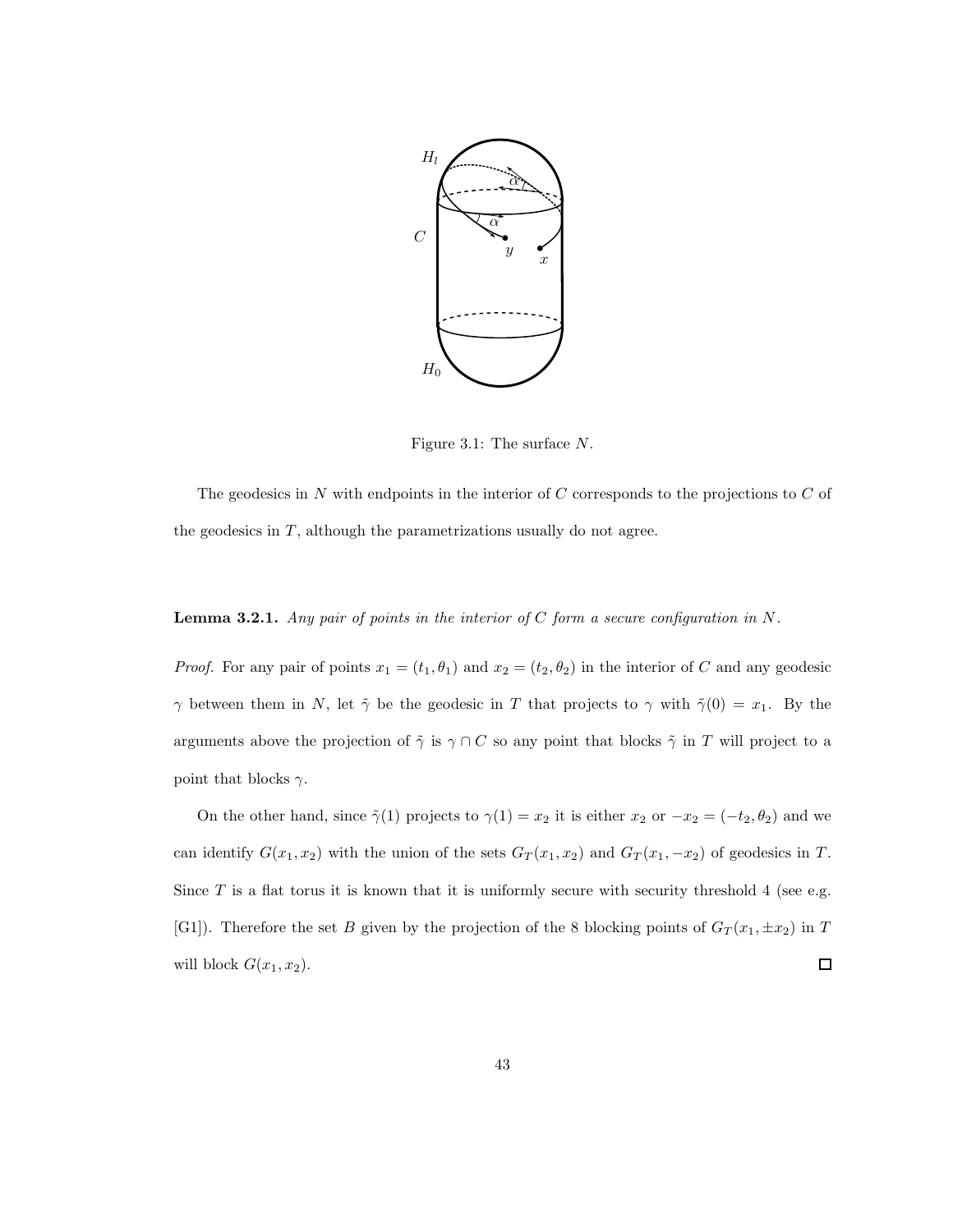**Lemma 3.2.2.** Any pair of points in the interior of C form a configuration that is not midpoint secure in N.

*Proof.* For any pair of points  $x_1 = (t_1, \theta_1)$  and  $x_2 = (t_2, \theta_2)$  in the interior of C let  $\tilde{\gamma}_i$  be the geodesic in T from  $x_1$  to  $-x_2 = (-t_2, \theta_2)$  that goes i times around in the  $S^1$  direction and doesn't cross  $l \times S^1$ , it has length  $\tilde{l}_i = \sqrt{(t_1 + t_2)^2 + (2\pi i + \theta_2 + \pi - \theta_1)^2}$ . Let  $\gamma_i$  be the corresponding geodesic in N, it begins and ends in C and goes through  $H_0$  once so it has length  $l_i = \tilde{l}_i + \pi$ .

If  $t_1 \neq t_2$  we can assume that  $t_1 > t_2$ . The time that  $\gamma_i$  spends in  $H_0$ , when  $\gamma_i$  is parametrized by [0, 1], is an interval of length  $\pi/l_i$  beginning at  $(1 - \frac{\pi}{l_i}) \frac{t_1}{t_1 + t_2}$ . Since  $t_1/(t_1 + t_2) > 1/2$  and the length  $l_i$  grows to infinity with i, for i big enough  $(1 - \frac{\pi}{l_i}) \frac{t_1}{t_1+t_2} > \frac{1}{2}$  so  $\gamma_i$  spends more than half the time before reaching  $H_0$ . The midpoint is then  $\gamma_i(1/2) = p(\tilde{\gamma}_i(\tilde{l}_i/2l_i))$  which has t coordinate  $(t_1+t_2)\tilde{l}_i/2l_i = (t_1+t_2)(1/2-\pi/2l_i)$ , clearly different for each i. If this configuration is midpoint secure all these points have to be in the blocking set, making it infinite.

In the case that  $t_1 = t_2$  the midpoints  $\gamma_i(1/2)$  are the midpoints of the restriction of  $\gamma_i$  to  $H_0$ . We can see that the distance between  $\gamma_i(1/2)$  and the equator depends directly on the angle that  $\gamma_i$  makes with it. This angle gets smaller as i increases, showing that the points  $\gamma_i(1/2)$  are all  $\Box$ distinct.

**Remark 3.2.3.** This manifold is not secure, for example the configuration  $((0,0), (0,\pi))$  is insecure since there are infinitely many disjoint paths joining them in  $H_0$ . This leaves open whether all secure manifolds are also midpoint secure.

Also, as mentioned above, it is only a  $C<sup>1</sup>$  manifold. It would be interesting to find a smooth example.

From the discussion above we see that the statement (2) of Proposition 3.1.5 doesn't hold.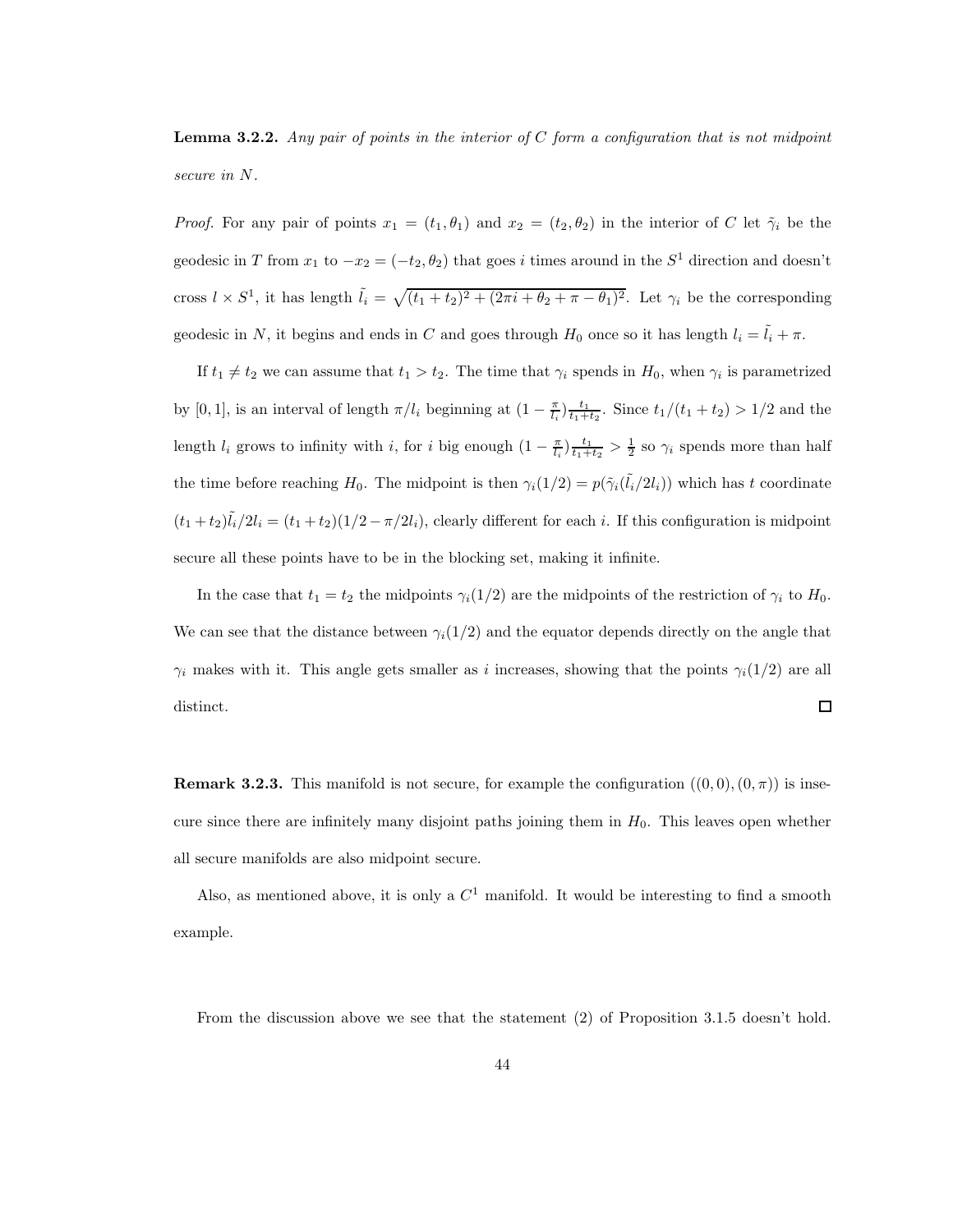Therefore there are insecure configurations in  $N \times S^2$  that project to secure configurations in both factors. As pointed out previously, this gives an explicit example of an insecure product of secure configurations.

For this particular manifold N we can prove the stronger statement in Theorem 6 that can be restated as follows.

**Theorem 3.2.4.** For any compact connected Riemannian manifold M without boundary, any configuration in the product  $N \times M$  that projects to a configuration in the interior of C is insecure.

*Proof.* Suppose not, then there is a secure configuration  $(x_1, y_1), (x_2, y_2)$  where  $x_1 = (t_1, \theta_1)$  and  $x_2 = (t_2, \theta_2)$  are in the interior of C. Let B be a blocking set for this configuration, and  $B_M$ ,  $B_N$ its projection to each factor. Let  $\gamma_i$  be as before, since it never goes through  $H_l$  it can't be blocked by a point in  $H_l$ . When  $\gamma_i$  is restricted to  $H_0$  the maximum distance between  $\gamma_i$  and the equator tends to 0 as i goes to  $\infty$ , therefore any point in  $H_0$  can only block finitely many of the  $\gamma_i$ . By considering only big enough i's we can asume that they are all blocked by points in  $B_N \cap C$ , let  $b = (t, \theta)$  be one of these points.

By a similar analysis as in the proof of Lemma 3.2.2 (and using the same notation) we can see that  $\gamma_i$  reaches  $t \times S^1$  at most twice, at times  $(1 - \frac{\pi}{l_i}) \frac{t_1 - t}{t_1 + t_2}$  and  $1 - (1 - \frac{\pi}{l_i}) \frac{t_2 - t}{t_1 + t_2}$ . Therefore  $\gamma_i$  can be blocked by  $b$  only at these times. When we vary  $i$  these are all different times, and they form sequences that converge to  $\frac{t_1-t}{t_1+t_2}$  and  $1-\frac{t_2-t}{t_1+t_2}$  as i goes to  $\infty$ . Let  $\sigma$  be a non-constant geodesic in M joining  $y_1$  and  $y_2$ , and let  $s_1, \ldots s_n$  be all the times where  $\sigma(s_i) \in B_M$ . By considering all the points  $b \in B_N \cap C$  simultaneously we see that the set of times when  $\gamma_i(t) \in B_N$  is different for each i, and we can find an i for which these times are all different from  $s_1, \ldots s_n$ . Then the geodesic  $(\gamma_i, \sigma)$  is not blocked by B, giving a contradiction.  $\Box$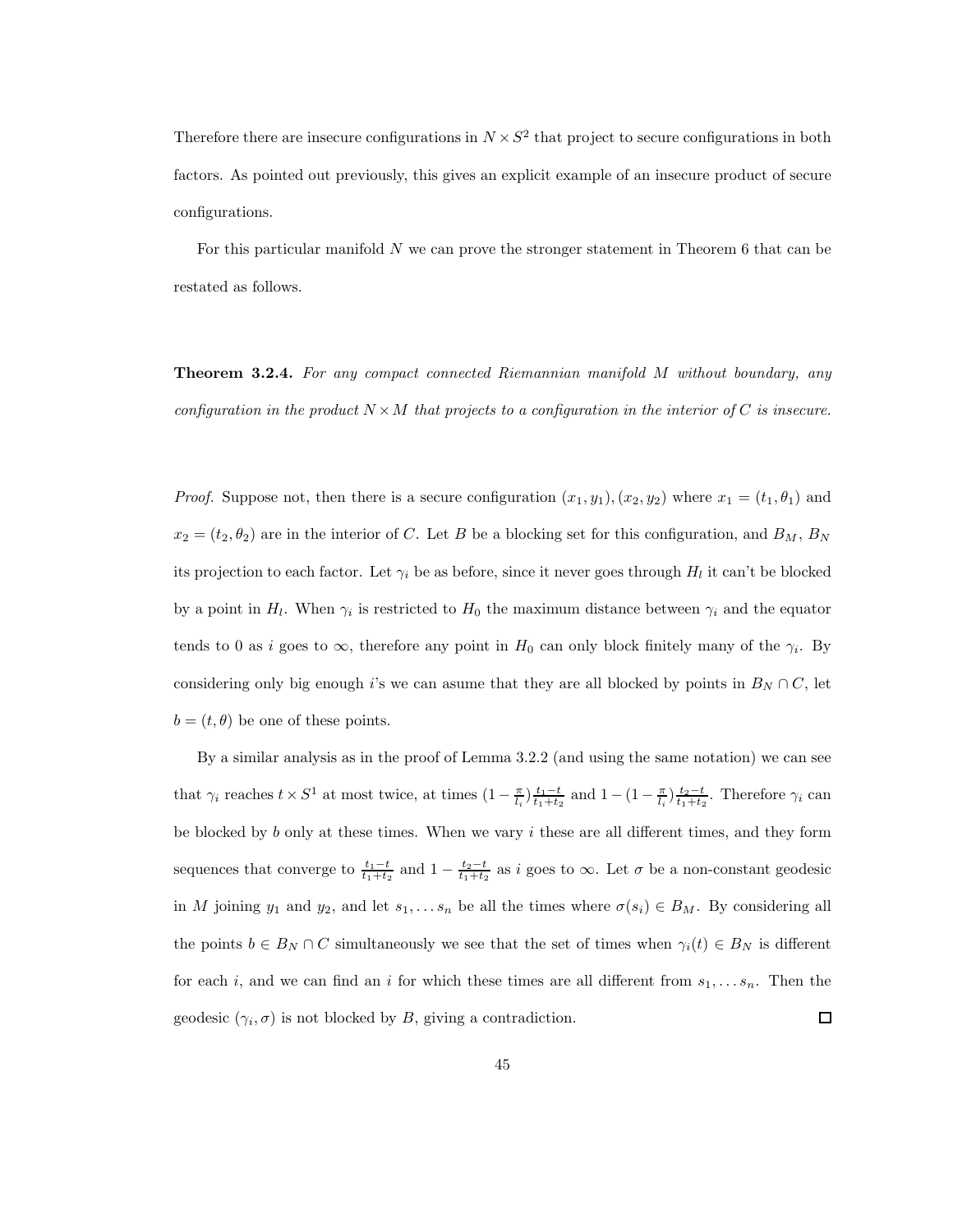### 3.3 Billiard Tables

The concept of security originated in the study of billiards. In this subject a billiard table is a manifold with boundary, and the trajectories of billiard balls follow geodesics and bounce off the boundary according to the usual reflection laws. It is particularly related to the illumination problem that studies which points a light source illuminates, and which are shaded, when the boundary is considered as a perfect mirror.

Security, also called finite blocking property, has been studied mainly on flat tables, with smooth or polygonal boundaries. The examples of secure billiard tables are as limited as the examples of secure manifolds. For lattice polygonal billiards security is equivalent to being arithmetic (see  $[G1]$ ), and therefore the only secure regular polygons are the equilateral triangle, square and hexagon. Moreover, it was recently proved by S. Tabachnikov in [Ta] that any planar billiard with smooth boundary is insecure.

Rational tables are secure if they are covered by a secure translation surface. For example, tables covered by a torus branched covering (like the ones presented in [Ch]) are secure (see [M1]). In [M2] T. Monteil studies security for translation surfaces, proving that security implies pure periodicity of the directional flow, and asks if this is equivalent to uniform midpoint security. Some of these ideas can be also seen in [Sc] and [HST].

In this respect, we can consider half of the surface  $N$  (with boundary) as a billiard table, cutting it in either of the two natural ways. This gives examples of billiard tables with many secure configurations. These tables are not planar and they have geodesic boundary, although the surfaces are only  $C^1$ .

Let  $\tau$  be the closed geodesic that agrees with  $(t, 0)$  and  $(t, \pi)$  in the cylinder and the corresponding half circles in  $H_0$  and  $H_l$  (see Figure 3.2 (a)). And let  $M_1$  be the half of N bounded by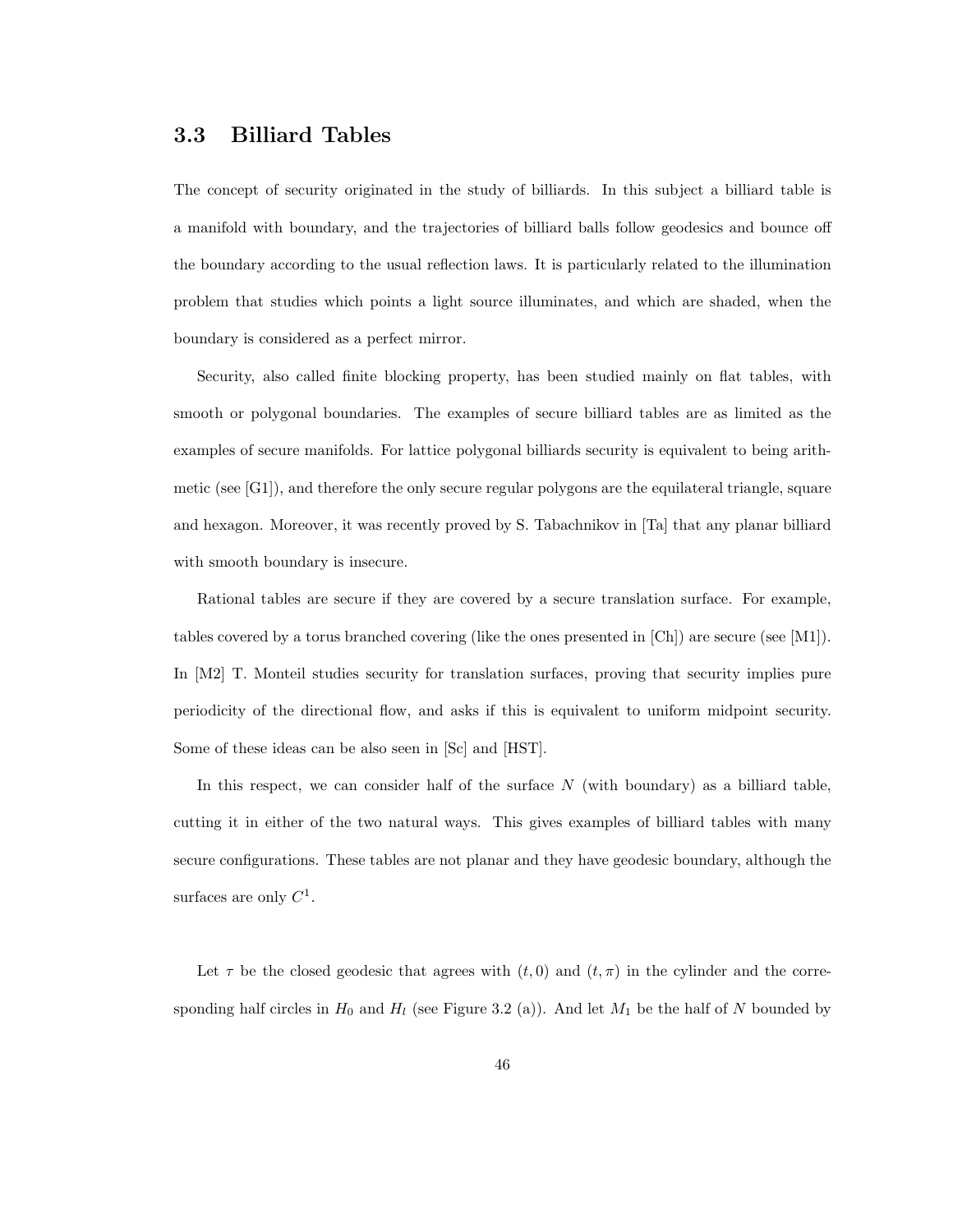

Figure 3.2: Billiard tables.

it (a half cylinder with quarter spheres attached at the ends).

We can build N from  $M_1$  by gluing it with a reflection  $\hat{M}_1$  of itself along the boundary, so we can say that N is a double cover of  $M_1$  in a similar way that T is a double cover of C. This cover preserves geodesics, since a geodesic crossing from  $M_1$  to  $\hat{M}_1$  projects to a geodesic that bounces off  $\tau$ . Conversely, any geodesic in  $M_1$  can be lifted to  $N$ , and if it bounces off the boundary the lift crosses from  $M_1$  to its reflection. Therefore this table has blocking properties similar to  $N$ , any geodesic blocked in  $N$  projects to a geodesic in  $M_1$  that is blocked by the projection of the original blocking point.

Let  $\sigma$  be the circle  $l/2 \times S^1$ , and  $M_2 = \{(t, \theta), t \le l/2\} \cup H_0$  a cylinder with a half sphere at one end, and boundary  $\sigma$  (Figure 3.2(b)). The same argument we used for  $M_1$  shows that N is a geodesic double cover of  $M_2$ , and thus has similar blocking properties. In particular we have proved the following result.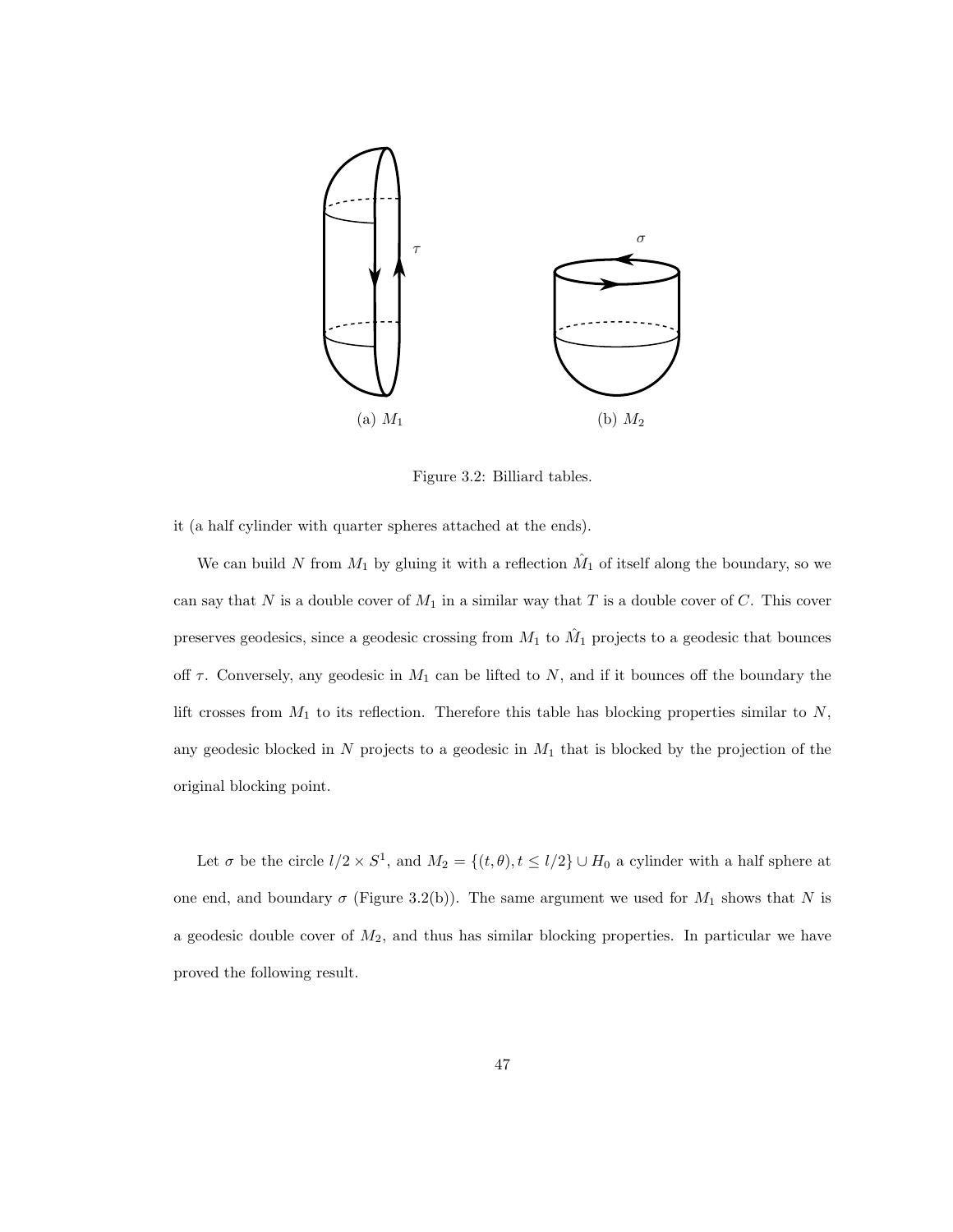**Proposition 3.3.1.** Any pair of points in the flat part of  $M_1$  or  $M_2$  is secure, and not midpoint secure.

#### Moreover, any pair of points in the boundary of  $M_2$  form a secure configuration.

Unlike  $M_1$  the boundary of  $M_2$  is smooth, therefore we have a billiard table with smooth boundary such that all pairs of points in the boundary can be blocked. This can't be achieved by smooth planar billiards, as shown in [Ta] where insecurity is proved for points in the boundary.

If we allow manifolds with corners in the boundary, we can consider a quarter of  $N$  cutting it along both  $\tau$  and  $\sigma$ . Then N is a geodesic 4-fold cover of this region, and therefore they share blocking properties as in the cases of  $M_1$  and  $M_2$ . The same is true for the region bounded by  $\tau$ and  $\tau_n$ , or by  $\tau$ ,  $\tau_n$  and  $\sigma$ , where  $\tau_n$  (for  $n \geq 2$ ) is the geodesic between the north and south poles that agrees with  $(t, \pi/n)$  in the cylinder.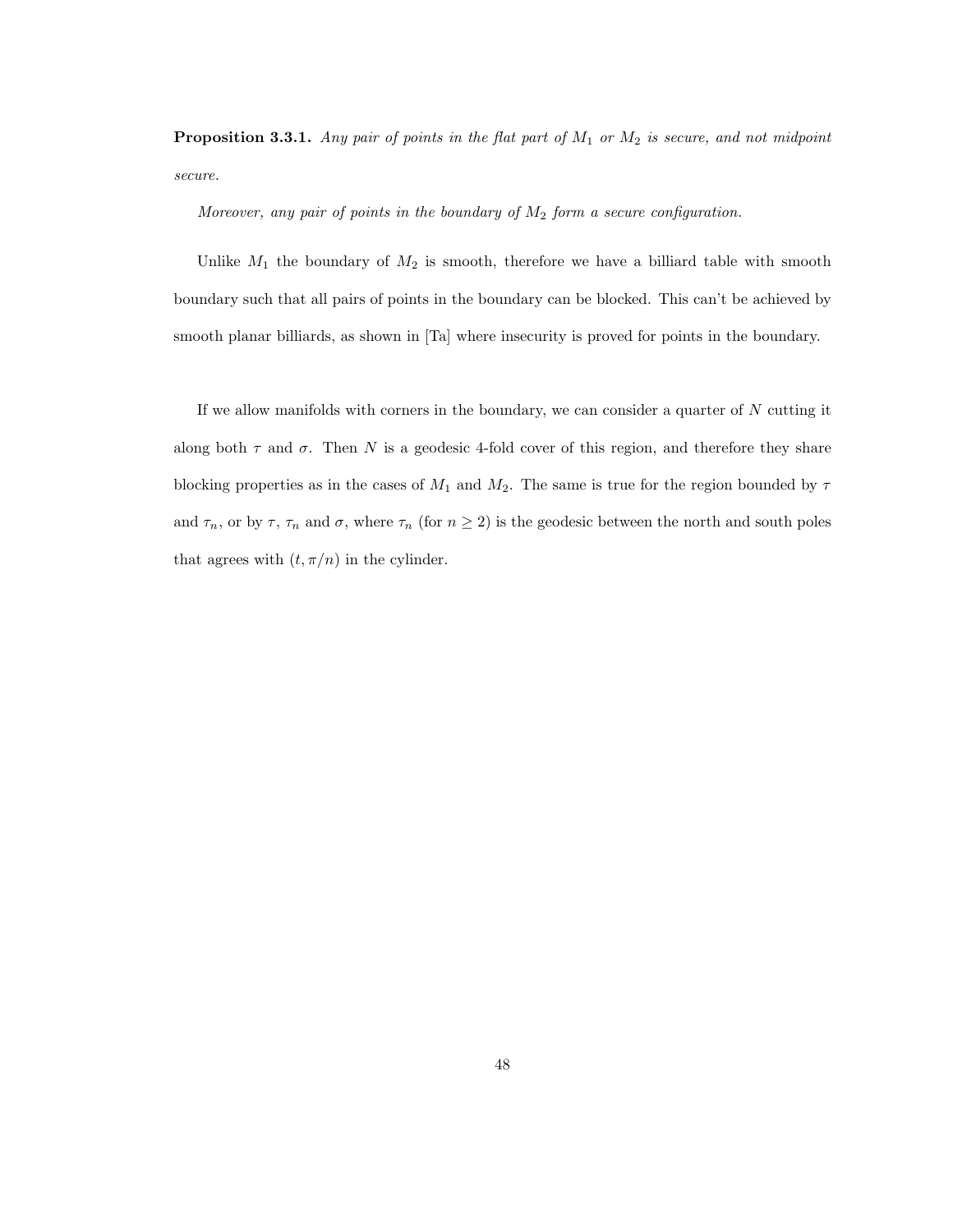# Bibliography

- [AS] D.V. Anosov and Y.G. Sinai, *Certain smooth ergodic systems*, Uspekhi Mat. Nauk, 22:5 (1967), 107 – 172; MR, 37, # 370; Russian Math. Surveys, 22:5 (1967), 103 – 167
- [Ar1] V.I. Arnold, Some remarks on flows of line elements and frames, Soviet Math. Dokl., 2  $(1961), 562 - 564.$
- [Ar2] V. I. Arnol'd, *The first steps of symplectic topology*, RUSS MATH SURV, 41(6) (1986), 1–21.
- [Ar3] V.I. Arnold, On some problems in symplectic topology, in Topology and Geometry Rochlin Seminar, O.Ya. Viro (Editor), Lect. Notes in Math., vol. 1346, Springer, 1988.
- [BaG] V. Bangert and E. Gutkin, Secure two-dimensional tori are flat, arXiv:math.DS/0806.3572
- [BCG] G. Besson, G. Courtois and S. Gallot, *Entropies et rigidités des espaces localement* symétriques de courbure strictment négative, Geom. Funct. Anal.  $5$  (1995), 731 – 799.
- [BG] K. Burns and E. Gutkin, Growth of the number of geodesics between points and insecurity for Riemannian manifolds, arXiv:math.DS/0701579
- [Ch] Y. Cheung Hausdorff dimension of the set of nonergodic directions, Annals of Mathematics 158 (2003),  $661 - 678$ .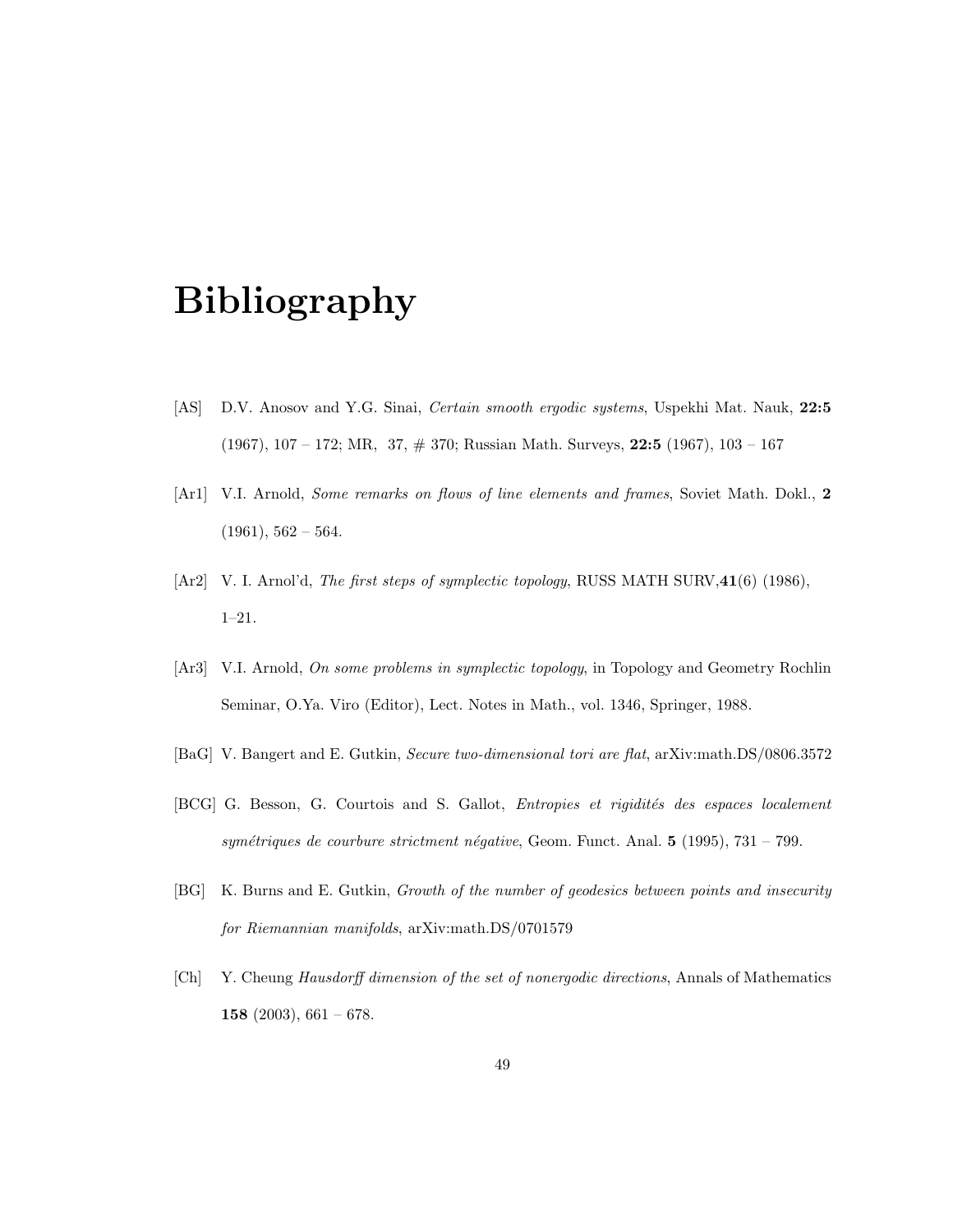- [CMP] G. Contreras, L. Macarini, and G.P. Paternain. Periodic orbits for exact magnetic flows on surfaces, Int. Math. Res. Not., 8 (2004), 361 – 387.
- [Cr3] C. Croke, Rigidity for surfaces of non-positive curvature, Comm. Math. Helv. 65 (1990) no.1, 150-169.
- [C4] C. Croke Rigidity and the distance between boundary points J. Diff. Geom. 33 (1991),  $445 - 464.$
- [Cr] C. B. Croke, Rigidity theorems in Riemannian geometry, Geometric methods in inverse problems and PDE control, 47 72, IMA Vol. Math. Appl., 137, Springer, New York, 2004.
- [DPSU] N. Dairbekov, P. Paternain, P. Stefanov and G. Uhlmann, The boundary rigidity problem in the presence of a magnetic field, Adv. Math.  $216$  (2007),  $535 - 609$ .
- [Da] G. Darboux, Leçons sur la théorie générale des surfaces et les applications géométriques du calcul infinitésimal, Vol. 3, Gauthier-Villars, Paris, 1894.
- [Ep] D.B.A. Epstein,Periodic flows on 3-manifolds, Ann. of Math. 95 (1972), 68 82
- [Gi1] V.L. Ginzburg, New generalizations of Poincare s geometric theorem, Functional Anal. Appl., **21** (2) (1987),  $100 - 106$ .
- [Gi2] V.L. Ginzburg, On closed trajectories of a charge in a magnetic field. An application of symplectic geometry, in Contact and Symplectic Geometry (Cambridge, 1994), C.B. Thomas (Editor), Publ. Newton Inst., 8, Cambridge University Press, Cambridge, 1996, p. 131 – 148.
- [Grog] S. Grognet, Flots magn´etiques en courbure n´egative (French), Ergodic Theory & Dynam. Systems 19 (1999) no. 2, 413 – 436.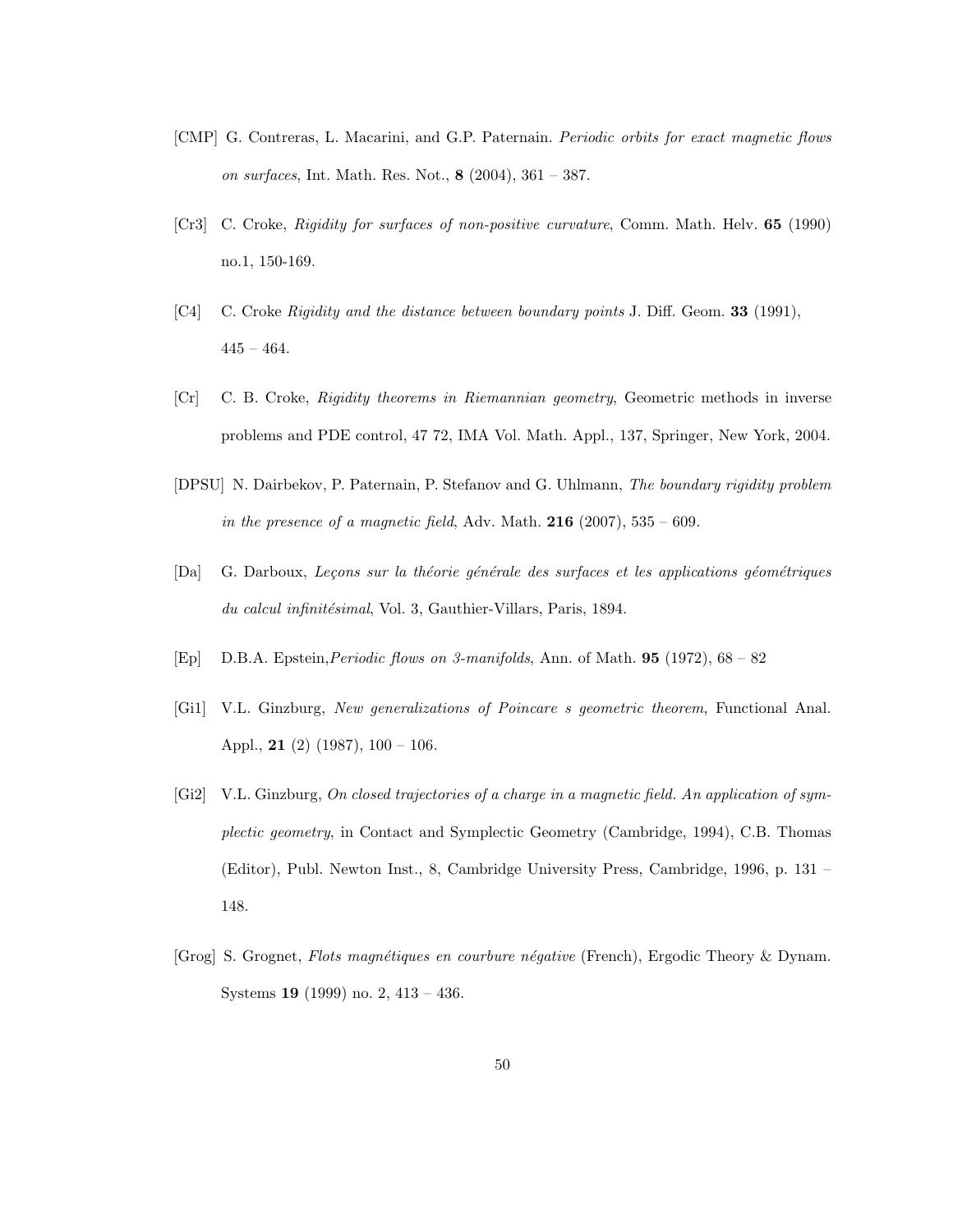- [Gro] M. Gromov, Filling Riemannian manifolds, J. Diff. Geom. 18 (1983), 1 147.
- [G1] E. Gutkin, Blocking of billiard orbits and security for polygons and flat surfaces, GAFA: Geom. & Funct. Anal. 15 (2005), 83 – 105.
- [G2] E. Gutkin, Insecure configurations in lattice translation surfaces, with applications to polygonal billiards, Discr. Cont. Dyn. Sys.  $\bf{A}$  16 (2006), 367 – 382.
- [GS] E. Gutkin and V. Schröder, Connecting geodesics and security of configurations in compact locally symmetric spaces, Geometriae Dedicata  $118$  (2006),  $185 - 208$ .
- [HS] P. Hiemer and V. Snurnikov Polygonal billiards with small obstacles, Journal of Statistical Physics 90 (1998), nos. 1/2, 453 – 466.
- [HST] P. Hubert, M. Schmoll and S. Troubetzkoy Modular fibers and illumination problems arXiv:math.GT/0602394
- [LS] J.-F. Lafont and B. Schmidt, Blocking light in compact Riemannian manifolds, Geometry & Topology 11 (2007),  $867 - 887$
- [Le] M. Levi, On a problem by Arnold on periodic motions in magnetic fields, Commun. Pure Appl. Math.56 (2003) No.8, 1165 – 1177.
- [Mi] R. Michel, Sur la rigidité imposée par la longuer des géodésiques, Inv. Math. 65 (1981), 71 – 83.
- [M1] T. Monteil, On the finite blocking property, Annales de l'Institut Fourier 55 (2005), 1195 1217.
- [M2] T. Monteil, Finite blocking property vs pure periodicity, arXiv:math.DS/0406506